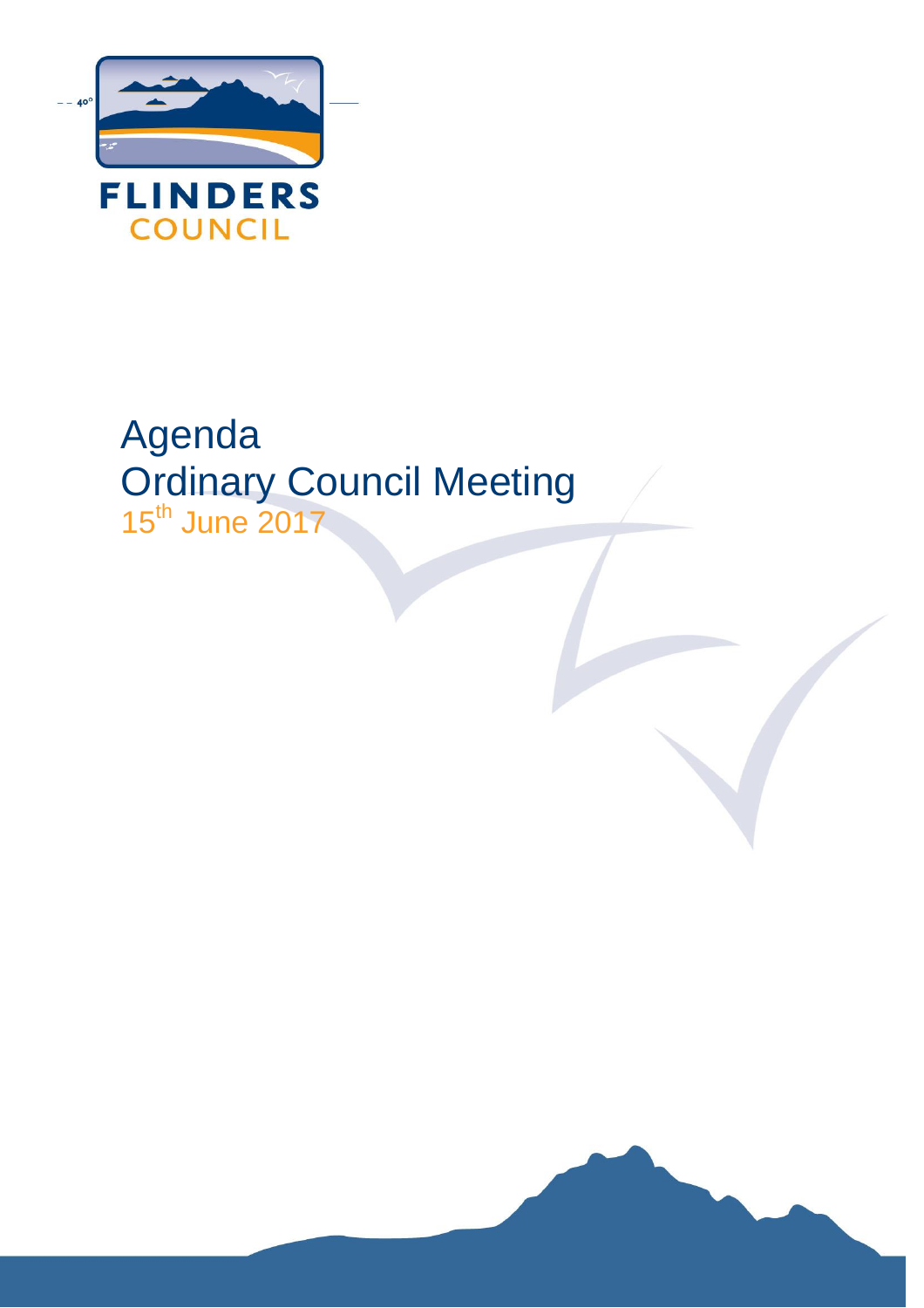# **CERTIFICATION**

"I certify that with respect to all advice, information or recommendation provided to Council

with this agenda:

- 1. The advice, information or recommendation is given by a person who has the qualifications or experience necessary to give such advice, information or recommendation, and;
- 2. Where any advice is given directly to Council by a person who does not have the required qualifications or experience that person has obtained and taken into account in that person's general advice the advice from an appropriately qualified or experienced person.

Note: S65(1) of the *Local Government Act 1993* requires the General Manager to ensure that any advice, information or recommendation given to the Council (or a Council Committee) is given by a person who has the qualifications or experience necessary to give such advice, information or recommendation. S65(2) forbids Council from deciding any matter which requires the advice of a qualified person without considering that advice."

Dated this  $9^{\text{th}}$  day of June 2017.

Bill Boehm GENERAL MANAGER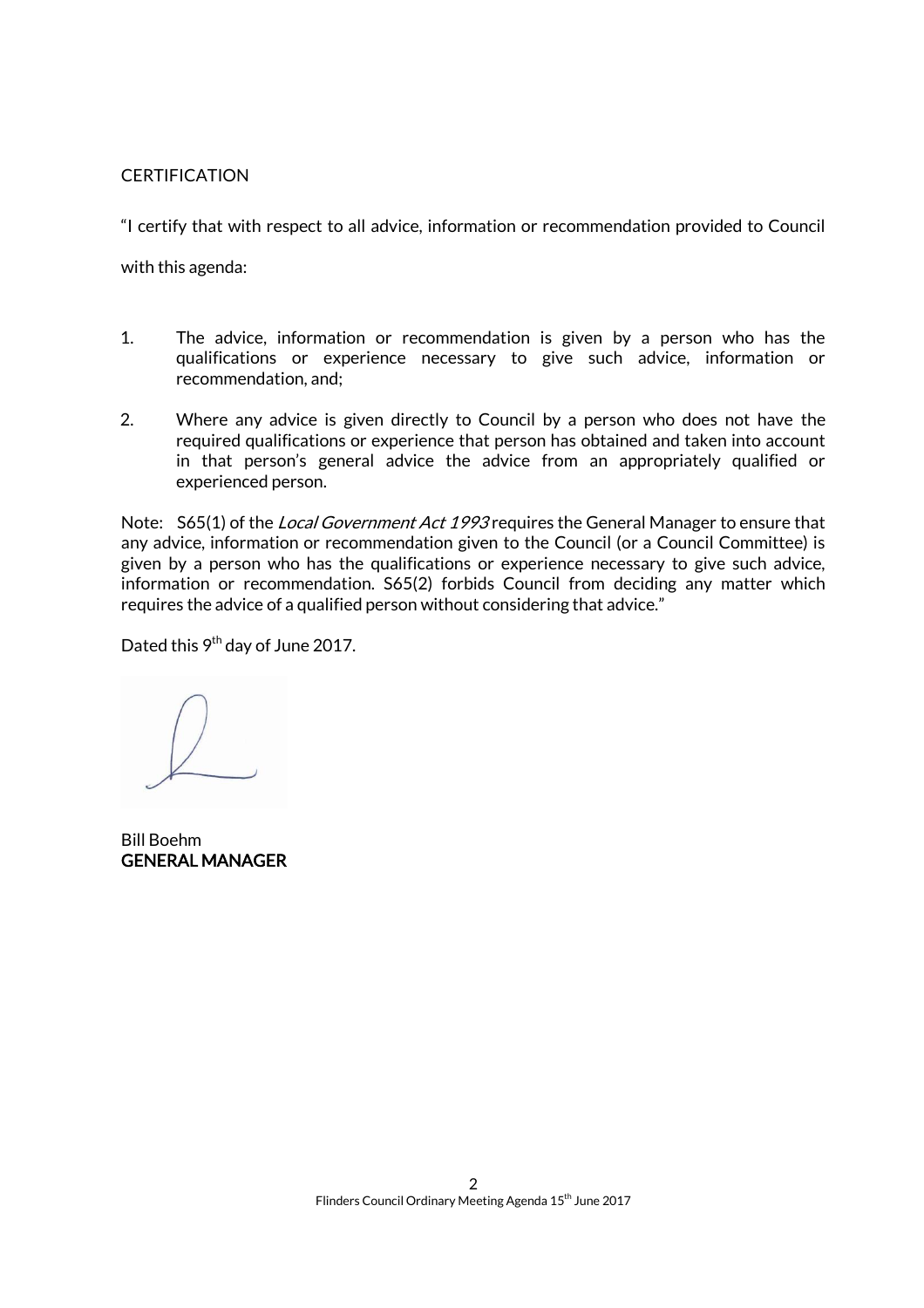# FLINDERS COUNCIL ORDINARY MEETING

AGENDA

| DATE:              | Thursday 15 <sup>th</sup> June 2017                      |
|--------------------|----------------------------------------------------------|
| <b>VENUE:</b>      | <b>Furneaux Arts and Entertainment Centre, Whitemark</b> |
| <b>COMMENCING:</b> | 1.00 pm                                                  |

# PRESENT

Mayor Carol Cox Deputy Mayor Marc Cobham Cr Chris Rhodes Cr Peter Rhodes Cr Ken Stockton Cr David Williams Cr Gerald Willis

#### **APOLOGIES**

Nil

#### STAFF IN ATTENDANCE

Bill Boehm - General Manager Robyn Cox Fatrategic Planner

Sophie Pitchford - Corporate Services Manager

Vicki Warden - Executive Officer (Minute Taker)

#### CONFIRMATION OF MINUTES

That the Minutes from the Ordinary Council Meeting and the Closed Council Meeting held on the 18<sup>th</sup> May 2017 be confirmed.

#### PUBLIC QUESTION TIME

In accordance with Section 31 (1) of the Local Government (Meeting Procedures) Regulations 2015 and the Flinders Council Policy the following procedures be adhered to at public question time:-

It is the policy of the Flinders Council to allow a 'Question Time' at Ordinary Council Meetings, during which members of the public may ask questions of the Council relating to Flinders Council matters.

The basis on which questions may be asked is:

- 1. All questions will be addressed through the Chair (being the Mayor in normal circumstances) who will answer them as she/he sees fit. Under no circumstances will members of the gallery be permitted to address or question either elected members or officers of the Council. The Chair may delegate answers to the appropriate Councillor or staff member if appropriate.
- 2. Persons addressing the Chair must pay the respect due to that office. Failure to do so may mean their address is terminated without notice.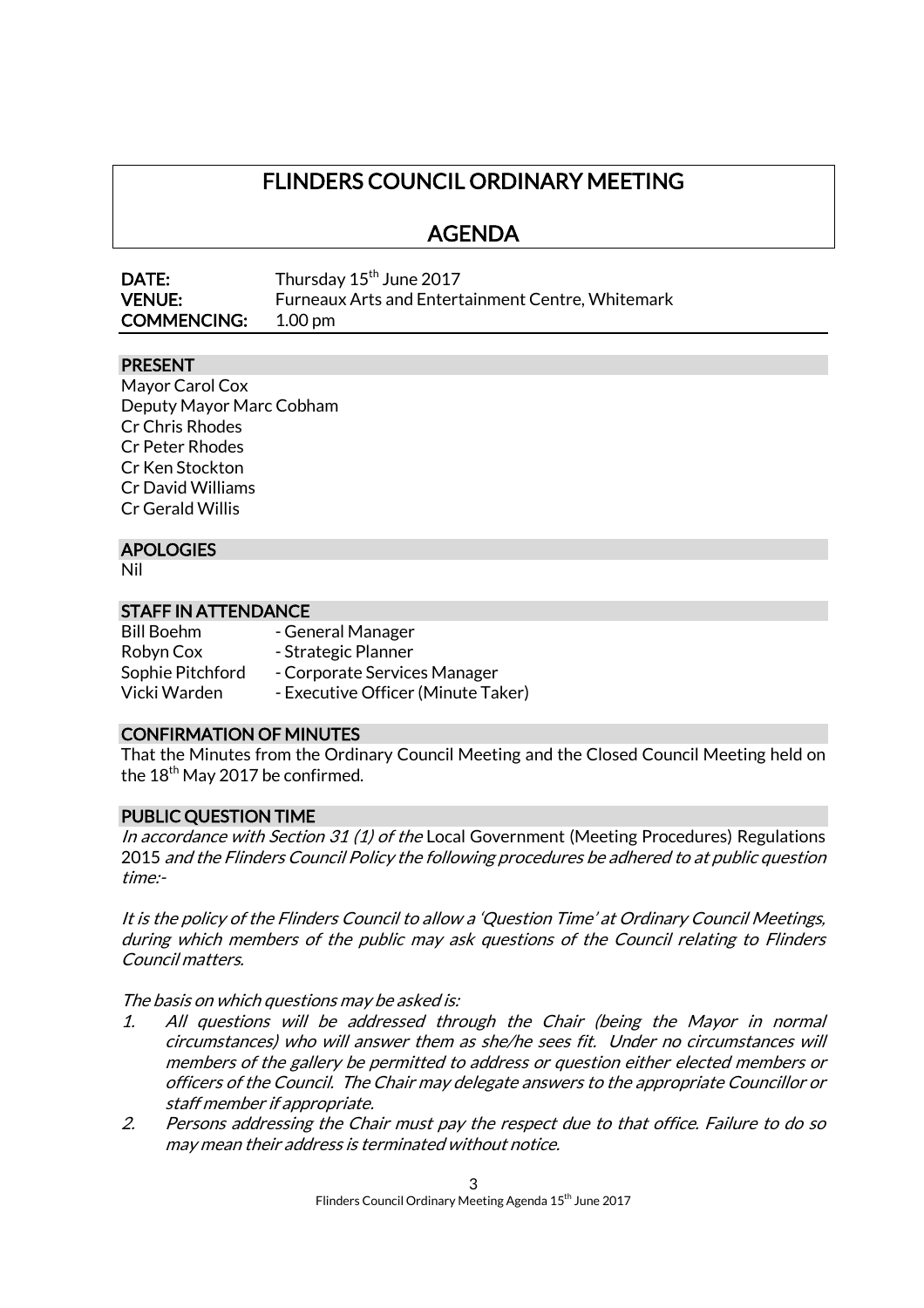- 3. Where the answer cannot be provided immediately, it will be provided in writing within 14 days and tabled at the following Ordinary Council Meeting.
- 4. All questioners are encouraged to register their intent to question with the General Manager before the meeting. Preference will be given to those who have so registered.
- 5. Question time shall not extend longer than 30 minutes and may be divided into two 15 minute sessions.
- 6. The actual timing of the session(s) is to be immediately after the opening of the meeting and advertised with the notice of meeting.

#### COUNCILLOR'S QUESTIONS ON NOTICE

Nil

# COUNCILLOR'S QUESTIONS WITHOUT NOTICE

Regulation 29 of the Local Government (Meeting Procedures) Regulations 2015 specifies that in putting a Question Without Notice a Councillor must not offer an argument or opinion, draw any inference or make any imputations except so far as may be necessary to explain the question. The Chairperson must not permit any debate of a Question without Notice or its answer.

# RESPONSE TO COUNCILLOR'S QUESTIONS WITHOUT NOTICE

#### 18<sup>th</sup> May 2017 Council Meeting

# Question 1: Deputy Mayor Marc Cobham

When will Council address the longstanding issue of replacing the 'crossovers' on Whitemark footpaths to a more 'wheelchair friendly' and disabled compliant type?

#### Mayor's Response:

This is a question that should be asked during the consideration of the Annual Plan and Budget Development Process and without the action and costs being incorporated into the 2017/18 budget, the crossovers will not be considered until the 2018/19 financial year.

#### LATE AGENDA ITEMS

Nil

# DECLARATION OF PECUNIARY INTEREST

In accordance with Part 2 Regulation 8  $(7)$  of the Local Government (Meeting Procedures) Regulations 2015, the Chairman of a meeting is to request Councillors to indicate whether they have, or are likely to have, a pecuniary interest in any item on the agenda.

Accordingly, Councillors are requested to advise of a pecuniary interest they may have in respect to any matter appearing on the agenda, or any supplementary item to the agenda, which the Council has resolved to deal with, in accordance with Part 2 *Regulation 8 (6) of the* Local Government (Meeting Procedures) Regulations 2015.

#### LEAVE OF ABSENCE Nil

#### **PETITIONS**

Nil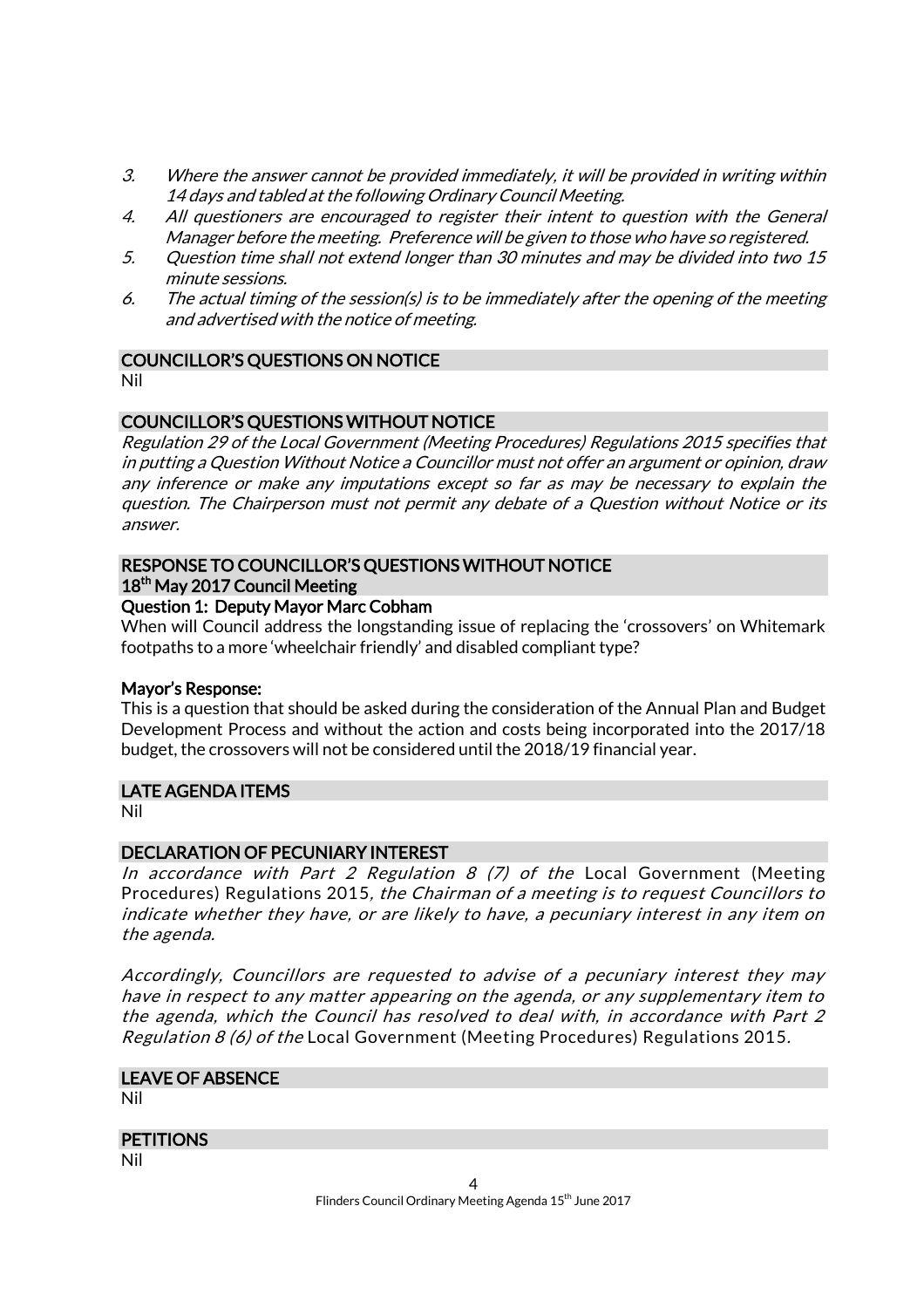# WORKSHOPS & INFORMATION FORUMS File No: COU/0205

# Council Workshop held on 1<sup>st</sup> June 2017

Council held a Workshop on the following subjects:

- Item 1 Van Diemen Project
- Item 2 Council Investments
- Item 3 Related Parties Disclosure Policy and Procedures
- Item 4 Corporate Credit Card Procedures
- Item 5 Councillor Expenses in the Annual Report
- Item 6 Destination Action Plan presentation
- Item 7 Airport Matters Update
- Item 8 Veterinary Services Update
- Item 9 Annual Plan
- Item 10 Update on Planning Matters
- Item 11 General Manager's Update

#### Councillors Present:

Deputy Mayor Marc Cobham, Cr Peter Rhodes, Cr Ken Stockton, Cr Gerald Willis, and Cr David Williams.

#### Apologies:

Mayor Carol Cox and Cr Chris Rhodes.

#### Staff and Consultants Present:

| <b>Bill Boehm</b>       | <b>General Manager</b>                                         |  |
|-------------------------|----------------------------------------------------------------|--|
| Vicki Warden            | <b>Executive Officer</b>                                       |  |
| Chris Davis             | Director of Operations, The Van Diemen Project (Item 1 only)   |  |
| Talitha (Taz) Devadass, | Entrepreneur Facilitator, The Van Diemen Project (Item 1 only) |  |
| Derek Bennett           | BT (Item 2 only)                                               |  |
| Sophie Pitchford        | Corporate Services Manager (Items 2 - 5 only)                  |  |
| Michael Buck            | FITBI (Item 6 only)                                            |  |
| <b>Brian Barnewall</b>  | Works and Services Manager (Item 7)                            |  |
| <b>Adrian Mythen</b>    | $QC3$ Consulting (Item 7)                                      |  |
| Jacci Viney             | Development Services Coordinator (Item 7 & 8 only)             |  |
| Robyn Cox               | Strategic Planner (Item 10)                                    |  |
|                         |                                                                |  |

#### Information Session held on 2<sup>nd</sup> June 2017

The Valuer General presented to Council on the municipal revaluation.

#### Councillors Present:

Cr Peter Rhodes, Cr David Williams and Cr Gerald Willis.

#### Apologies:

Mayor Carol Cox, Deputy Mayor Marc Cobham, Cr Chris Rhodes and Cr Ken Stockton.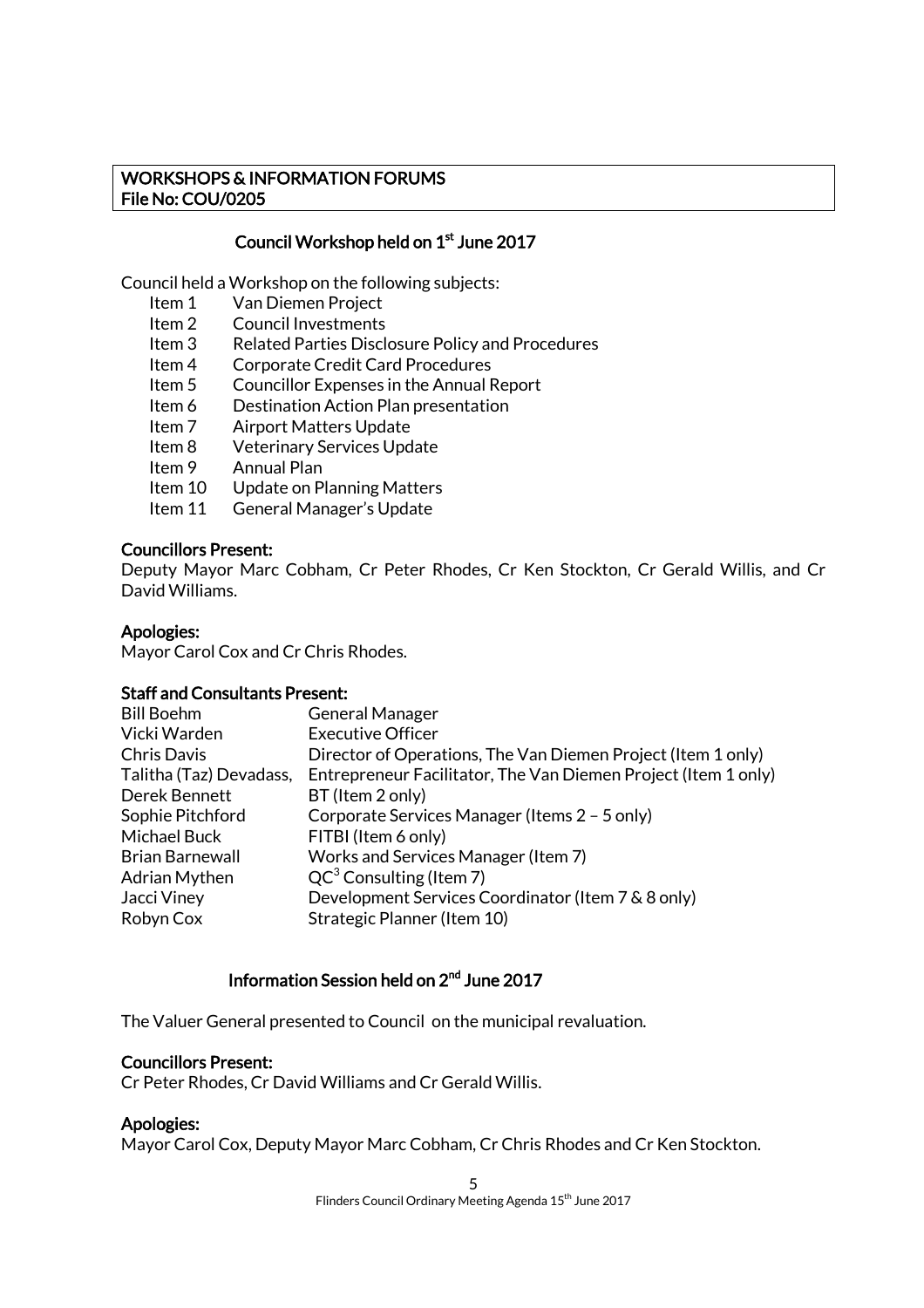#### Staff and Consultants Present:

| Julie Avery      | Senior Project Manager, Valuer General's Office |
|------------------|-------------------------------------------------|
| Bill Boehm       | <b>General Manager</b>                          |
| <b>Tim Grant</b> | Valuer General                                  |
| Sophie Pitchford | Corporate Services Manager                      |
| Dianne Walsh     | <b>Finance Officer</b>                          |

As workshops and information sessions are for information and discussion purposes only, no decisions are made or foreshadowed at these proceedings.

#### VOTING REQUIREMENTS:

Simple Majority

#### RECOMMENDATION:

That the Council Workshop held on  $1^\text{st}$  June 2017 and the information session held  $2^\text{nd}$  June 2017 be noted.

# DECISION:

# PUBLIC MEETINGS

Nil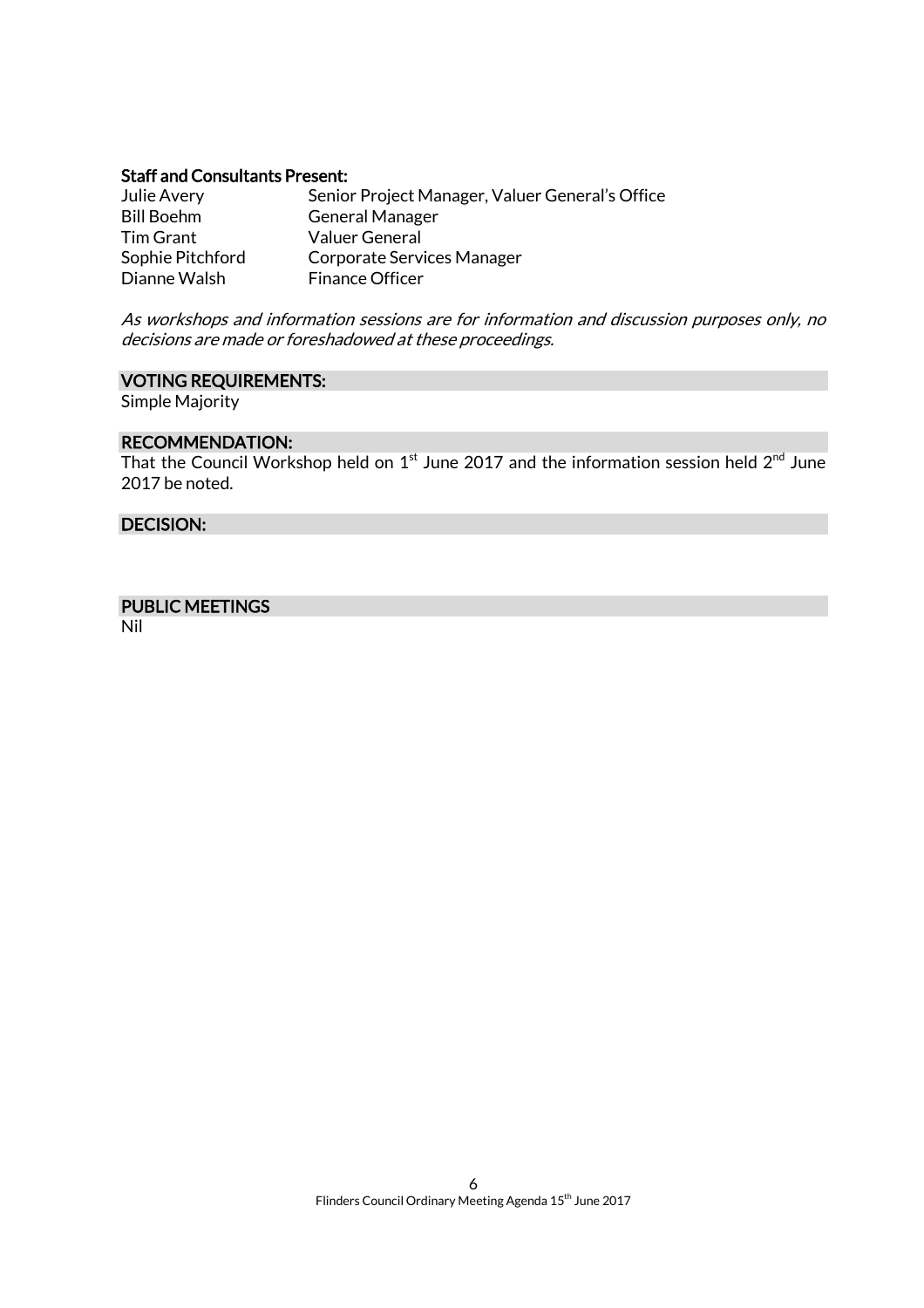# PUBLICATIONS/REPORTS TABLED FOR COUNCIL INFORMATION

Flinders Island State Emergency Service Unit File No: CSV/0400 <u>Annexure 1:</u> Flinders Island State Emergency Service Unit Annual Report 1<sup>st</sup> April 2016 -31<sup>st</sup> March 2017

# OFFICER'S REPORT (Bill Boehm, General Manager):

The Flinders Island State Emergency Service Unit Annual Report  $1^\mathrm{st}$  April 2016 – 31 $^\mathrm{st}$  March 2017 has been provided for Council's information. The report outlines the achievements of the organisation throughout the year.

#### OFFICER'S RECOMMENDATION

That the Flinders Island State Emergency Service Unit Annual Report  $1^{\rm st}$  April 2016 –  $31^{\rm st}$ March 2017 be noted.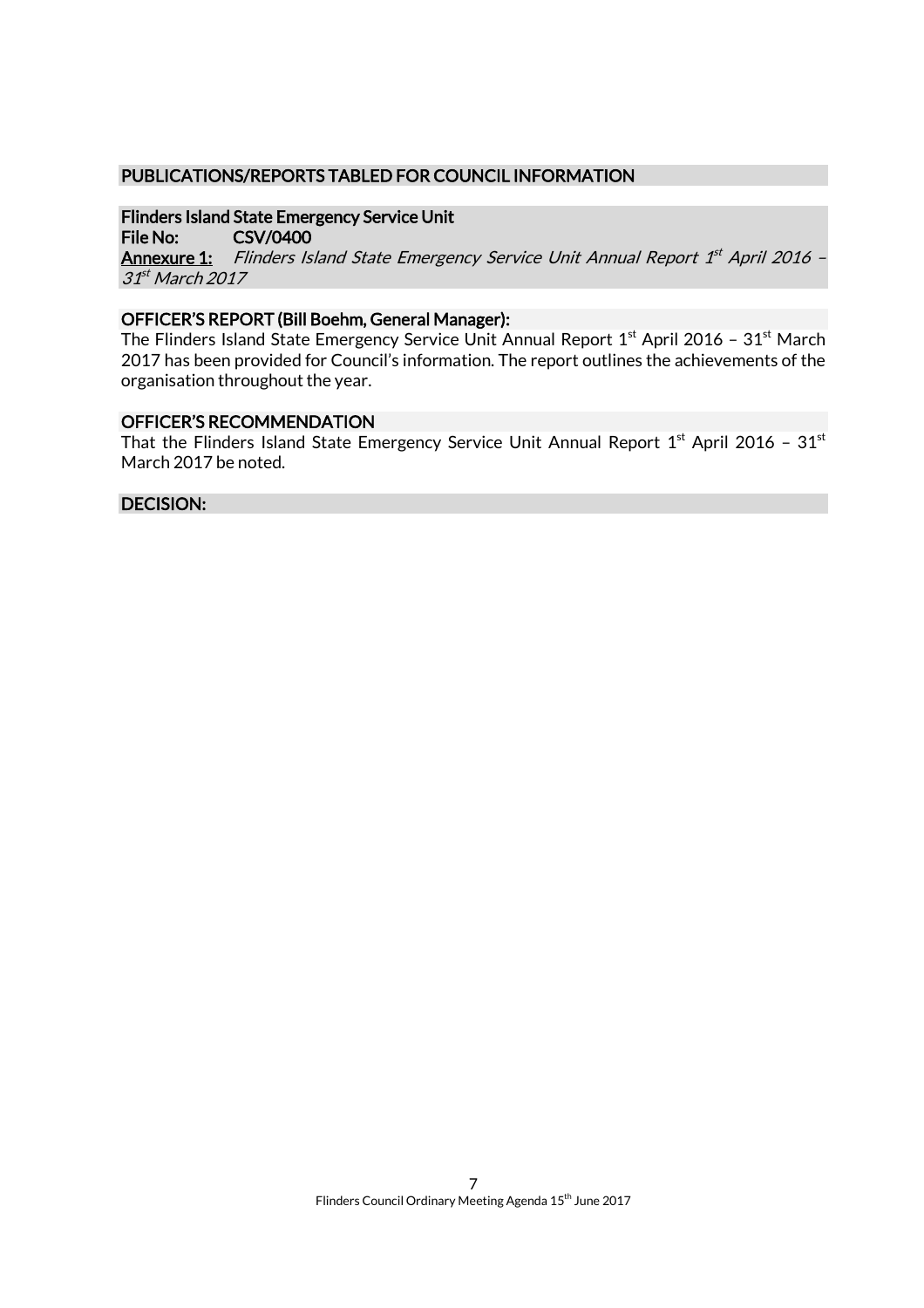# REPORTS TO BE RECEIVED

#### Furneaux Community Health Special Committee

File No: CSV/0912

**Annexure 2:** Furneaux Community Health Special Committee 12th April 2017 Unconfirmed **Minutes** 

#### OFFICER'S REPORT (Bill Boehm, General Manager):

The unconfirmed minutes of the Furneaux Community Health Special Committee meeting held  $12<sup>th</sup>$  April 2017 have been provided for consideration. The minutes outline what the committee has been working on to date and can now be received by Council.

#### OFFICER'S RECOMMENDATION

That the unconfirmed minutes of the Furneaux Community Health Special Committee meeting held 12<sup>th</sup> April 2017 be noted.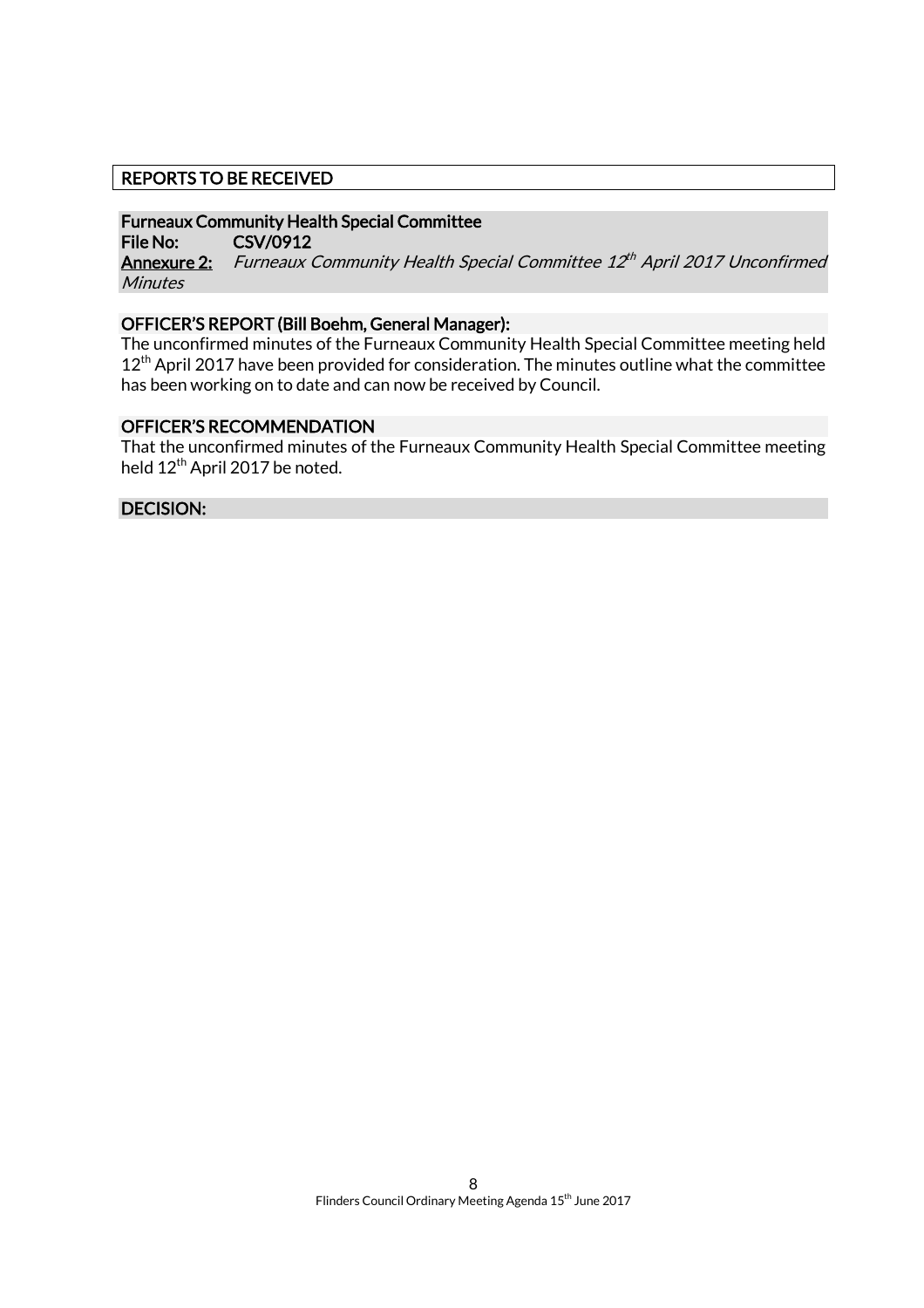# COUNCILLORS' REPORTS

# Deputy Mayor/ Acting Mayor Marc Cobham's Report COU/0600

# ACTIVITIES:

| <b>DATE</b> | <b>ITEM</b>                                                                |  |
|-------------|----------------------------------------------------------------------------|--|
| 16.05.17    | Meeting with community member re NRM activities                            |  |
| 18.05.17    | <b>Council Meeting at Lady Barron</b>                                      |  |
| 18.05.17    | Attended Furneaux Landcare Annual General Meeting                          |  |
| 23.05.17    | Furneaux (Emita) Hall Special Committee meeting                            |  |
| 24.05.17    | Telephone call enquiry from resident re Blue Rocks Quarry                  |  |
| 25.05.17    | Interview with management consultant from Searchlight Group                |  |
| 25.05.17    | Acting Mayor from 26.05.17 until 13.06.17                                  |  |
| 31.05.17    | Human Resource matter                                                      |  |
| 01.06.17    | <b>Council Workshop</b>                                                    |  |
| 01.06.17    | Attended Flinders Regional Arts meeting refuture of group                  |  |
| 02.06.17    | Phone discussion with Vanessa Grace re her letter to Councillors i.e. Lady |  |
|             | Barron Cemetery disrepair, Whitemark Foreshore degradation and weeds       |  |
| 03.06.17    | Meeting with community member re roadside slashing and weeds               |  |
| 09.06.17    | On-site meeting with General Manager at Furneaux (Emita) Hall              |  |

# CORRESPONDENCE IN:

| <b>DATE</b> | <b>WHO</b>                           | <b>SUBJECT</b>                                |
|-------------|--------------------------------------|-----------------------------------------------|
| 26.05.17    | <b>Tasmanian Electoral</b>           | Local Government Association of Tasmania      |
|             | Commission                           | (LGAT) voting papers                          |
| 26.05.17    | lan Flint                            | Dental practice issues (email)                |
| 27.05.17    | Bill Boehm, General Manager          | Airport matters                               |
| 30.05.17    | V Grace                              | Lady Barron Cemetery, Lady Barron tip         |
|             |                                      | site, Whitemark Foreshore degradation,        |
|             |                                      | weeds (email)                                 |
| 30.05.17    | <b>LGAT</b>                          | <b>General Management Committee elections</b> |
| 30.05.17    | <b>LGAT</b>                          | Government takeover of TasWater               |
| 31.05.17    | Peter Gutwein, Treasurer             | Update on LPS (Local Provisions               |
|             |                                      | Schedules)                                    |
| 31.05.17    | P Marriott, State Grants             | Advance payment of 2017-18 Financial          |
|             | Commission                           | <b>Assistance Grants</b>                      |
| 31.05.17    | Northern Tasmania                    | Request for subscription fees                 |
|             | Development Corporation              |                                               |
| 31.05.17    | P Guichelaar                         | Blue Rocks quarry (email)                     |
| 01.06.17    | <b>G</b> Barrnett MP                 | <b>Asbestos Awareness and Education</b>       |
|             |                                      | Campaign                                      |
| 03.06.17    | Bill Boehm, General Manager          | Additional budget items to be considered      |
| 06.06.17    | Peter Gutwein, Treasurer             | <b>Accelerated Local Government Capital</b>   |
|             |                                      | Program                                       |
| 06.06.17    | <b>Tim Slade</b>                     | Real-time data reporting to TasWater          |
| 06.06.17    | <b>Flinders Island District High</b> | Invitation to Informing Our Future            |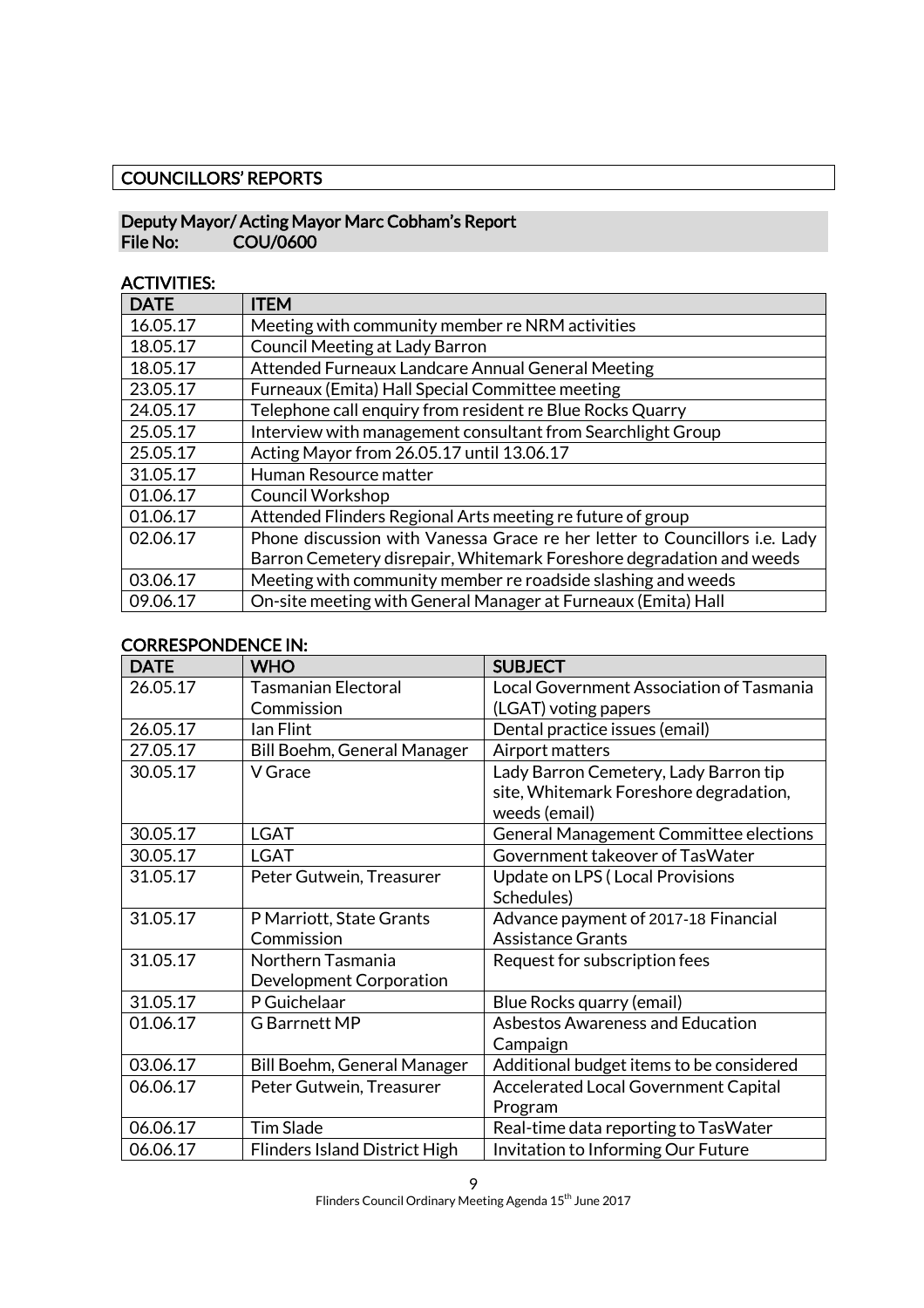| I DATE   | <b>WHO</b>                      | <b>SUBJECT</b>                           |
|----------|---------------------------------|------------------------------------------|
|          | School                          |                                          |
| 06.06.17 | Sandra Anderson                 | Thank you for flowers for Knud Andersen  |
| 07.06.17 | <b>Australian Energy Market</b> | Reliability and Emergency Reserve Trader |
|          | Operator                        |                                          |

# CORRESPONDENCE OUT:

| <b>DATE</b> | <b>WHO</b>                         | <b>SUBJECT</b>                                                                           |
|-------------|------------------------------------|------------------------------------------------------------------------------------------|
| 27.05.17    | Bill Boehm, General Manager        | Airport matters                                                                          |
| 27.05.17    | lan Flint                          | Dental practice issues (email)                                                           |
| 29.05.17    | Liz Frankham                       | Congratulations on appointment to the<br>Tourism Industry Council Tasmania Board         |
| 02.06.17    | V Grace (via phone call)           | Lady Barron Cemetery, Lady Barron tip<br>site, Whitemark Foreshore Degradation,<br>weeds |
| 03.06.17    | <b>Bill Boehm, General Manager</b> | Additional budget items to be considered                                                 |
| 05.06.17    | P Guichelaar                       | Blue Rocks quarry (email)                                                                |

# RECOMMENDATION:

That the Deputy Mayor/ Acting Mayor Marc Cobham's report be received.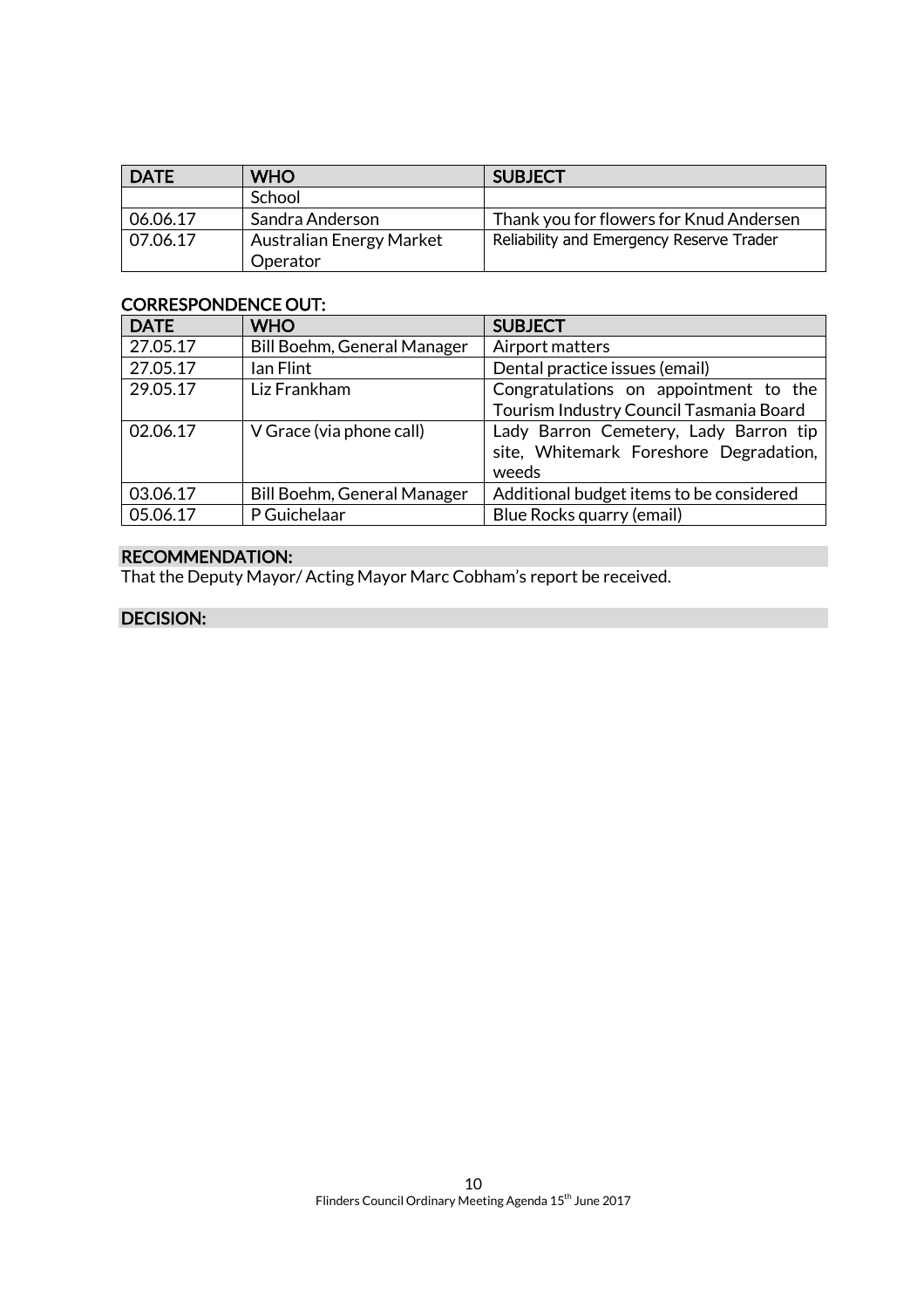#### Report from Councillor Gerald Willis as the Flinders Council Representative on the TasWater Owners' Committee File No: COU/0312

| <b>DATE</b> | <b>WHO</b>                                                                                     | <b>SUBJECT</b>                                                                                                          |
|-------------|------------------------------------------------------------------------------------------------|-------------------------------------------------------------------------------------------------------------------------|
| 09.05.2017  | Carol Cox, Mayor,<br><b>Flinders Council</b>                                                   | Email with attached letter from Peter Gutwein,<br>Treasurer.                                                            |
| 10.05.2017  | Stephanie Watson,<br>Communications<br>Manager, Local<br>Government<br>Association of Tasmania | Details (media release) about a special meeting on<br>11 May to determine a position on the TasWater<br>takeover.       |
| 11.05.2017  | Stephanie Watson,<br>Communications<br>Manager, Local<br>Government<br>Association of Tasmania | Media release following Special General Meeting                                                                         |
| 22.05.2017  | Juliet Mercer, GM -<br>Corporate and<br><b>Community Resources</b>                             | Email to Mayor Cox and me removing water<br>restriction at Whitemark and removing Boiled<br>Water Alert at Lady Barron. |

# CORRESPONDENCE IN:

# Report on Special General Meeting of TasWater

TasWater held a Special General Meeting for Owners' Representatives at Riverside, Launceston on Thursday  $11<sup>th</sup>$  May 2017. The Owners' Representatives attend meetings of TasWater as representatives of the 29 councils in Tasmania who own TasWater. The meeting was well attended by most, if not all, councils.

It was resolved to receive the draft Corporate Plan for the years ended 30 $^{\rm th}$  June 2018 to 30 $^{\rm th}$ June 2020.

#### Report on meeting of members of Local Government Association of Tasmania

Following the TasWater meeting on Thursday  $11<sup>th</sup>$  May 2017, as reported above, a meeting of members of the Local Government Association of Tasmania was held. I attended as an observer. The Mayor represented Flinders Council.

The meeting resolved:

"That Members confirm there is no water and sewerage crisis, reject the proposed State Government ownership of TasWater and, through LGAT, urge the State Government to work cooperatively with LGAT, councils and TasWater on the optimal water and sewerage infrastructure upgrade program to achieve the best outcome for Councils and consumers."

The resolution was passed by a significant number of councils with around 6 councils out of 29 in total voting against the motion.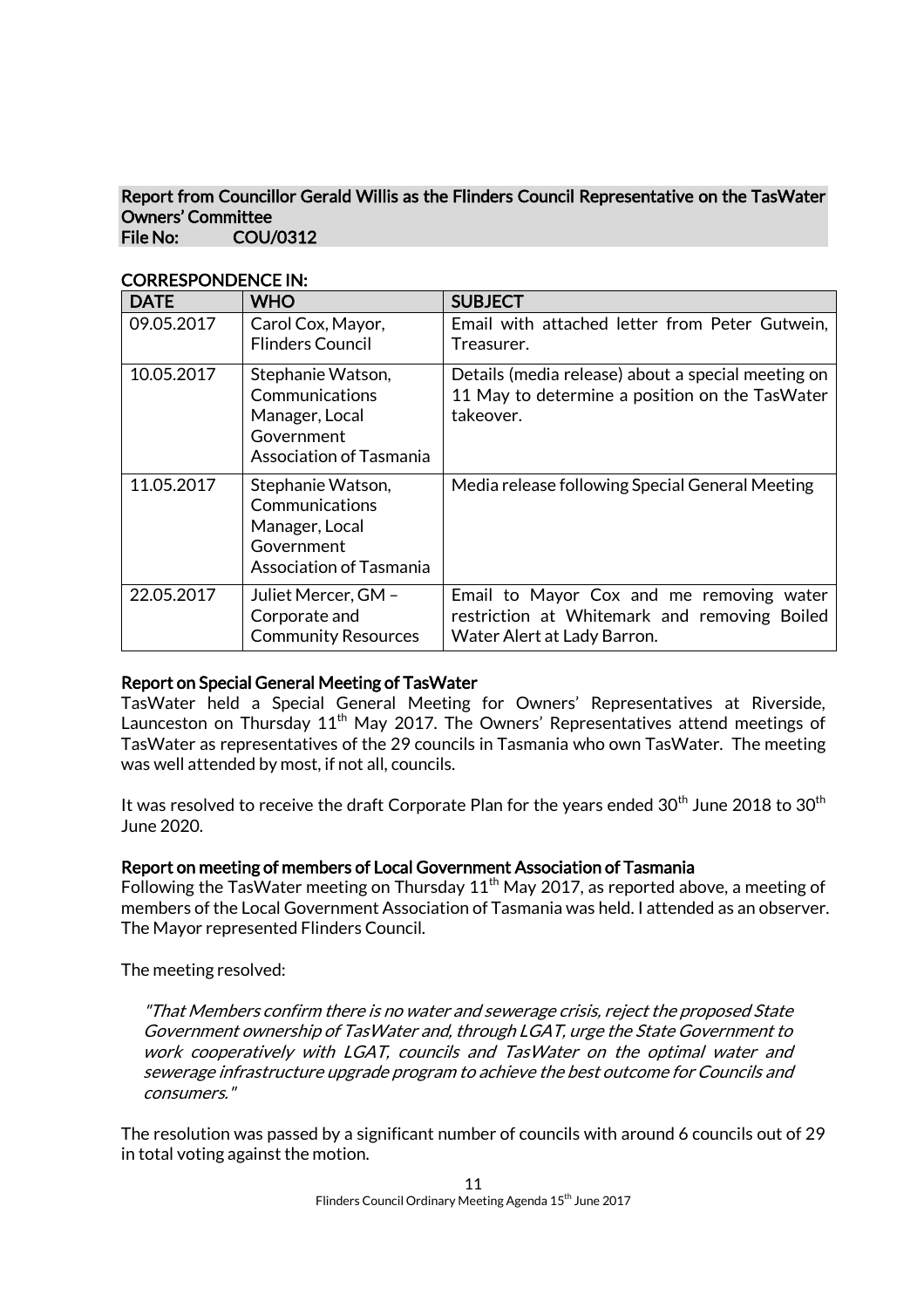# RECOMMENDATION:

That the report from Councillor Gerald Willis as the Flinders Council Representative on the TasWater Owners' Committee be received.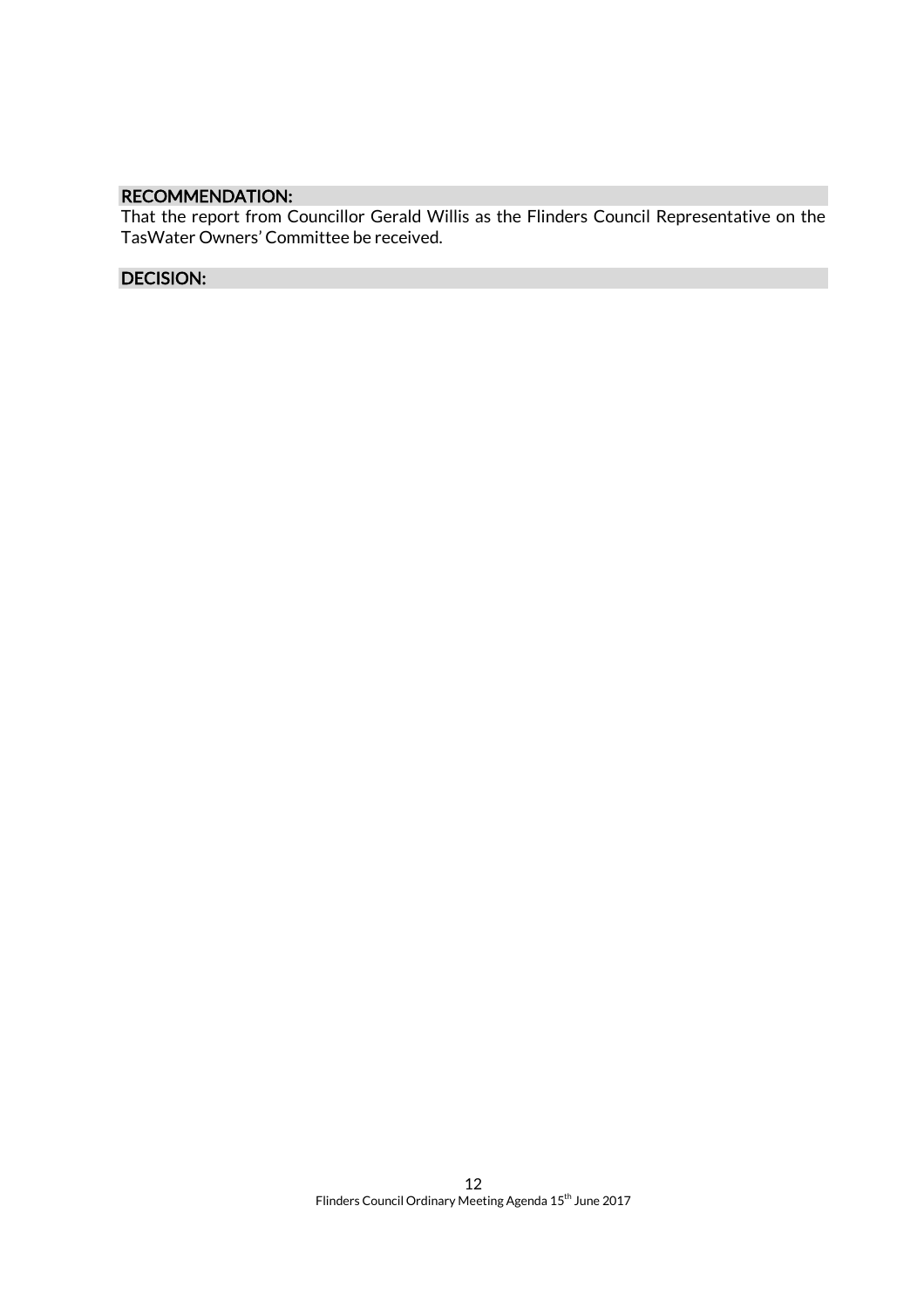#### Report from Councillor Gerald Willis on meetings with Michael Ferguson MP and John Kirwan and Nicole Grose of the Royal Flying Doctor Service File No: COU/0204

#### Meeting with Michael Ferguson MP

In my capacity as chairman of the Furneaux Community Health Special Committee, I met Michael Ferguson MP, Tasmanian Minister of Health, along with Deputy Mayor Cobham, on Friday  $12<sup>th</sup>$  May 2017. We discussed a number of matters relating to the Community in general and other matters specifically related to health issues.

Matters discussed included problems associated with late night discharge from Launceston General Hospital, evacuation procedures for serious burns, difficulties in securing permanent doctors for Flinders Island, subsidies for air travel for patients undergoing a course of treatment and contributions for air travel payable by patients travelling to Launceston for treatment. The minister showed an interest in matters discussed and will respond in due course to those matters for which he could not provide immediate responses.

#### Meeting with John Kirwan and Nicole Grose, Royal Flying Doctor Service (RFDS)

In my capacity as chairman of the Furneaux Community Health Special Committee, I, along with Bill Boehm, General Manager, met John Kirwan, Chief Executive Officer and Nicole Grose, Manager, Primary Health Care of Royal Flying Doctor Service on Tuesday 16<sup>th</sup> May.

We discussed a number of matters including, but not limited to, the status of Primary Health Care, that the current contract for Primary Health Care (for which RFDS made submissions last year on behalf of the Furneaux community) expires in 12 months' time, decisions relating to transfer of patients suffering from burn related injuries from the Furneaux Group and transfers of patients back to the community following treatment.

The meeting was informative for me and I trust Mr Boehm gained an insight into the operations of the Tasmanian operation of the Royal Flying Doctor Service. I believe Mr Kirwan and Ms Grose also gained a further appreciation of the health issues which face this community.

#### RECOMMENDATION:

That the report from Councillor Gerald Willis on meetings with Michael Ferguson MP and John Kirwan and Nicole Grose of the Royal Flying Doctor Service be received.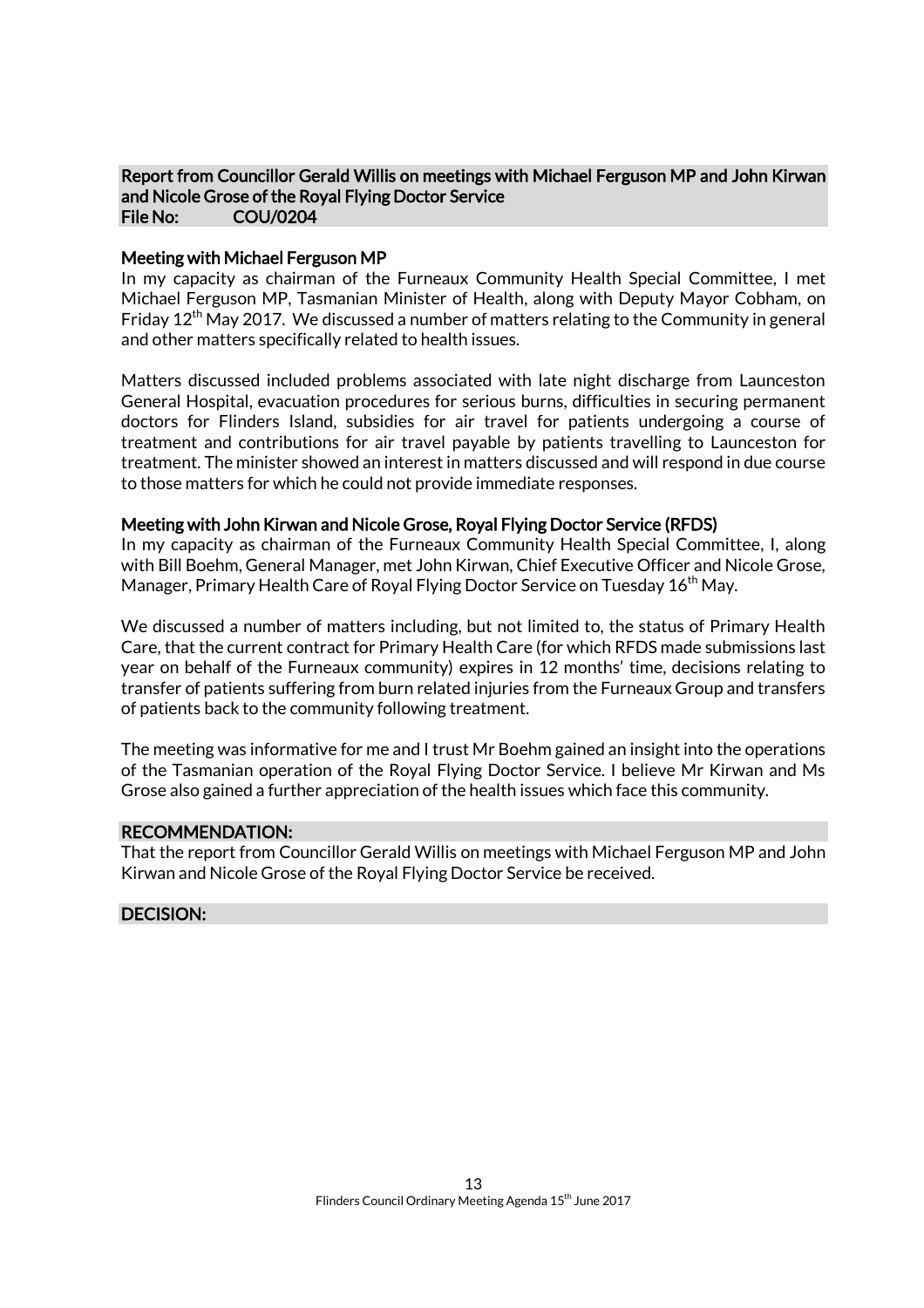# MAYOR'S REPORT:

| <b>ACTION</b>            | <b>Information</b> |
|--------------------------|--------------------|
| <b>PROPONENT</b>         | Mayor C Cox        |
| <b>FILE REFERENCE</b>    | COU/0600           |
| <b>ASSOCIATED PAPERS</b> | Nil                |

# REPORT:

# APPOINTMENTS:

| 11.05.17       | Tas Water General Meeting of Owners' Representatives                  |
|----------------|-----------------------------------------------------------------------|
| 11.05.17       | Local Government Association of Tasmania Special Meeting re Tas Water |
| 12.05.17       | Met with the Director of Local Government, Alex Tay                   |
| 12.05.17       | Attended Government House and the Investiture of Robyn Dilger, OAM    |
| 13.05.17       | Junior Football                                                       |
| 16.05.17       | Lady Barron Hall & Recreation Special Committee Meeting (as community |
|                | member)                                                               |
| 18.05.17       | May Ordinary Meeting of Council                                       |
| $19.05.17 -$   | Off island - working remotely                                         |
| 25.05.17       |                                                                       |
| $26 - 05 - 17$ | On leave. The Deputy Mayor in role of Acting Mayor                    |
| 14.06.17       |                                                                       |

# Meeting with DPaC

On behalf of the Council I met with the Director of Local Government, Alex Tay, whilst in Hobart. The Director has been visiting all Tasmanian Councils, talking to elected members and will also visit Flinders at some time in the future, to discuss with elected members the role of the Local Government Division of the Department of Premier and Cabinet.

# CORRESPONDENCE IN:

Note: The following correspondence was omitted from the Mayor's Report in the Agenda for the 20<sup>th</sup> April 2017 Ordinary Meeting of Council.

| <b>DATE</b>             | <b>WHO</b>                                             | <b>SUBJECT</b>                                                                                                                           |
|-------------------------|--------------------------------------------------------|------------------------------------------------------------------------------------------------------------------------------------------|
| 28.03.17                | <b>Heart Foundation</b>                                | Apply now for the 2017 Heart Foundation Local<br><b>Government Awards</b>                                                                |
| 28.03.17                | <b>Tasmanian Young</b><br><b>Achiever Awards</b>       | Last chance to book                                                                                                                      |
| 05.05.2017&<br>07.04.17 | Northern Tasmania<br>Development<br>Corporation (NTDC) | Inaugural Briefing by NTDC to Council                                                                                                    |
| 06.04.17                | Minister for Indigenous<br><b>Affairs</b>              | Grant Funding available open 7 -21 April for<br><b>Funding for National Reconciliation Week events</b><br>beginning 27 <sup>th</sup> May |
| 07.04.17                | Indigenous<br><b>Advancement Strategy</b><br>Grants,   | National Reconciliation Week - Indigenous<br><b>Advancement Strategy Funding</b>                                                         |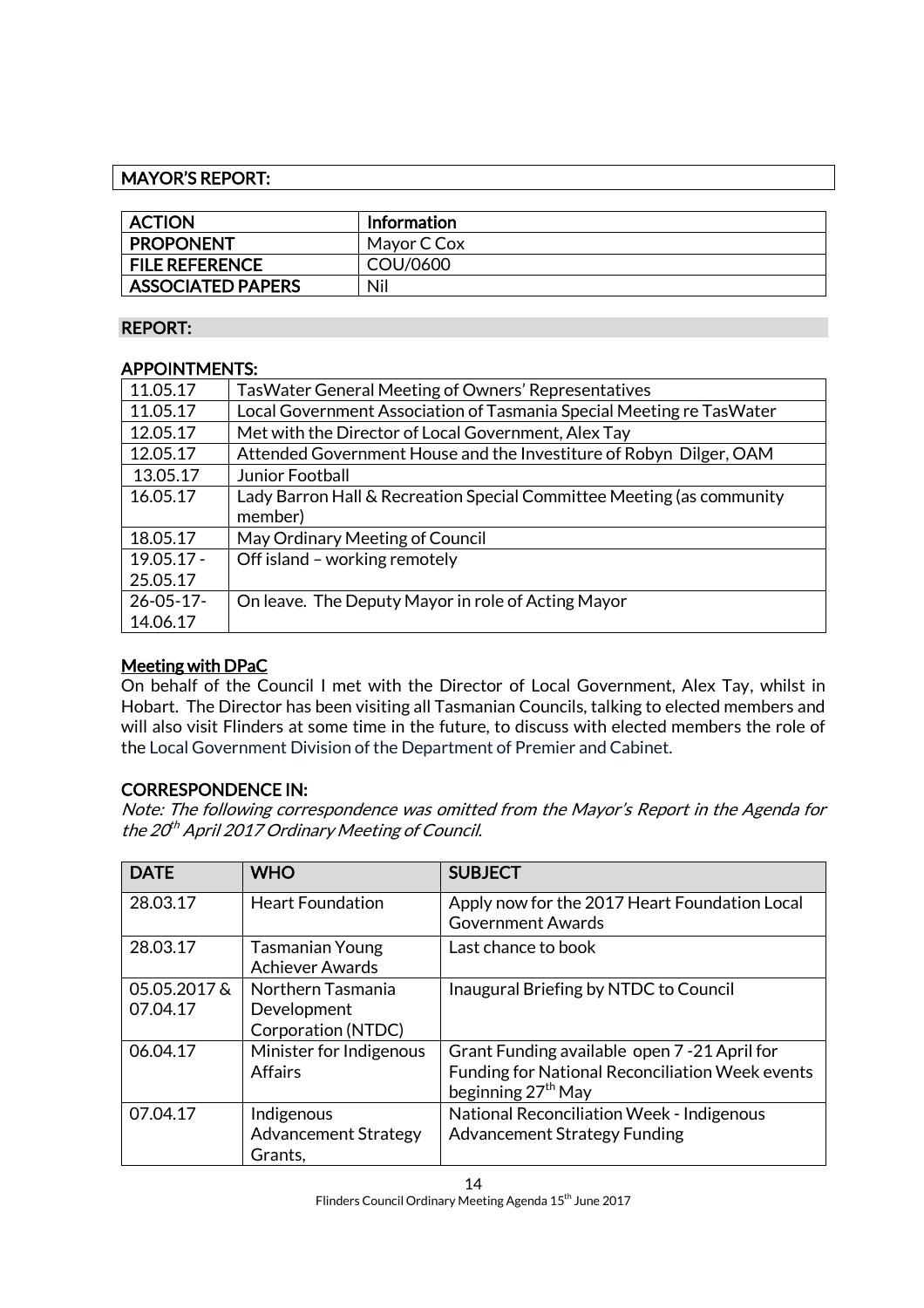| <b>DATE</b> | <b>WHO</b>                                                                                   | <b>SUBJECT</b>                                                                                                                         |
|-------------|----------------------------------------------------------------------------------------------|----------------------------------------------------------------------------------------------------------------------------------------|
|             | Department of Prime<br><b>Minister and Cabinet</b>                                           |                                                                                                                                        |
| 12.04.17    | <b>Local Government</b><br>Association of Tasmania<br>(LGAT) President<br>Mayor Doug Chipman | Noting shortness of notice for grants for<br>Reconciliation Week events and noting the work<br>of the Tasmanian Reconciliation Council |
| 12.04.17    | Primary health<br>Tasmania CEO                                                               | Commissioning update for Primary Health                                                                                                |
| 12.04.17    | <b>LGAT</b>                                                                                  | Nominations invited for 2017 Local Government<br>Awards                                                                                |

# CORRESPONDENCE IN:

| <b>DATE</b> | <b>WHO</b>                                                          | <b>SUBJECT</b>                                                                                                     |
|-------------|---------------------------------------------------------------------|--------------------------------------------------------------------------------------------------------------------|
| 11.05.17    | <b>LGAT</b>                                                         | Media Release - Local Government Votes<br>Overwhelmingly to Oppose State Government<br><b>Takeover of TasWater</b> |
| 12.05.17    | <b>LGAT</b>                                                         | Nominations Invited for Meritorious Service<br>Award                                                               |
| 16.05.17    | Senator Jacqui Lambie                                               | New rural Primary Health Services Program                                                                          |
| 17.05.17    | J O'Dell                                                            | Biosecurity plan for the Furneaux Group                                                                            |
| 18.05.17    | Alderman Sue Hickey,<br>Lord Mayor City of<br>Hobart                | Motion to change Australia Day                                                                                     |
| 22.05.17    | Julie Mercer, TasWater                                              | Removal of water restirctions - Whitemark and<br>an update on Lady Barron                                          |
| 23.05.17    | <b>R</b> Dallas                                                     | <b>Funding request for Natural Resource</b><br>Management officer                                                  |
| 23.05.17    | Cr G Willis                                                         | Copy of letter sent to Michael Ferguson                                                                            |
| 25.05.17    | <b>Local Government</b><br><b>Association of Tasmania</b><br>(LGAT) | Media Release - Expansion of the Economic<br>Stimulus Loans Package Welcomed                                       |
| 29.05.17    | Senator Fiona Nash                                                  | Indexation of Financial Assistance Grant program                                                                   |
| 31.05.17    | S Kilpatrick                                                        | NTDC Limited Membership Subscription fees<br>2017-18                                                               |

# CORRESPONDENCE OUT:

| <b>DATE</b> | <b>WHO</b>            | <b>SUBJECT</b>                                  |
|-------------|-----------------------|-------------------------------------------------|
| 17.05.17    | K Ives-Heap           | Acquittal of 2016 Community Grant               |
| 17.05.17    | R Dilger              | Acquittal of 2016 Gunn Bequest                  |
| 23.05.17    | 11 x Community        | Results of 2017 Community Grant and Gunn        |
|             | Organisations         | <b>Bequest applications</b>                     |
| 25.05.17    | Deputy Mayor, Cr Marc | Response to Question on Notice - footpath       |
|             | Cobham                | <b>crossovers</b>                               |
| 25.05.17    | R Dallas,             | Response to letter re employing an NRM Officer. |
| 25.05.17    | Deputy Mayor, Cr Marc | Appointment as Acting Mayor 25/5 to 14/6        |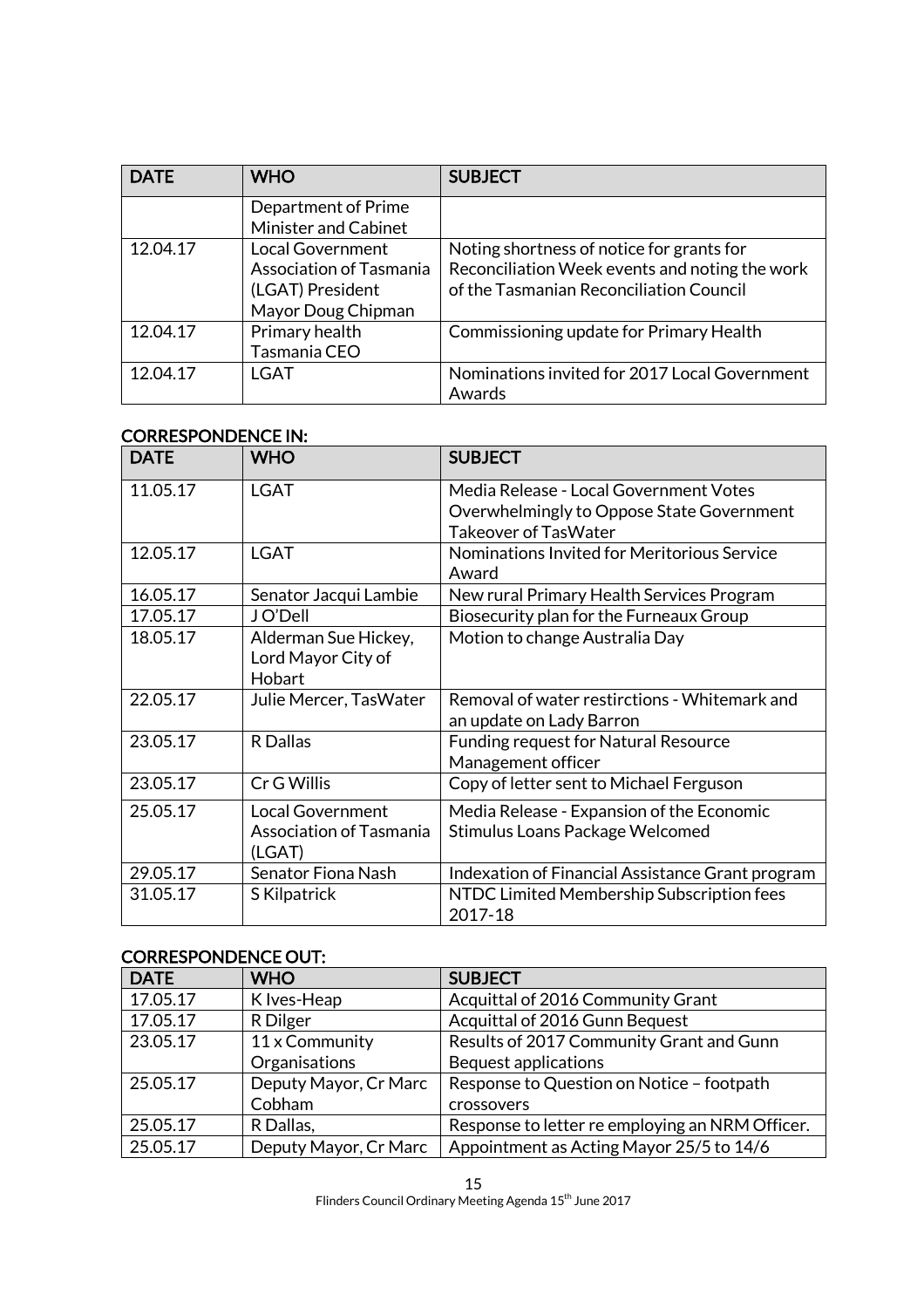| <b>DATE</b> | <b>WHO</b>                                                  | <b>SUBJECT</b>                                                                        |
|-------------|-------------------------------------------------------------|---------------------------------------------------------------------------------------|
|             | Cobham                                                      | inclusive.                                                                            |
| 26.05.17    | L Frankham                                                  | Congratulations on your appointment to the<br>Tourism Industry Council Tasmania Board |
| 29.05.17    | Flinders Island<br><b>Aboriginal Association</b><br>Inc.    | Rescinding of policy                                                                  |
| 29.05.17    | Cape Barren Island<br><b>Aboriginal Association</b><br>Inc. | <b>Rescinding of Policy</b>                                                           |
| 29.05.17    | <b>Biosecurity Tasmania</b>                                 | Submission on draft Biosecurity Bill                                                  |

# VOTING REQUIREMENTS:

Simple Majority

# RECOMMENDATION:

That the Mayor's report be received.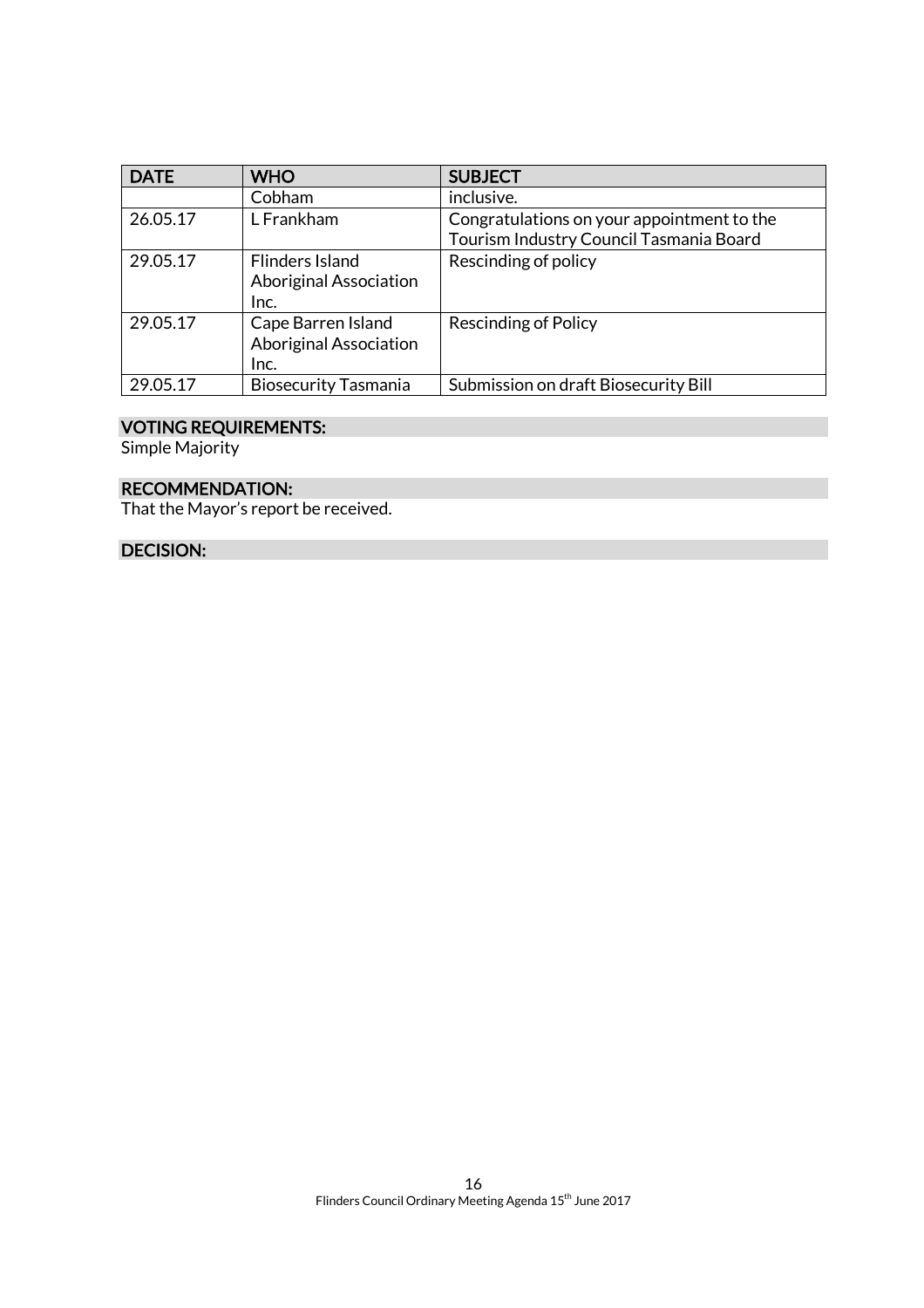# OPERATIONAL BUSINESS OF COUNCIL

| A.                                                                              | DEVELOPMENT SERVICES AND PLANNING APPLICATIONS                                                                                                                                                                                                           |
|---------------------------------------------------------------------------------|----------------------------------------------------------------------------------------------------------------------------------------------------------------------------------------------------------------------------------------------------------|
| Item A1:<br>File No:<br>Annexure 3:<br>Annexure 4:                              | Development Application - (S. Sainsbury)<br>DA2017/016<br><b>Statement of Environmental Effects</b><br><b>Survey Plan</b>                                                                                                                                |
| Item A2:<br><b>File No:</b><br>Annexure 5:<br>Item A3:<br>File No:              | Planning Scheme Amendment and Development Application - (Commercial<br><b>Project Delivery)</b><br>AMD01/17 and DA2017/010<br><b>Whitemark Wharf Shed - Site Amendment</b><br><b>Development Application Report</b><br><b>DSV/0300</b>                   |
| Annexure 6:                                                                     | Planner's Information Report - May 2017                                                                                                                                                                                                                  |
| <b>B.</b>                                                                       | <b>NOTICES OF MOTIONS</b>                                                                                                                                                                                                                                |
| Item B1:<br>File No:                                                            | Notice of Motion - Appointment of a Community Member to the Furneaux<br><b>Community Health Special Committee</b><br>CSV/0912                                                                                                                            |
| Item B2:<br><b>File No:</b><br>Annexure 7:<br><i>Annexure 8:</i><br>Annexure 9: | Notice of Motion - Local Government Association of Tasmania (LGAT) -<br>2017 elections<br><b>COU/0303</b><br><b>Ballot Papers</b><br><b>Statement for President</b><br>Statement from nominees for the Northern Councils, population less than<br>20,000 |
| C.                                                                              | <b>GOVERNANCE</b>                                                                                                                                                                                                                                        |
| Item C1:<br>File No:<br>Annexure 10:<br>Annexure 11:                            | <b>Related Party Disclosure Policy</b><br>ADM/0900, GOV/1000<br><b>DRAFT Related Party Disclosure Policy</b><br><b>DRAFT Related Party Disclosure Procedure</b>                                                                                          |
| Item C2:<br><b>File No:</b><br>Annexure 12:<br>Annexure 13:                     | <b>Waste Management - Early Contractor Involvement (ECI)</b><br><b>WAS/0400</b><br>Request for Tenders ECI - Waste Management<br>Tender Evaluation Report (For Elected Members only)                                                                     |
| Item C3:<br><b>File No:</b><br><i>Annexure 14:</i>                              | <b>Councillor Resolution Report</b><br><b>COU/0600</b><br><b>Councillor Resolution Report June 2017</b>                                                                                                                                                  |

17 Flinders Council Ordinary Meeting Agenda 15<sup>th</sup> June 2017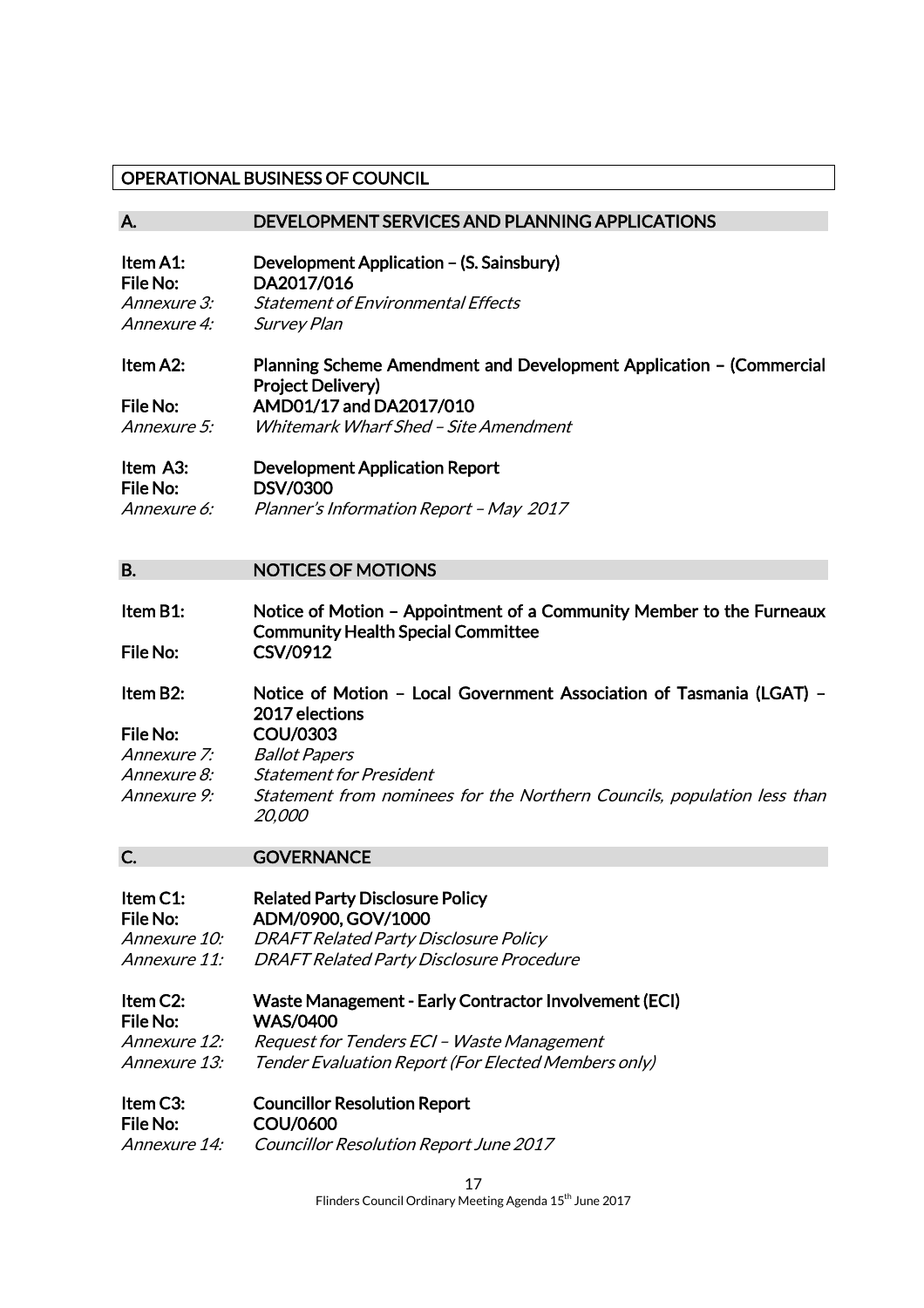# D. CLOSED COUNCIL

Item D1: Closed Council Item<br>File No: PER/1500 PER/1500

Meeting Closed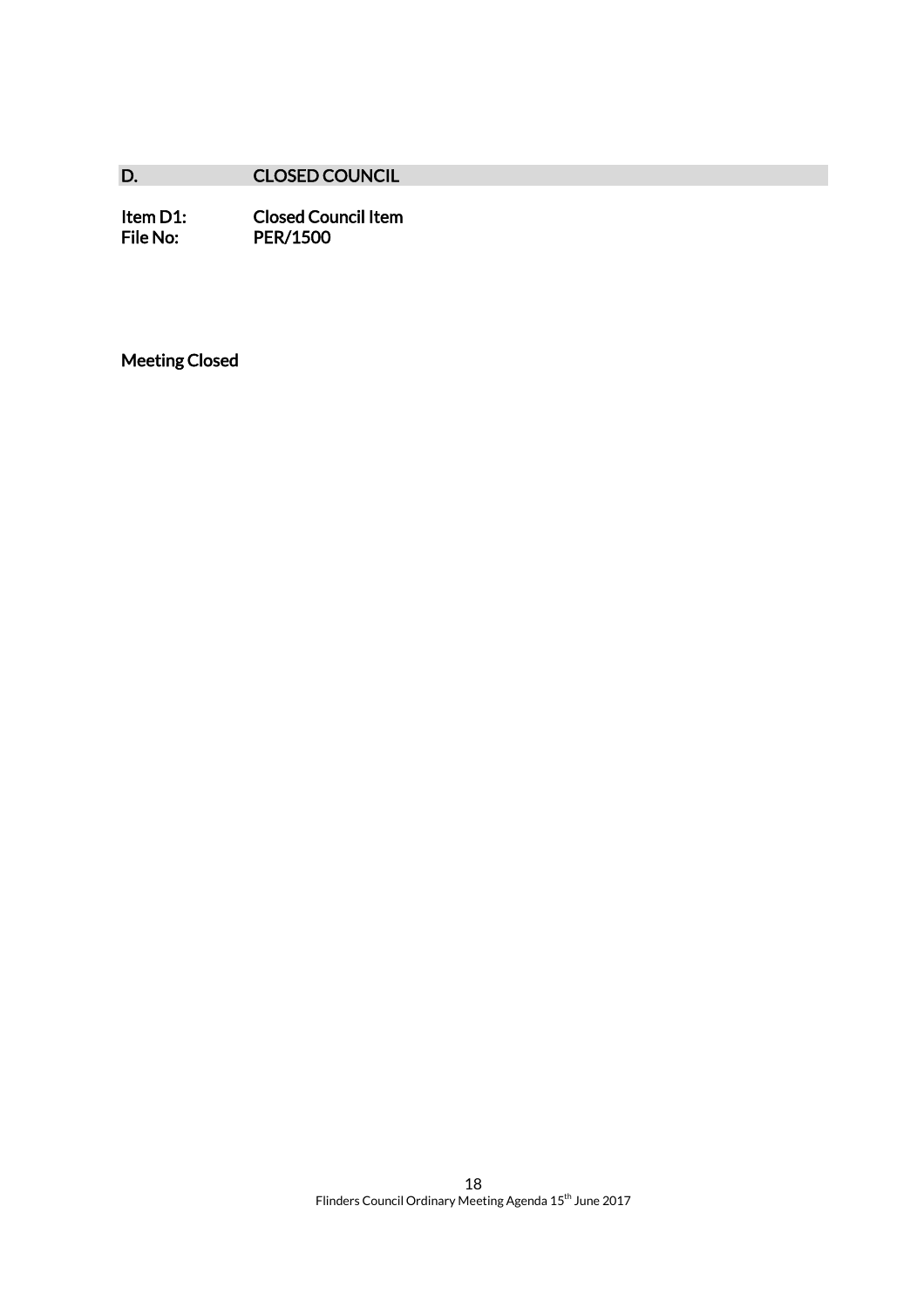# A. DEVELOPMENT SERVICES AND PLANNING APPLICATIONS

Pursuant to Section 25 of the Local Government (Meeting Procedures) Regulations 2015 the Council will now act as a Planning Authority under the Land Use Planning and Approvals Act 1993.

# Item A1: Development Application – (S. Sainsbury)

| <b>ACTION</b>            | Decision                                           |
|--------------------------|----------------------------------------------------|
| <b>PROPONENT</b>         | S. Sainsbury                                       |
| <b>OFFICER</b>           | James Ireland (consultant town planner)            |
| <b>APPROVED BY</b>       | Karin Van Straten (senior consultant town planner) |
| <b>FILE REFERENCE</b>    | DA2017/016                                         |
| <b>ASSOCIATED PAPERS</b> | Annexure 3: Statement of Environmental Effects     |
|                          | Annexure 4: Survey Plan                            |

Proposal: Holiday cabin in the Rural Zone and Visually Sensitive Special Area

Location: 849 West End Road, Leeka (CT:133491/3)

Applicant: S. Sainsbury

Zoning: Rural Zone

Special Areas: Visually Sensitive Area and Shorelines, Waterbodies and Watercourses Special Area (latter not at site of proposal)

Representations: None (Councillor call-in)

#### INTRODUCTION:

#### **Subject Site**

The subject site is a roughly rectangular 10.2 ha lot that runs south from West End Road to the coast in Leeka. The site drops approximately 30m to the coastal boundary. It is part cleared and part scrub, with an existing house in the northern part.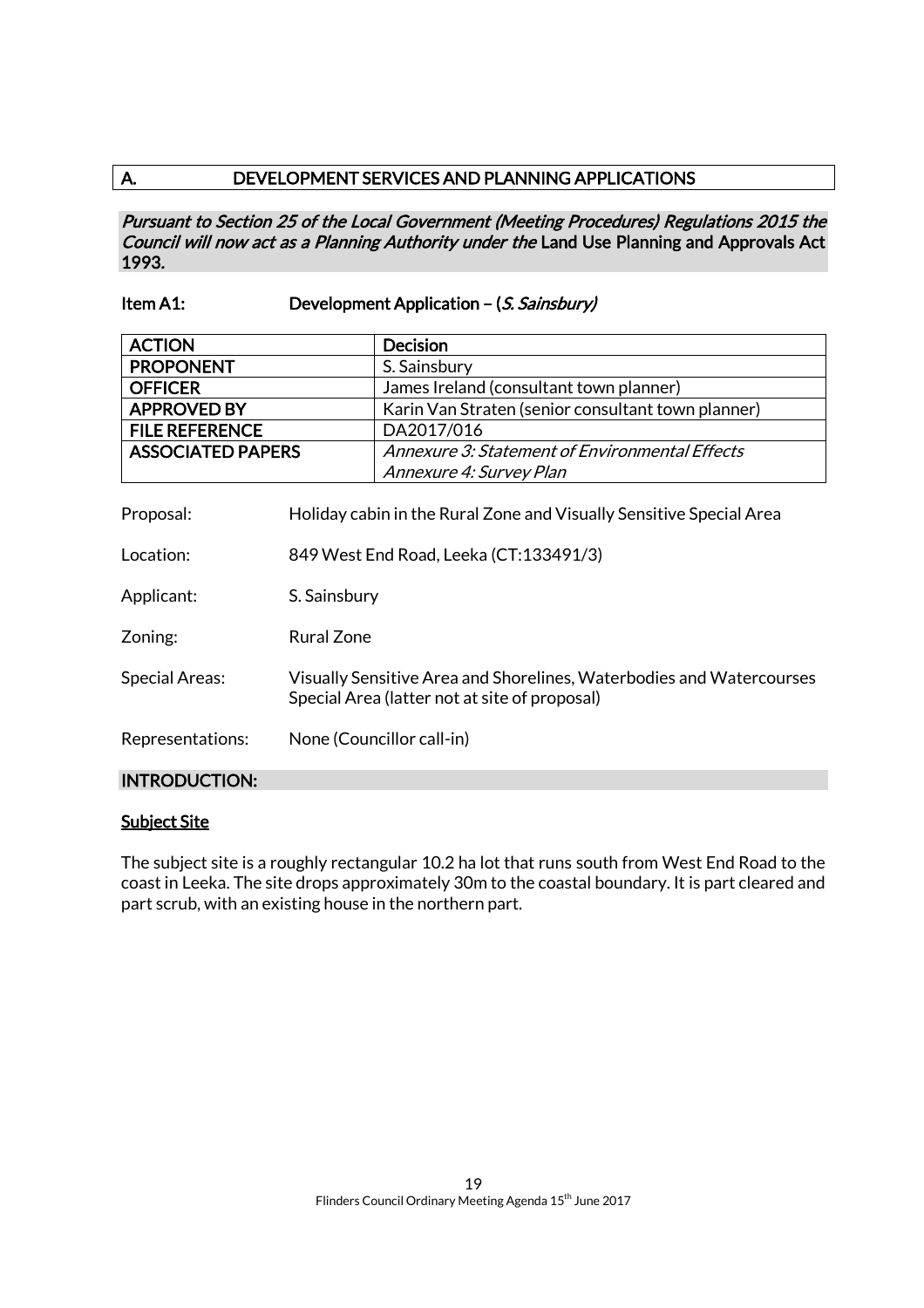

# **Zoning**

The subject property is located within the Rural Zone, pursuant to the Flinders Planning Scheme 2000 (hereafter, the planning scheme).

#### Special Areas

The whole site is affected by the visually sensitive special area. The southernmost part is affected by the shorelines, waterbodies and watercourses special area. The proposal is outside this area.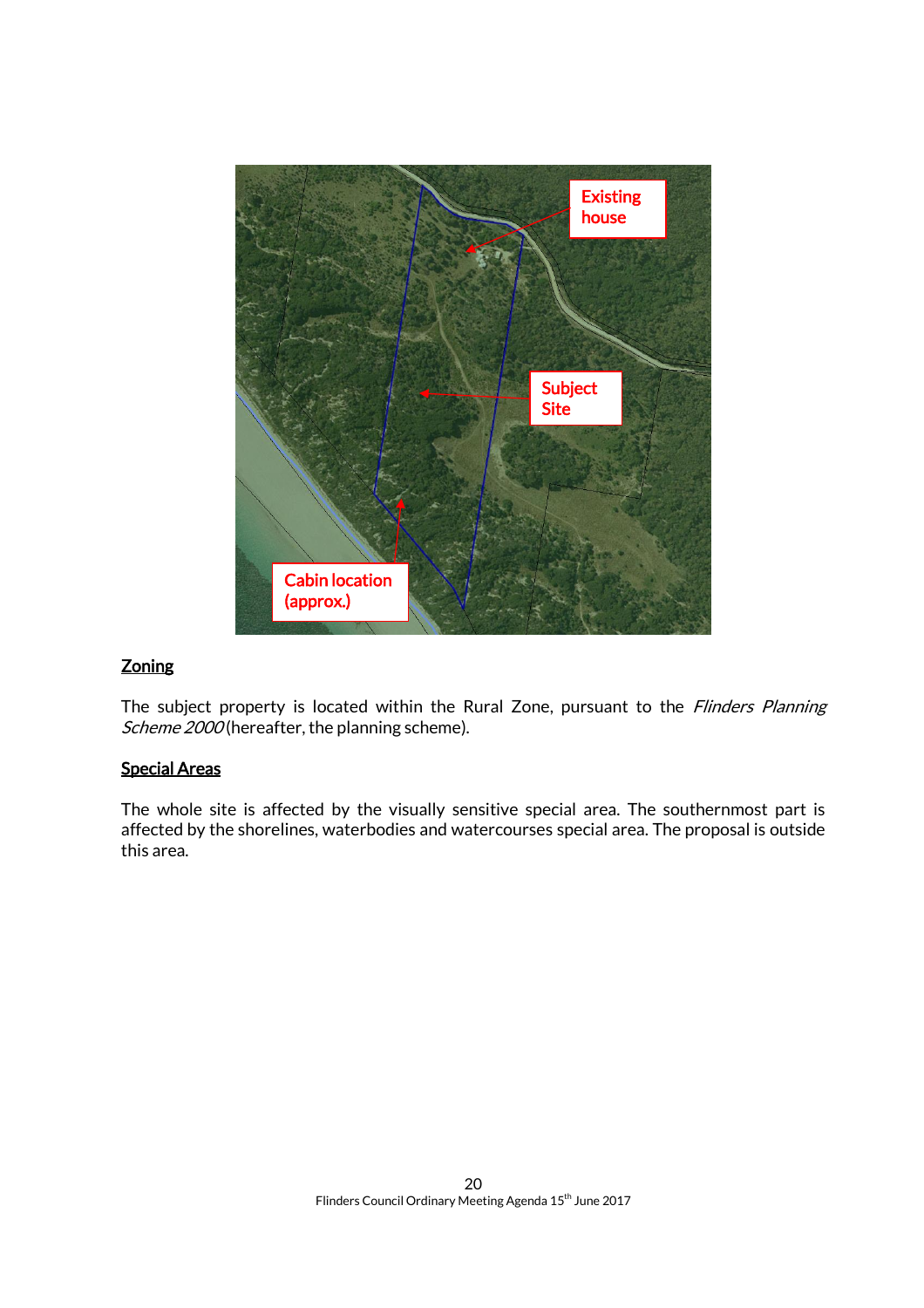

#### **Statutory Timeframes**

Date Received: 28/4/17 Request for further information: not required Advertised: 17/5/15 Closing date for representations: 31/5/15 Extension of time granted: 1/6/17 Decision due: 16/6/17 (extended)

#### OFFICER'S REPORT:

# The Proposal

It is proposed to locate a holiday cabin in the southern part of the site. It will be setback 25m from the southern (coastal) boundary and 46m from the west side boundary. The building has an internal floor area of 66m $^2$  and measures 16.4m by 6m and is 3.4m high. It is arranged with the kitchen and living at one end, linked by a screened verandah and hallway from the bedroom and en suite at the other end. It is an 'Ecoshelta', a part pre-fabricated modular building constructed from aluminium and timber, with zincalume cladding and has a curved zincalume roof.

Access to the cabin is via an existing track from West End Road and already used to assess the existing house on the site. The cabin relies on tank water (22,000lt tank located adjacent to it), solar/battery power and its own on-site waste water disposal system.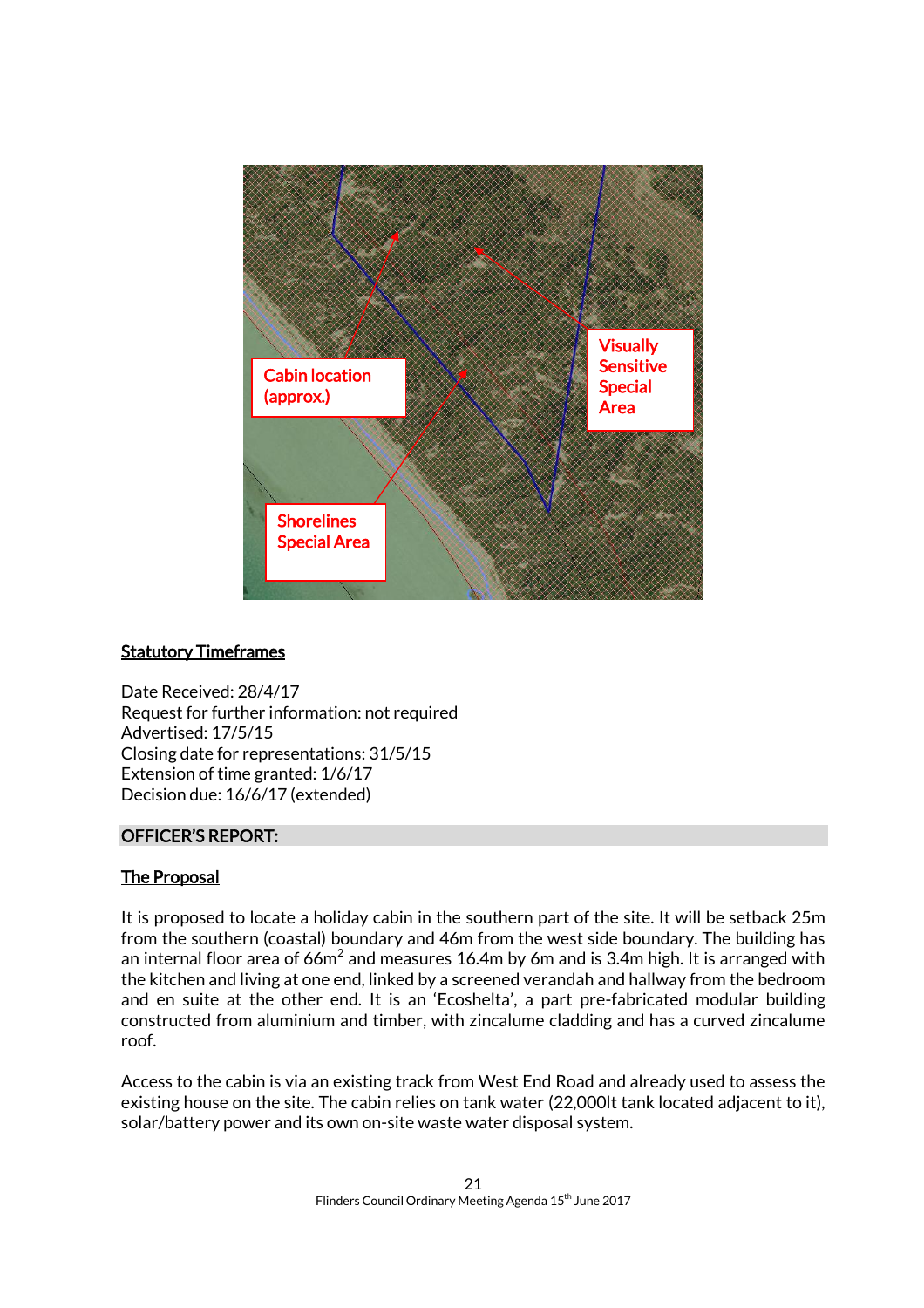# Assessment Against the Planning Scheme

The Flinders Island planning scheme is organised into seven parts. Assessment is required under the following parts:

- Part 3 Consideration of Applications for Planning Permits (3.10)
- Part 6 Use and Development Principles
- Part 7 Special Areas

#### Part 3 – Consideration of Applications for Planning Permits (3.10)

Council shall take into consideration the following:

1. the objectives, the intent of the zone, use and development principles, any development plan affecting the land and any relevant development standards or other relevant requirements of the Scheme;

An assessment is provided below. Note that there is no applicable development plan:

# 5.8.1 Zone Intent

- (a) The Rural Zone on Flinders Island is intended to maintain the existing rural character of the island which is typified by a pattern of areas of open farmland, typically with shelter belts of remnant vegetation, interspersed with irregular areas of native vegetation and substantial unspoiled landform. On other islands within the Planning Area the zone is intended to preserve the existing character which displays minimal signs of European occupation.
- (b) Use and development in the Rural Zone is intended to accommodate agricultural uses and development predominantly, with some compatible non-agricultural uses and development in appropriate circumstances, including tourist operation and rural industries. Forest plantations may be appropriate where they do not adversely affect the character of an area or detract from important views.

COMMENT: The subject site is characterised by '*irregular areas of native vegetation and* substantial unspoiled landform'. Maintaining this character does not require the prohibition of development. It does require that development retains sufficient areas of native vegetation and unspoiled landform to maintain the character. The intent of the development is to capitalise on its natural setting and it does not require the removal of native vegetation. The building sits within existing vegetation and is screened by it. In relation to (b), tourist operation is listed as a compatible non-agricultural use that can be accommodated in appropriate circumstances. Strictly speaking, holiday cabin is a different tourism use from tourism operation. However, as a holiday cabin can be part of a tourism operation, holiday cabin is considered consistent with this. 'Appropriate circumstances' are not explicitly stated but are related to the impact on agricultural use. In order to use the site of the proposal for agriculture, wholesale clearance of native vegetation would be required. Primarily for environmental reasons, the use of this land for agriculture is not desirable and it is considered these are appropriate circumstances for this non-agricultural use.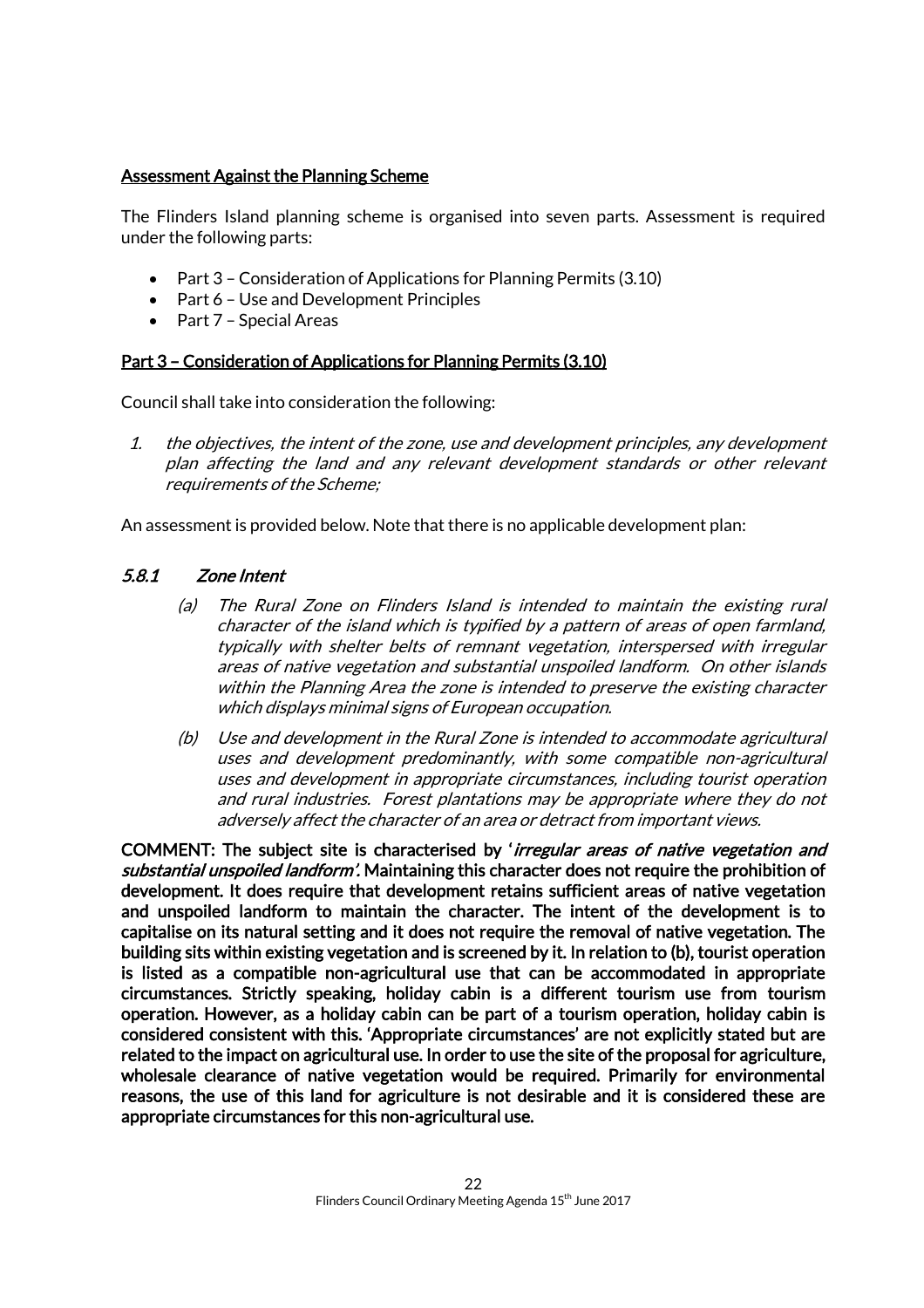# 5.8.2 Desired Zone Character and Zone Guidelines

- (a) The use or development of small existing rural lots for the purpose of residential living shall only be approved where such use or development is compatible with any existing or potential agricultural use of that land or surrounding lands.
- (b) Use or development should enhance the rural character of the zone. Buildings should be substantial distances from the road frontage and apart, unless inappropriate for operational or topographical reasons. Where land clearance is undertaken it should be visually sympathetic; important trees (or stands of trees) should be retained, important hilltop locations should not be cleared and location of trees and shrubs along fence lines, property boundaries, watercourses and at property entrances is encouraged. Buildings and structures for aquaculture should be sited with regard to the protection of coastal scenery and compatibility with recreational use of the coastline.
- (c) Land use or development and management practices shall be environmentally appropriate and shall avoid contamination or despoliation of the land, ground water, water courses, shore-lines, lagoons and marshes. Sand-dunes and coastal vegetation and ecologically important areas shall be protected from degradation.
- (d) Forestry activities in the zone shall be in accordance with the Forest Practices Code

COMMENT: Criteria (a) and (d) are not applicable. In relation to (b), and in addition to the discussion under the zone intent section, the building is a substantial distance from West End Road – 185m. In relation to (c) the proposal is environmentally appropriate and is designed to avoid contamination and/or despoliation of the land. The building is located 100m from a shoreline or watercourse. A septic tank serves the proposal, subject to a separate statutory approval process. Water supply will be via rainwater collection.

# 5.8.4 Development Standards

- (a) The maximum height of buildings is 8.0 metres unless it can be satisfactorily demonstrated that a higher structure is required for operational, topographic or other justified purposes.
- (b) Habitable buildings should be sited and designed to achieve the best solar gain or orientation that the site can provide. Where such design or orientation is not feasible other energy efficient practices, such as insulation, heat pumps or double glazing, should be considered.
- (c) Buildings shall be setback a minimum distance of 20 metres from all boundaries.
- (d) Regardless of the foregoing minimum setbacks, buildings shall be set back not less than a horizontal distance of 100m from high water mark and 40 m from a perennial watercourse.
- (e) Council may relax the setback requirement of the above clause pursuant to the provisions of Clause 3.5 of this Scheme and after giving consideration to: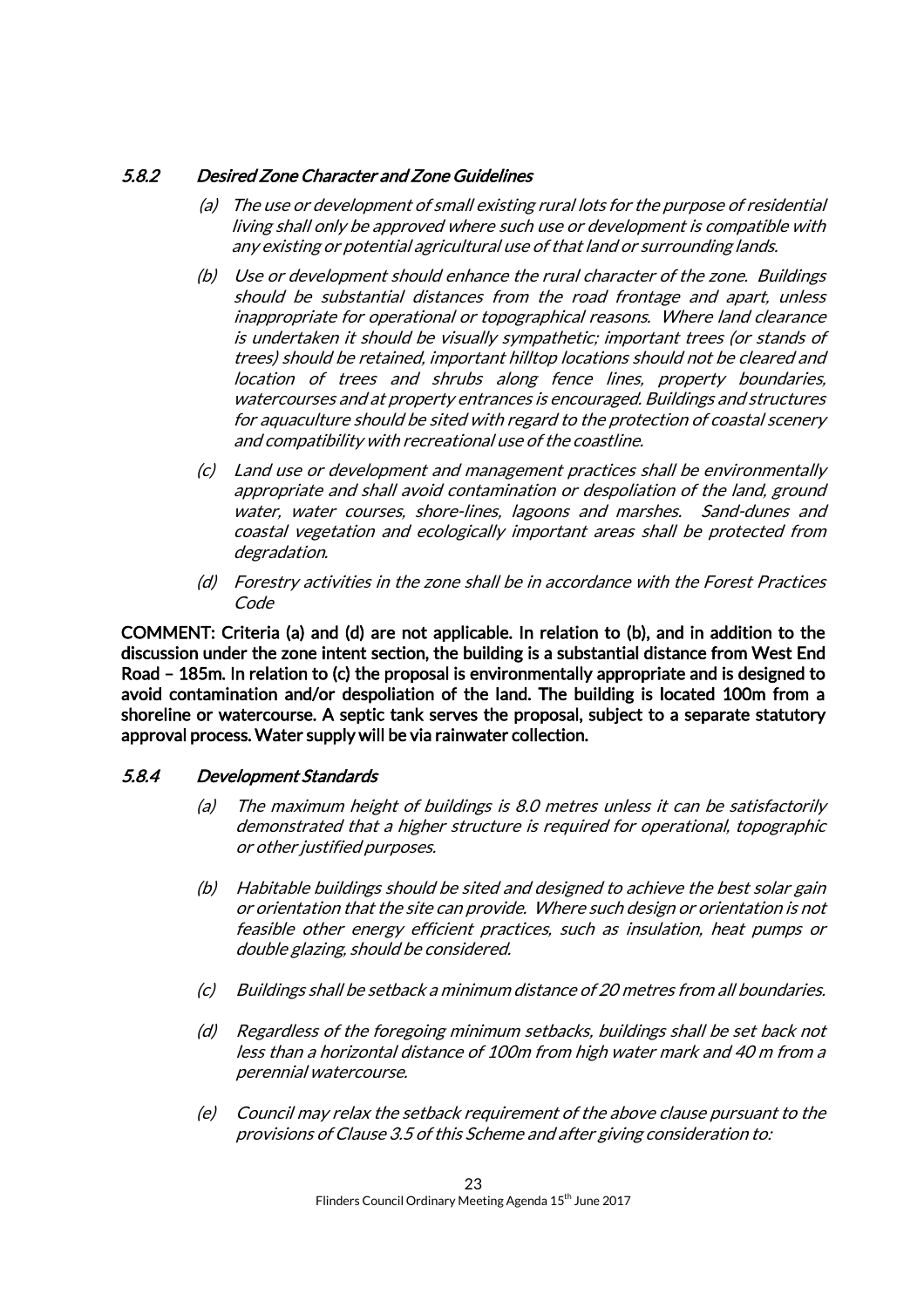- i. The particular size, shape, contours or slope of the land and the adjoining land;
- ii. The adjoining land and uses and zones
- iii. The position of existing buildings and setbacks in the immediate area;
- iv. Consideration of any representations received as a result of the notification under Section 57 of the Act.
- (f) The external walls, roof, paving and other large surface areas of buildings shall be finished with non-reflective materials and colours that harmonise with the natural landscape or shall be substantially screened by landscaping.
- $(g)$  A house on any lot which contains only class 4, 5, 6 or 7 land is discretionary and may only be approved if any existing or potential development and use of agricultural land in the vicinity is likely to receive no impact, or only minor impact from the establishment of the residence taking into account:
	- (a) The topography of the land;
	- (b) The location of water catchments;
	- (c) The location of neighbouring agricultural pursuits;
	- (d) Buffers created by natural features;
	- (e) Resource sustainability given the objective of the State Protection of Agricultural Land Policy.

COMMENT: The proposal complies with (a), (b), (c) and (d). Criteria (e) and (g) are not applicable. In relation to (f), the building is proposed to be clad in zincalume, consistent with the existing house on the site (also in the visually sensitive special area). When new, this material technically has a matt finish, although it can be bright. In a relatively short period of time, particularly in this coastal location, it will weather to a flat grey.

2. any relevant proposals, reports or requirements of any public authorities;

#### Not applicable. None were received by Council.

3. any representations received following public notification where required under the Act;

#### None were received.

- 4. whether any part of the land is subject to:
	- (a) landslip, soil instability, or erosion;

No mapped landslip, stability or erosion issues at the site of the proposal. No landslip or coastal erosion hazard bands at the site of the proposal.

(b) excessive slope;

Not at the site of the proposal.

(c) ponding or flooding;

None known at the site of the proposal.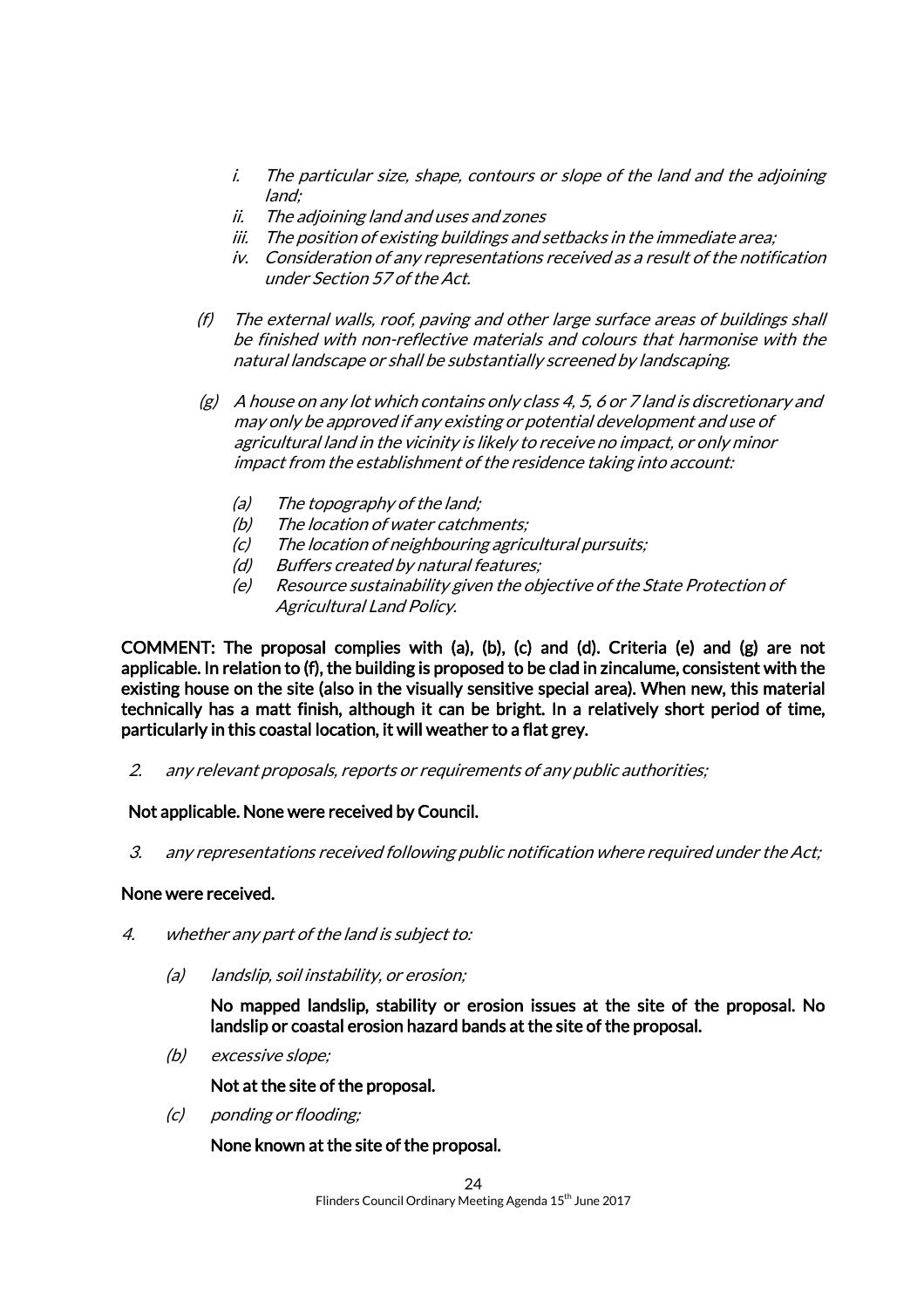(d) bush fire hazard;

The planning scheme only sets standards for bushfire hazard in relation to subdivision applications.

(e) a Protected Catchment District under Water Management Act 1999;

No.

(f) any Special Area Provisions in Part 7;

The proposal is within the Visually Sensitive Special Area. An assessment against this is provided at Part 7 of this report.

(g) pollution; and

None known.

- (h) other hazards to safety or health. None known.
- 5. whether the proposed use or development is satisfactory in terms of its siting, size or appearance and levels of emissions in relation to:
	- (a) existing site features;

Existing site features where the proposal is located are the topography, the coastline and vegetation. The proposal is satisfactory in terms of its size and appearance. The only emission is wastewater. A septic tank serves the proposal, subject to a separate statutory approval process.

(b) adjoining land;

The closest adjoining land is the coastal reserve (setback 25m from here). The building is located on the land side of a rise 20m above sea level. When viewed from the beach, the full height (a modest 3.5m as it is) of the cabin is unlikely to be visible.

(c) the streetscape and/or landscape;

The building is a substantial distance from West End Road – 185m.The landscape is taken as being the site as viewed from adjoining land, including the beach. An assessment of this is made under Part 7 Visually Sensitive Areas of this report.

(d) the natural environment;

Aspects of the natural environment such as landscape views, erosion and pollution are addressed in other more specific sections of this report.

(e) items of historic, architectural or scientific interest;

#### None known.

(f) buffer zones, attenuation areas

None applicable.

(g) easements;

None applicable.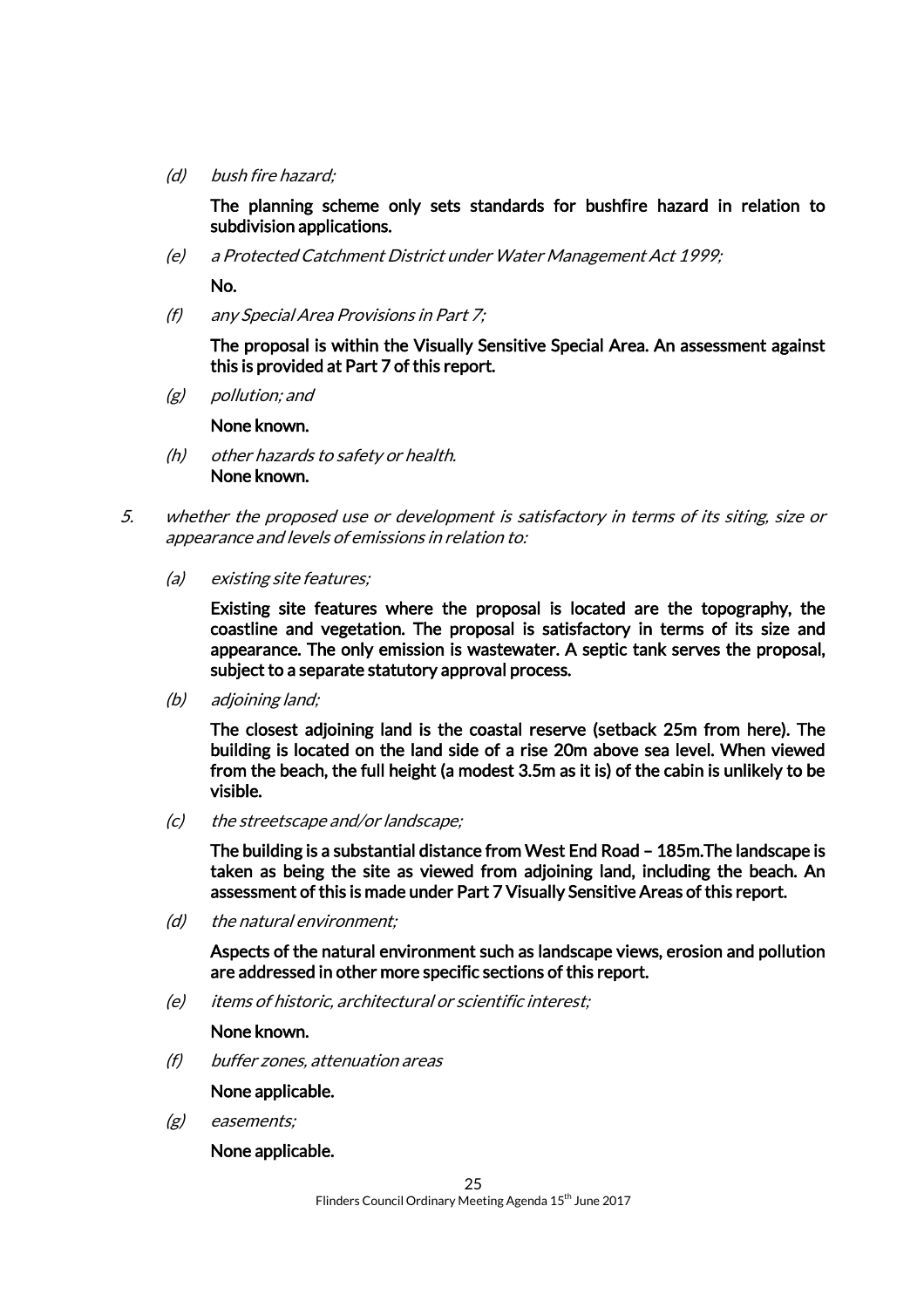(h) a water supply for fire-fighting purposes;

# Not applicable.

(i) any received pollution;

# None known.

- (j) the escape of pollutants into storm drains and watercourses: and
	- Stormwater is collected and used. A septic tank serves the proposal, subject to a separate statutory approval process.
- (k) isolation, separation from other lands.

# Please refer to (b).

6. whether the proposed use or development will be supplied with an adequate level of infrastructure and services, and if there is any necessity to improve deficient access, roads or road junctions, water, sewerage, electricity or transport services and the like, without detriment to existing users;

An existing track will be used to gain access from West End Road. No improvement needs to be made to any roads, road junctions or water, sewerage, electricity or transportation services. This part of the island is not supplied with water or sewerage infrastructure and the proposal is designed to be self-sufficient. It is therefore concluded that the proposal will be supplied with an adequate level of infrastructure and services.

7. whether the proposed use or development would adversely affect the existing and possible future use or development of adjacent land, and vice versa;

The small, low impact scale of the proposal and the large setbacks ensures there will be no adverse effect on the use of adjacent land.

8. the provision of adequate landscaping, amenity facilities and illumination, and the treatment of the site generally;

It is the intent of the proposal to sit within the existing natural vegetation and not require removal of it. No additional landscaping is proposed. Illumination will be limited to normal indoor lighting and way finding light which will be bollard and/or ground mounted lights. This will be required via a permit condition.

9. the sight distances available to and from proposed point(s) of access, together with an estimate of the speed of passing traffic;

# The existing access to the property will be used.

10. the design and siting of the proposal to enable reduction in energy consumption through alternative energy use or reduction in demand; and

The proposal is a modern, energy efficient design. It is oriented for solar gain. All new buildings are required to achieve a six star energy rating by the National Construction Code.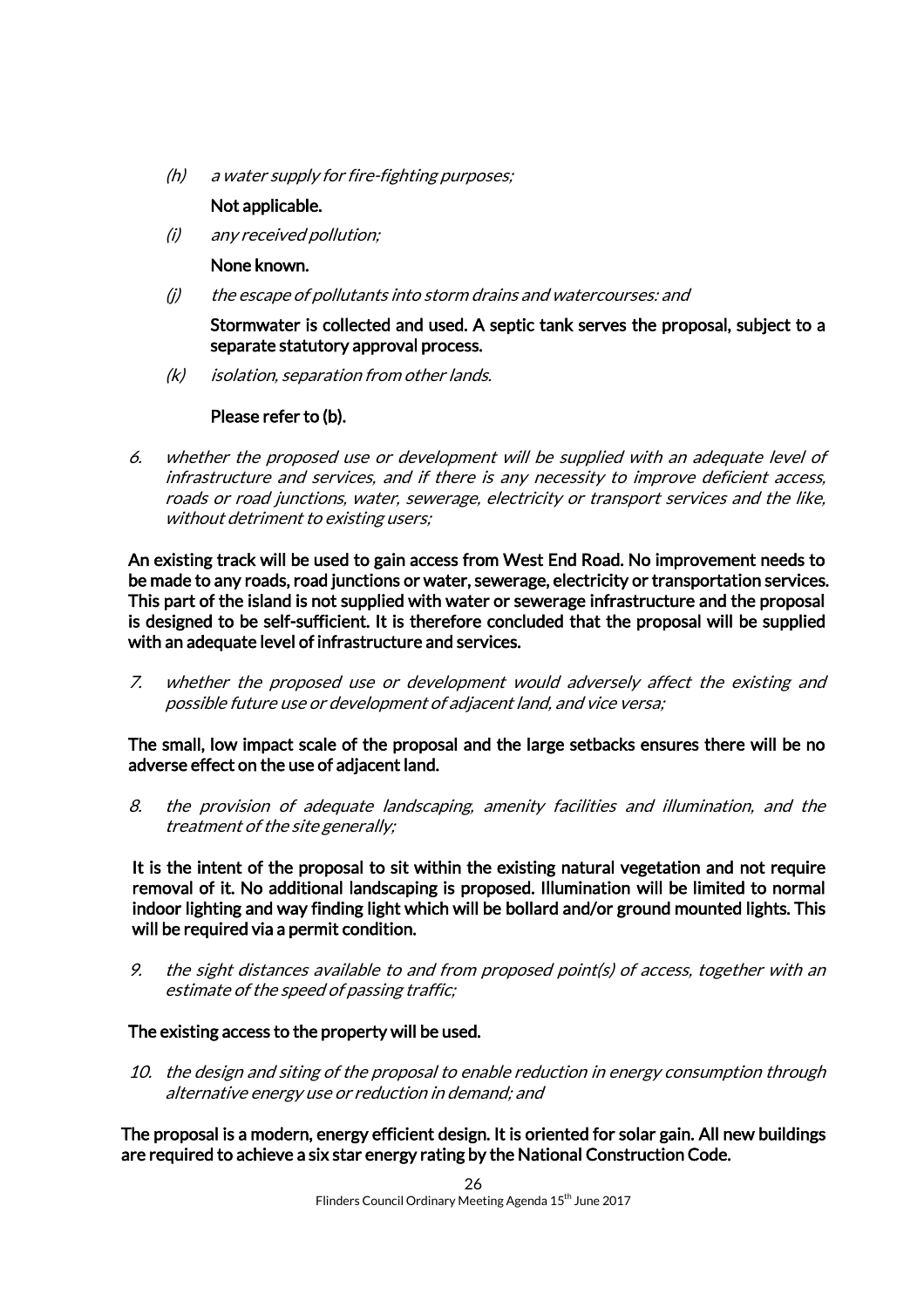# 11. the safety and well-being of the general public.

# Generally this is the role of the National Construction Code and health and safety requirements. The proposal does not pose a risk to the safety or wellbeing of the public.

12. Any other matter which Council is of the opinion is relevant to the particular application.

# None stated.

In conclusion, the proposal is consistent with the consideration clauses 1-12 under Part 3.10.

# Part 6 – Use and Development Principles

This part of the planning scheme provides general principles that development must be consistent with. Some of them are clearly not relevant to this application (for example those concerned with subdivision or quarrying) so these have been omitted for brevity. Furthermore, most have been addressed in more specific parts of this report. They are included here for completeness, but the comment will often refer to the part of the report where they are assessed in detail.

6.0 Use and development shall be consistent with the following principles:

# 6.1 Use

(a) Use or development shall not unreasonably impact on any existing or intended use of development of neighbouring land.

#### COMMENT: Complies. For more detail refer to Part 3 assessment.

- 6.2 Character
	- (a) Use and development shall adequately respect the character of, and future intentions for the area in which it is to be located.
	- (c) Use or development (including public facilities and services) should adequately respect the surrounding streetscape and neighbouring use or development, particularly in relation to scale, setbacks, form (including roof shape), landscaping, materials, colours and fencing.
	- (e) Where trees are an important element in the character of an area they should be retained.

#### COMMENT: Complies. For more detail refer to Part 3 assessment.

- 6.4 Environment
	- (a) Use or development shall not be allowed to detrimentally affect the environment. All areas, and sensitive ecological and/or visual areas in particular,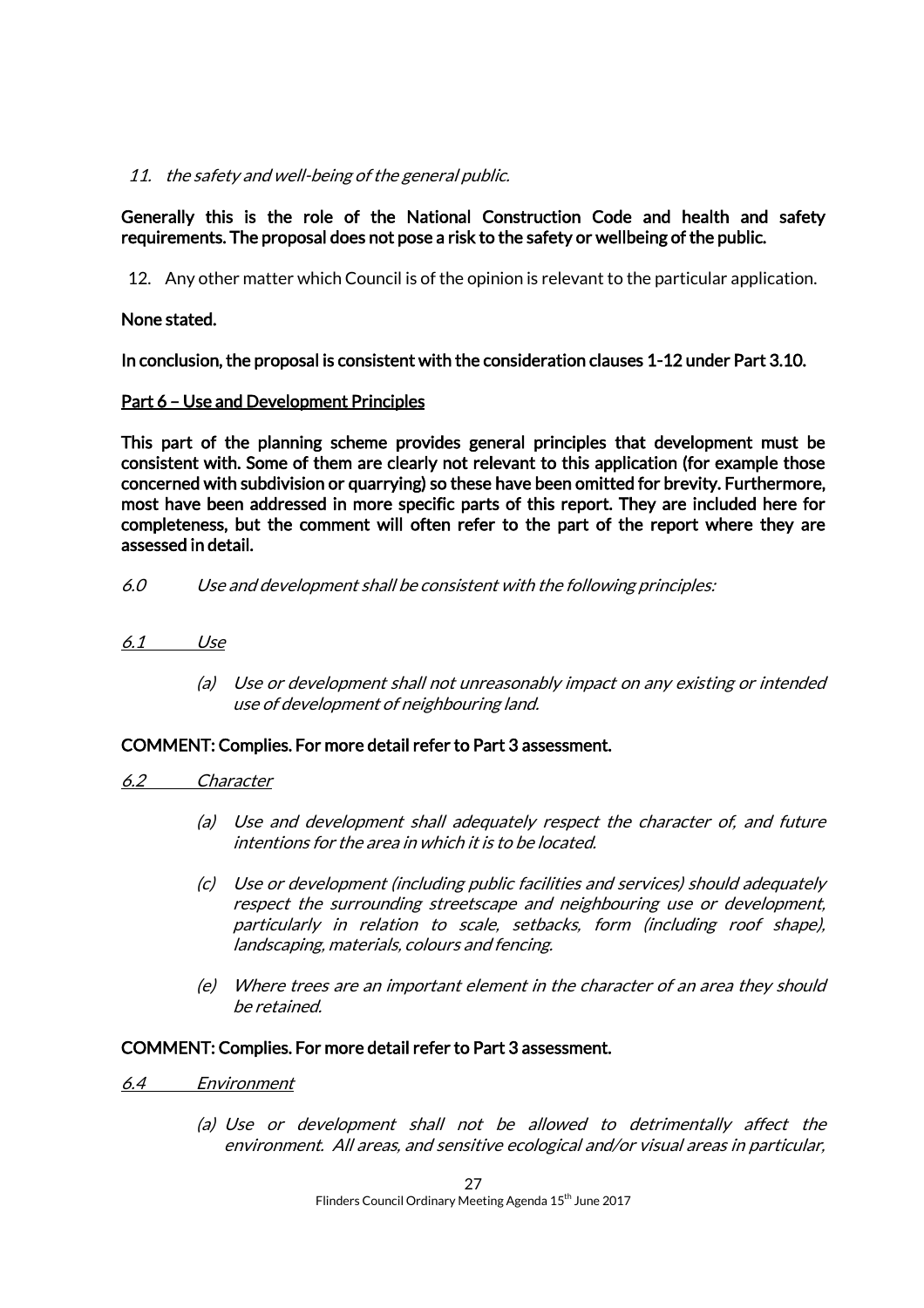shall be developed in a manner and to an extent which is consistent with the protection of the values of the area.

- (b) Use or Development and land management practices shall be directed towards achieving environmental sustainability, biodiversity and ecological balance, and avoiding environmental damage such as soil erosion, coastal dune erosion, loss of important animal and plant species and increases in vermin populations.
- (c) Use or Development shall not be located in areas of unacceptable risk (eg. from fire, flood or landslip). In situations where risk may exist, use and development shall be appropriately sited and designed to provide an acceptable level of protection and safety for future users. In particular.
	- i. Lands subject to flood risk are those subject to a greater than one in a 100 year flood interval (1% probability), and land, the natural surface level of which is below 3 metres Australian Height Datum (AHD); and
	- ii. Land which comprises soils of known or suspected instability, has a slope greater than 1 in 4, or is filled or reclaimed land, are deemed to constitute an unstable land hazard; and
	- iii. Use and development in bushfire prone areas will comply with the provisions of Schedule 7 Development in Bushfire Prone Areas or some other provisions acceptable to Council and the Tasmania Fire Service.
- (f) Use or development shall be of a suitable form and siting to avoid any adverse impact on any watercourse and vice versa. Use or development (including the siting of effluent disposal systems) shall be setback a minimum of 40 metres, or such distance as is required, from a watercourse to avoid degradation of water quality.

#### COMMENT: Complies. For more detail refer to Part 3 assessment.

#### 6.6 Access and Parking

- (b) All Use or Development shall provide satisfactory pedestrian and vehicular access which is suited to the volume and needs of future users.
- (c) Buildings and spaces intended for public access shall provide for satisfactory use and access by the disabled; the requirements of the Building Regulations in relation to AS1428.1-1988 shall be met.
- (h) New Use or Development shall provide a suitably constructed driveway of a width to provide for the safe ingress and egress of the anticipated volume of traffic associated with the Use or Development.
- (i) New Use or Development shall provide adequate car parking to provide for the demand it generates and shall be capable of being safely accessed.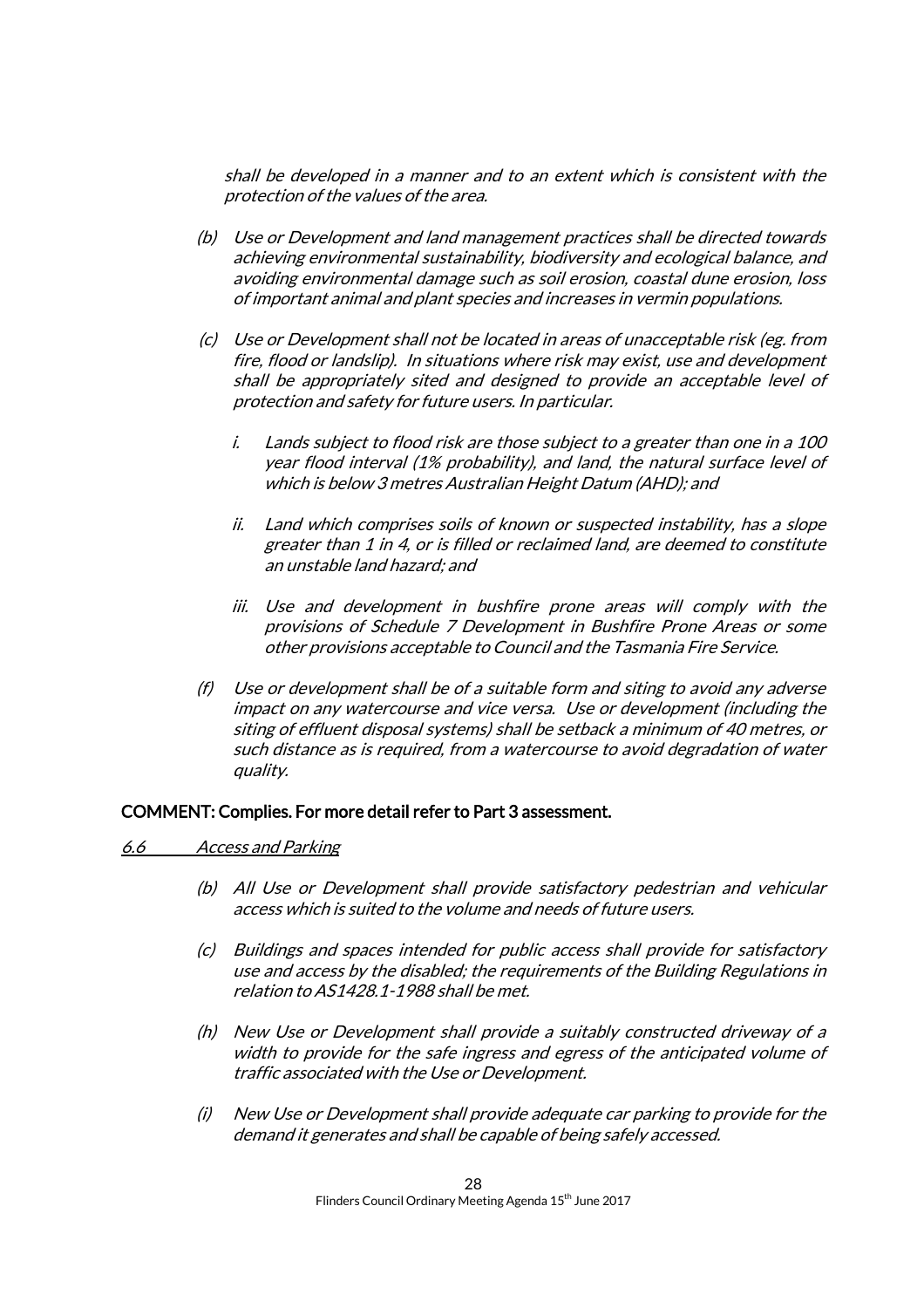# COMMENT: Complies.

#### 6.7 Services

- (a) Use or Development shall be provided with adequate and appropriate services which are suited to the lifestyle requirements of people, the nature of the location, and the ability of the community to provide.
- (c) In areas not serviced with water use or development shall provide adequate water supply and effluent disposal systems. Each dwelling shall provide a potable water storage facility (minimum capacity of 40kl) to provide for the anticipated number of occupants, and a wastewater disposal system approved by the Council's Environmental Health Officer
- (e) Use or Development shall be appropriately sited, designed and constructed to avoid conflict with service mains (including telephone, power, sewer, water and irrigation channels/pipelines). Buildings shall not be erected over any service main or within any easement providing for same whether utilised or not.
- (f) Servicing systems shall use adequate and appropriate design methods and materials to ensure an acceptable life span and allow for adequate maintenance requirements.
- $(g)$  Use or Development shall optimise efficiency in the use of energy and resources. In particular, land should be subdivided on a generally sequential basis (ie. one area is substantially developed before the next is subdivided), common trenching should be used for different services where appropriate, and solar access maximised.

#### COMMENT: Complies. For more detail refer to Part 3 assessment.

- 6.8 Social Interest
	- 1. Use or Development should demonstrate how it suits the community interest.
	- 2. Use or Development shall have adequate and appropriate types and levels of access to social facilities and services (eg. shops, government agencies, telecommunication, health services and educational facilities).

COMMENT: This is a privately funded addition to the municipality's tourism infrastructure so can be said to be in the community's interest. In relation to 2, the proposal is intended to be located distant from social services. However, services such as health services are clearly vital in emergency situations. The proposal is approximately 40km from Whitemark by road which is considered appropriate.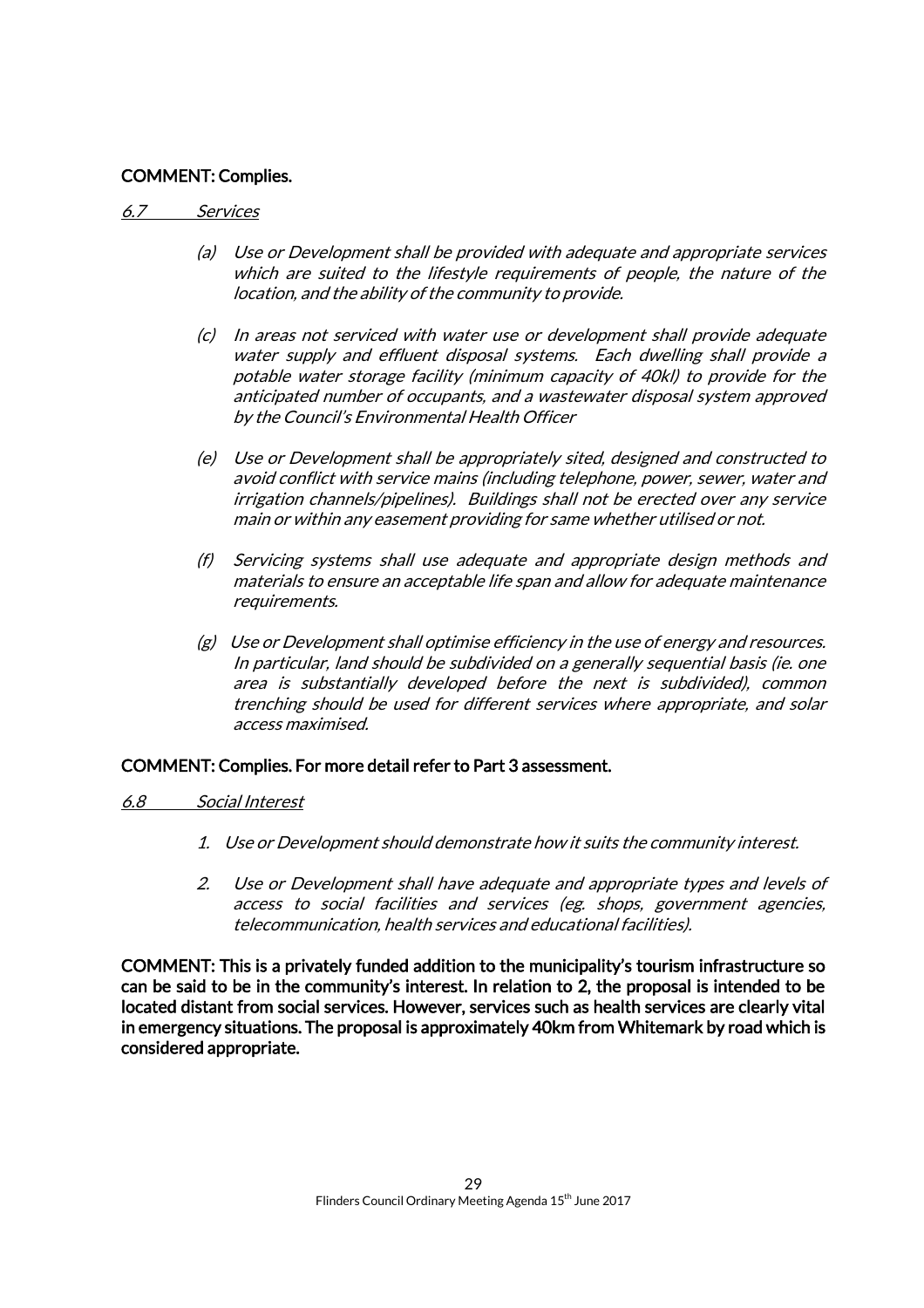#### 6.9 Administration.

- (b) Use or Development proposals should only be approved where the cost to the public of providing and maintaining services is not exceeded by the economic benefit of the use or development to the community.
- (c) In considering any proposal, Council shall obtain the advice and opinion of other relevant group(s), individual(s) or organisation(s) with direct interest in the proposal.

COMMENT: In relation to (b), this is a privately financed undertaking, with no cost to the public. In relation to (c), the application was notified under the statutory process. Council did not require further advice or opinion.

# Part 7 Special Area Provisions

# 7.2 Visually Sensitive Special Area

The objectives of the Visually Significant Areas are:

- (a) To retain the natural appearance of each Area;
- (b) To minimise the visual impact of Use or Development;
- (c) To retain and restore where possible the natural vegetation cover.

In considering an application for Use or development within the Visually Sensitive areas and whether to impose conditions Council shall consider the following matters:

- (a) The objectives listed in Clause 7.2.2
- (b) The siting, orientation, setbacks, bulk, form, height, scale and external finishes of buildings and structures
- (c) The visual impact of buildings, clearing, excavation, access, construction, fences, firebreaks or the deposition of fill;
- (d) The adequacy of proposed landscaping and whether any special works or practices are required to protect the scenic values of the site;
- (e) Whether development is proposed to be located on skylines or ridgelines.

COMMENTS: In relation to the objectives, the natural appearance of the area is retained as the proposal is a small, low impact insertion into a large natural area and the natural appearance will remain dominant. The location amongst undulating land and scrub minimizes the visual impact of the proposal. The small size (66m<sup>2</sup>) and low height (3.5m) of the proposal also minimize the visual impact. The natural vegetation cover will be retained. No clearing, excavation, new access, fences, firebreaks or fill is proposed. No landscaping is proposed as the proposal will be located amongst existing scrub. No special works or practices are required to protect the scenic values of the site, beyond those in the application documents. The proposal is not located on a skyline or ridgeline. In conclusion, the proposal is consistent with the consideration clauses of Part 7.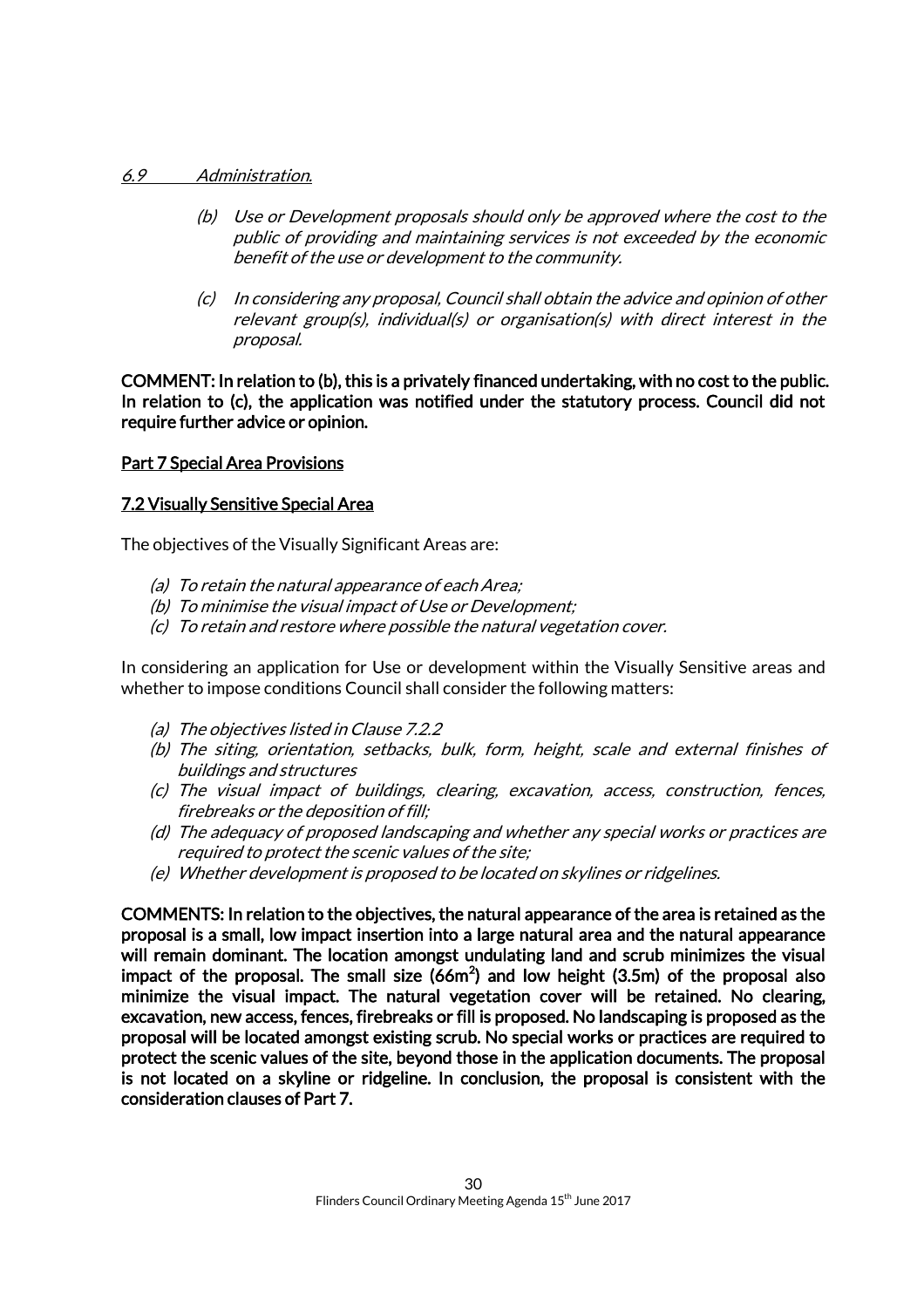# STATUTORY REQUIREMENT:

The application was advertised for 14 days in accordance with the Act. No representations were received.

# POLICY/STRATEGIC IMPLICATIONS:

In the *Flinders Council Strategic Plan 2015*, Strategic Focus Area 1: Population Growth is most relevant. It is summarised as: "Focusing on strategies, projects and policy initiatives that support the community, economic development, innovation and investment attraction."

#### COMMENT: The proposal is consistent with this focus area. The proposal is an addition to the tourism infrastructure on the island.

#### BUDGET AND FINANCIAL IMPLICATIONS:

Not applicable.

#### OFFICER'S RECOMMENDATION:

That the application for a holiday cabin in the rural zone and within the visually sensitive special area BY S. Sainsbury FOR LAND LOCATED AT 849 West End Road, Leeka (CT:133491/3) be APPROVED SUBJECT TO THE FOLLOWING CONDITIONS:

#### ENDORSED PLANS

1. Except as modified by this permit, the use and/or development must be in accordance with the endorsed plans by S. Sainsbury dated 14/4/17 (Dwg. No. 17041000) and the Statement of Environmental Effects by S. Sainsbury dated 14/4/17 to the satisfaction of Council. Any other proposed development and/or use will require a separate application to and assessment by the Council.

#### WATER TANKS

2. Prior to the installation of any water tanks, specifications of the dimensions and colour of the tanks are to be submitted for approval by the General Manager. Once approved, the specifications will be endorsed to form part of the planning permit.

#### EXTERIOR LIGHTING

3. Prior to the occupation of the cabin, a plan showing any exterior lighting must be submitted for approval by the General Manager. External lights are to be mounted lower than 1m above ground level and directed below this height.

#### UNDERGROUND POWERLINES

4. Any power lines associated with the proposal must be buried below ground.

#### Notes:

- 1. This permit was issued based on the proposal documents submitted for (DA2017/016). You should contact Council with any other use or developments, as they may require the separate approval of Council.
- 2. Council will undertake periodic reviews of approved developments to ensure compliance with Planning Permit conditions.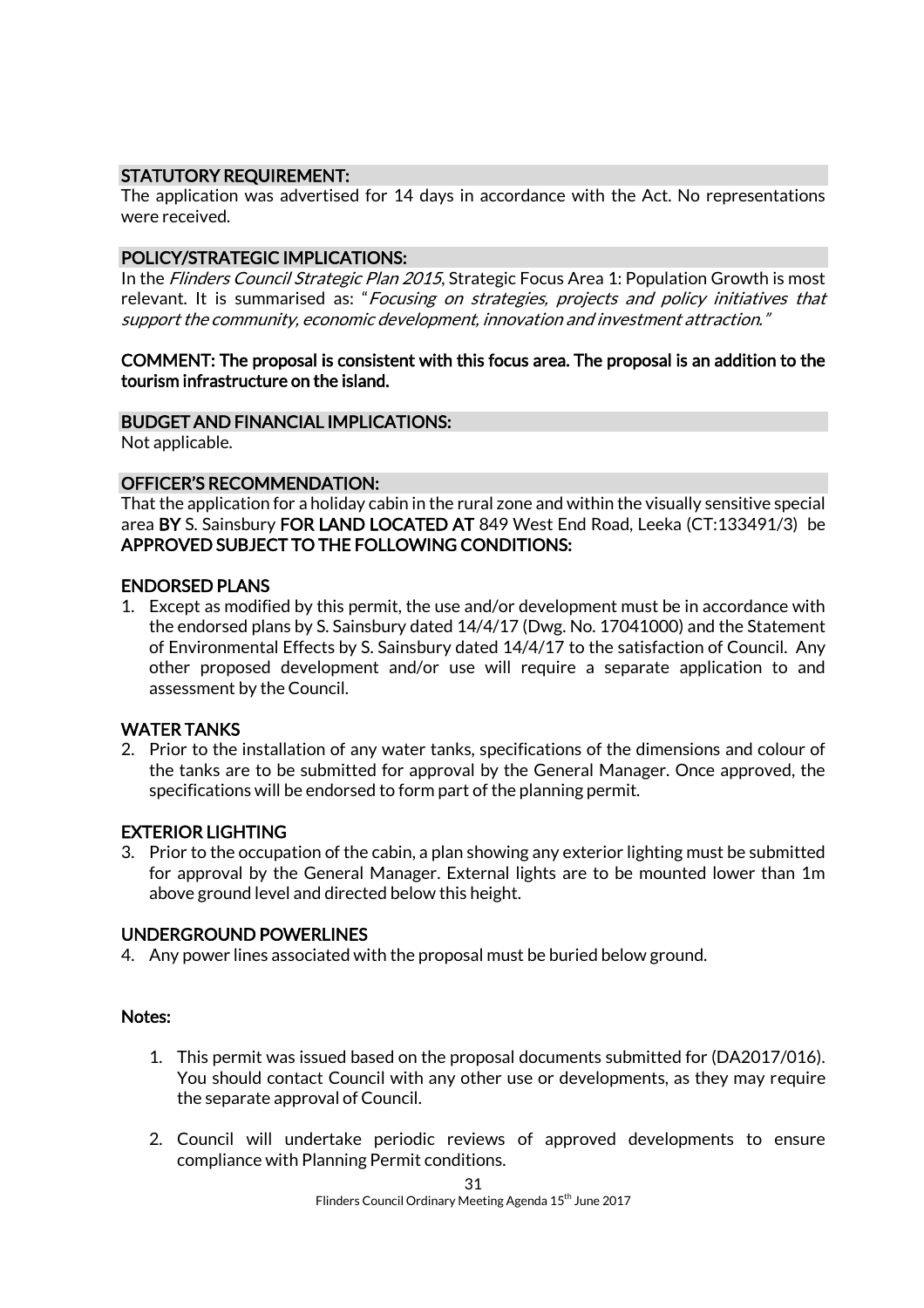- 3. This permit is granted pursuant to the Land Use Planning and Approvals Act 1993 and does not constitute any other approval required under any other Act or Regulation.
- 4. This permit is valid for two (2) years only from the date of approval and will thereafter lapse if the development is not substantially commenced. A once only extension may be granted if a request is received within 6 months after the expiration date.
- 5. Where any other approvals under this Act or any other Act are required for the proposed use or development to which this permit relates, the permit does not take effect until those approvals have been granted.
- 6. This permit takes effect 14 days after the date of Council's notice of determination or at such time as any appeal to the Resource Management and Planning Appeal Tribunal is abandoned or determined. If an applicant is the only person with a right of appeal pursuant to section 61 of the Land Use Planning and Approvals Act 1993 and wishes to commence the use or development for which the permit has been granted within that 14 day period, the Council must be so notified in writing. A copy of Council's Notice to Waive Right of Appeal is attached.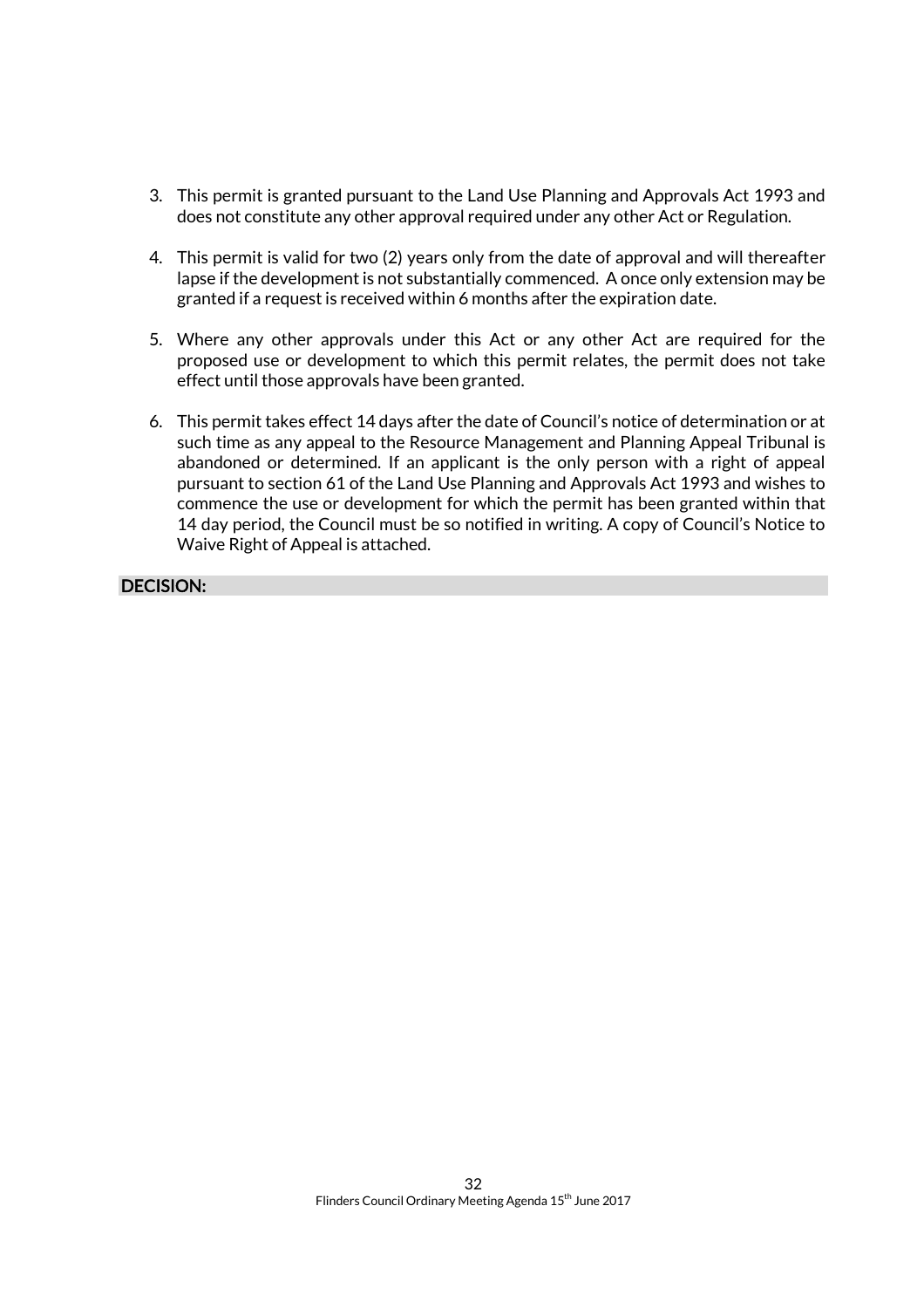# Item A2: Planning Scheme Amendment and Development Application – (Commercial Project Delivery)

| <b>ACTION</b>                                                                                                                                                                                                                                                                                                                                                                              |  | <b>Decision</b>                                    |
|--------------------------------------------------------------------------------------------------------------------------------------------------------------------------------------------------------------------------------------------------------------------------------------------------------------------------------------------------------------------------------------------|--|----------------------------------------------------|
| <b>PROPONENT</b>                                                                                                                                                                                                                                                                                                                                                                           |  | <b>Commercial Project Delivery</b>                 |
| <b>OFFICER</b>                                                                                                                                                                                                                                                                                                                                                                             |  | James Ireland (consultant town planner)            |
| <b>APPROVED BY</b>                                                                                                                                                                                                                                                                                                                                                                         |  | Karin Van Straten (senior consultant town planner) |
| <b>FILE REFERENCE</b>                                                                                                                                                                                                                                                                                                                                                                      |  | AMD01/17 and DA2017/010                            |
| <b>ASSOCIATED PAPERS</b>                                                                                                                                                                                                                                                                                                                                                                   |  | Annexure 5: Whitemark Wharf Shed - Site Amendment  |
| To amend the Flinders Planning Scheme 2000 to make tourist operation,<br>Proposal:<br>restaurant, community building and local shop discretionary uses in the<br>port zone on a specific part of land at Whitemark Wharf (CT: 129006/1)<br>and as described in DA2017010. These are all currently prohibited uses.<br>To amend the planning scheme to add to the zone intent statement for |  |                                                    |

- the port zone. These amendments will enable an existing shed adjacent to the Whitemark wharf to be refurbished and used for a multi-purpose commercial centre.
- Location: 16 Esplanade. Whitemark (CT:129006/1)
- Applicant: Commercial Project Delivery
- Zoning: Port Zone
- Special Areas: Shorelines, Waterbodies and Watercourses Special Area
- Representations: Not applicable at this stage

# INTRODUCTION:

#### **Subject Site**

The subject site is part of a larger property (16 Esplanade) and is shown on the application plans as 'Lease Area'. The exact coordinates of this area are provided on page 3 of the applicant's submission. This area includes the existing shed and a curtilage around it for access, parking and wastewater and stormwater disposal. The lease area is surrounded on three sides by the remainder of the 16 Esplanade title, which includes the wharf itself, but no other development. To the east across Esplanade are houses, in both the residential and commercial zones.

#### Zoning

The subject site is located within the Port Zone.

#### Special Areas

The whole of the lease area is affected by the shorelines, waterbodies and watercourses special area.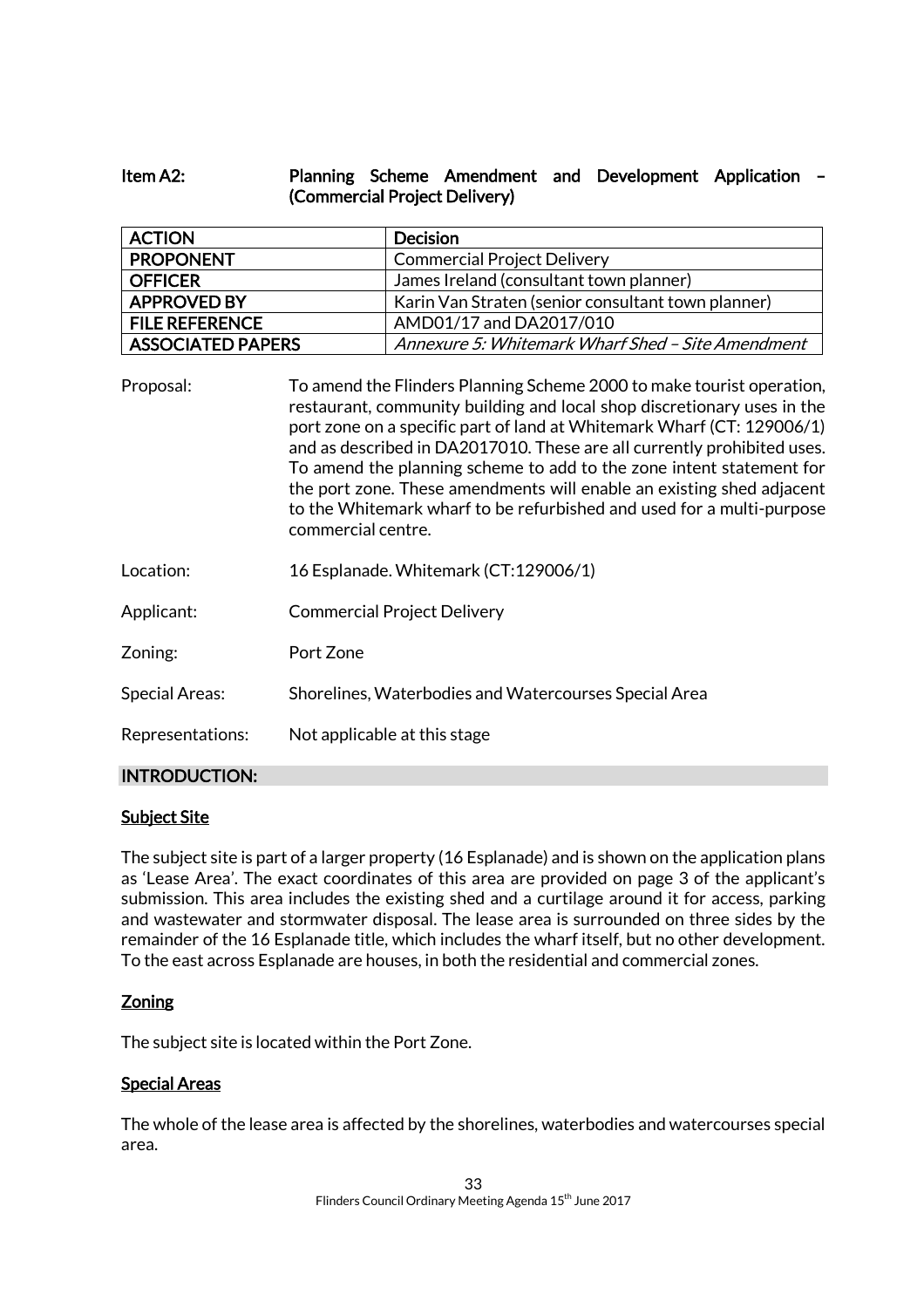

#### Statutory Timeframes

Date Received: 12/5/17 Decision due: 23/6/17

#### OFFICER'S REPORT:

# The Proposal

It is proposed to refurbish an existing shed adjacent to the Whitemark wharf and use it for a multi-purpose commercial centre. A number of uses are proposed. Office is currently a permitted use in the zone and distillery (light/rural industry) is a discretionary use in the zone. These uses are able to be approved under the current scheme. However, the proposed uses tourist operation (tourism information desk), café/restaurant (restaurant), community building (conference room) and local shop (provedore) are all currently prohibited uses. A planning permit application cannot be made without an amendment to the planning scheme. The existing shed will have its roof raised by 200mm to 7.35m, which is discretionary development at is in a special area (shorelines, waterbodies and watercourses). A  $141\mathrm{m}^2$  ground level deck (28.25m by 5m) will be constructed along the western side of the shed. The re-cladding, reglazing and internal fit out of the shed, along with the water tanks, on-site waste water system and the parking area do not require planning approval.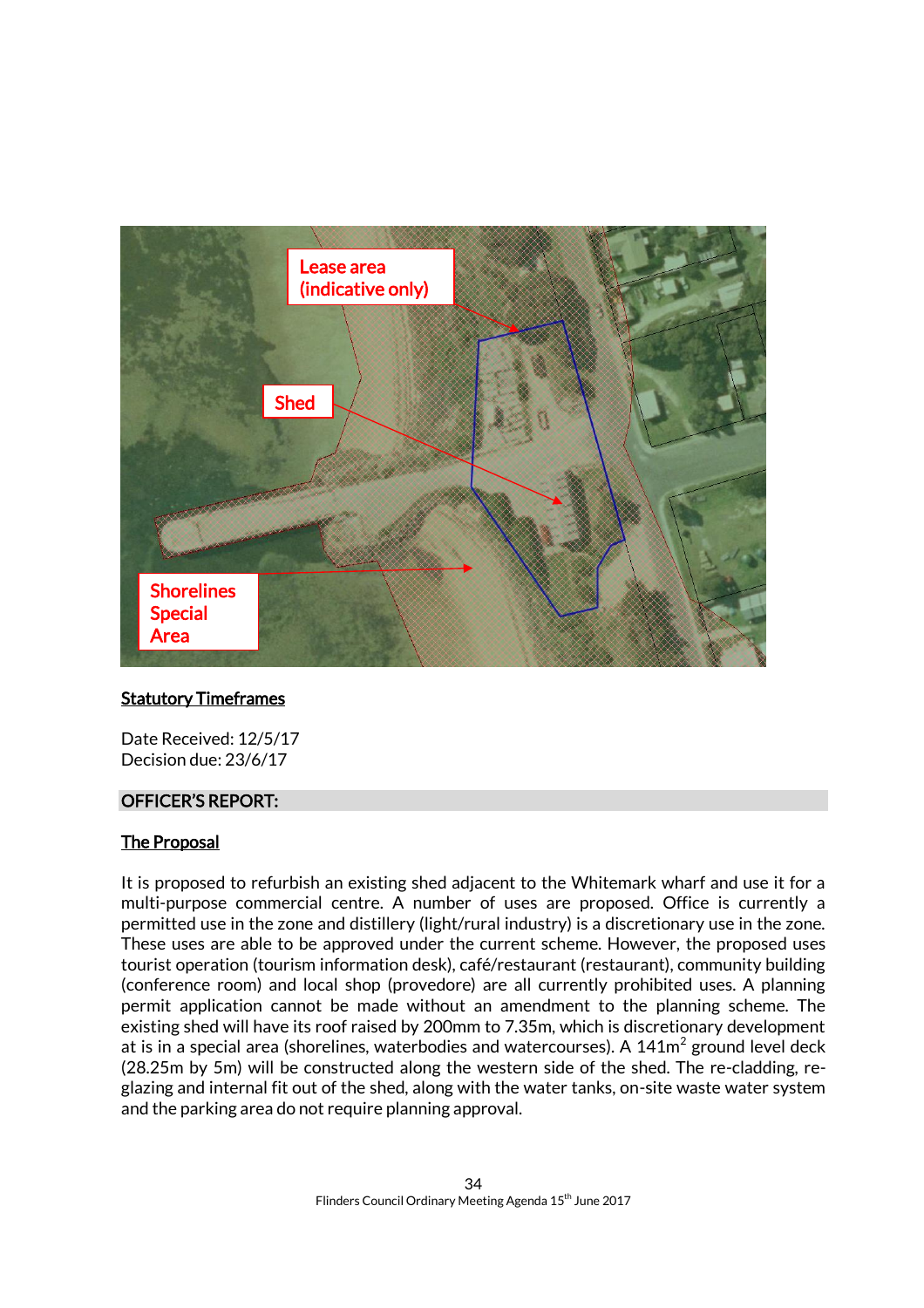It is also proposed to insert the following at the zone intent for the zone (Clause 5.7.1): "Use or development for tourism/hospitality related purposes is supported in association with Whitemark Wharf. "This is to allow the application for the newly discretionary uses described above to be consistent with the zone intent.

# Assessment Against the Planning Scheme

The Flinders Island planning scheme is organised into seven parts. Assessment is required under the following parts:

- Part  $1$  Scheme Intent  $(1.3)$
- $\bullet$  Part 2 Scheme Intent (2.2)
- Part 3 Consideration of Applications for Planning Permits (3.10)
- Part 6 Use and Development Principles
- Part 7 Special Areas

# Parts 1 and 2 – Scheme Intent

This part of the planning scheme only applies: "where any question arises as to the interpretation or effect of any part of this Scheme the objectives should be referred to in order to provide the basic intent."

COMMENT: This assessment of the proposal against the rest of the planning scheme does not raise any questions of interpretation. It is not necessary to apply this clause.

#### Part 3 – Consideration of Applications for Planning Permits (3.10)

Council shall take into consideration the following:

1. the objectives, the intent of the zone, use and development principles, any development plan affecting the land and any relevant development standards or other relevant requirements of the Scheme;

An assessment is provided below. Note that there is no applicable development plan:

# 5.7 Port Zone

5.7.1 Zone Intent

The areas under this zone are intended for development of uses directly related to the operation of Whitemark and Lady Barron as ports. Appropriate use or development include storage, warehousing, marine-related office and sales outlets, marine maintenance and repair facilities and holding yards.

COMMENT: The proposal is not consistent with the current zone intent. The amendment proposes that the following be added to zone intent for the zone (Clause 5.7.1): "Use or development for tourism/hospitality related purposes is supported in association with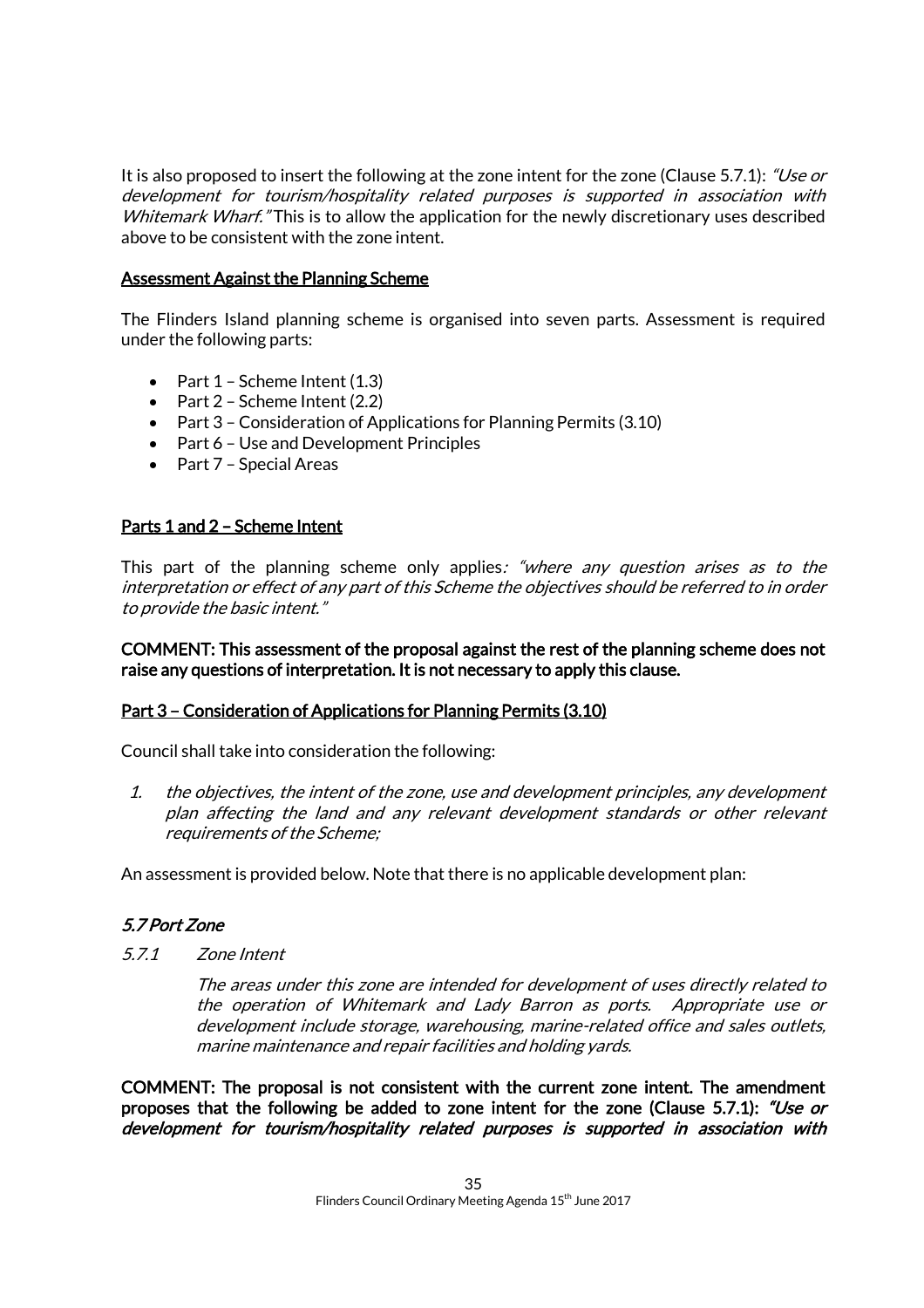Whitemark Wharf. "This is to allow the application for the newly discretionary uses described above to be consistent with the zone intent.

- 5.7.2 Desired Zone Character and Zone Guidelines
	- (a) While acknowledging the design requirements of different port-related uses, development should nevertheless take all reasonable measures to limit conflict with the character of the surrounding area (including that under other zoning) and other uses.
	- (b) Use or development should be of modest scale and use traditional design elements and orientation to the street, where appropriate. Pitched roofs and broken form are preferred and long, high and continuous walls are not appropriate.
	- (c) Advertising signs may be colourful but should be restrained in their overall impact. Typically, signs should be located on the building face or fence or in a low position if free standing. Large signs and those which are out of scale with the area or the building or structure on which they are located or relate to, as well as those above roof height, are inappropriate.
	- (d) Security fencing shall be kept to a minimum. Where required its visual impact should be minimised through such measures as use of dark coloured/finished wire mesh and screening vegetation, and were possible located behind the line of the building facade.

COMMENT: In relation to (a) and (b), an existing port building is being used. In relation to (c) signage is within the wall planes, dark coloured and limited to one word on two façades – 'Wharf' on the east façade and 'Shed' on the north façade (i.e. it is to be read around the corner as 'Wharf Shed'.) In relation to (d), security fencing is not proposed.

#### 5.7.3 Subdivision Standards

COMMENT: These do not apply as subdivision is not proposed.

- 5.7.4 Development Standards
	- (a) The maximum height of buildings is 8.0 metres.
	- (b) There are no minimum setback requirements except those necessary to meet the zone intent, protect the character of the surrounding area and protect the amenity of neighbouring properties.

COMMENT: The proposal complies with (a) and (b). The height is 7.35m. The closest setback is 12.07m, to the Esplanade. Notwithstanding it is an existing building, it is considered that its setbacks are appropriate for the zone.

2. any relevant proposals, reports or requirements of any public authorities;

#### Not applicable. None were received by Council.

3. any representations received following public notification where required under the Act;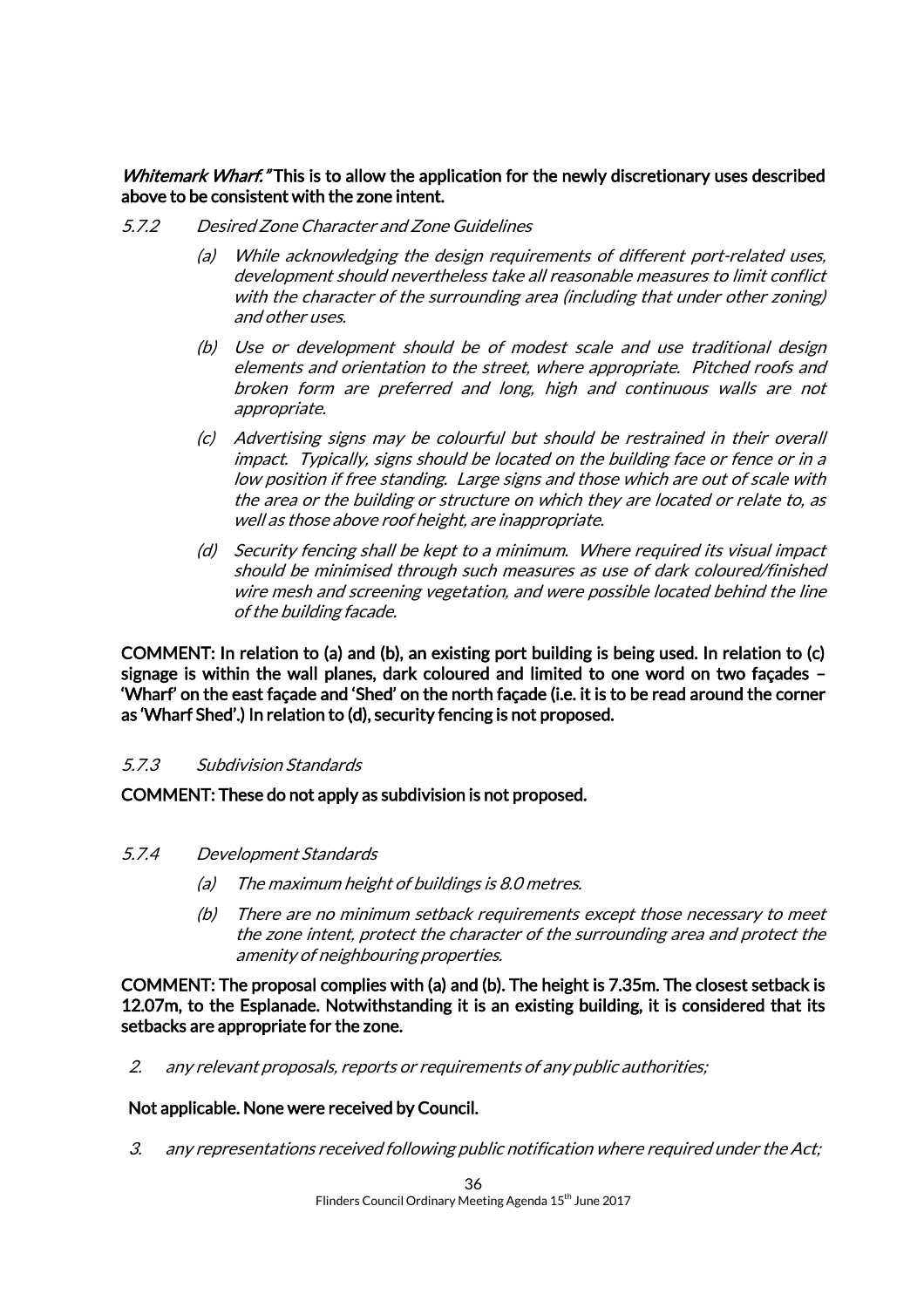#### Notification is not required at this stage.

- 4. whether any part of the land is subject to:
	- (a) landslip, soil instability, or erosion;

No mapped landslip or stability issues at the sites of the proposal. The shed is located in the high risk coastal erosion hazard band, as mapped in a Department of Premier and Cabinet project in 2016. The summary report that accompanied the mapping contains a Coastal Erosion Hazard Planning Matrix. In relation to statutory planning, it states that in such high risk areas: 'new use or development is not permitted unless it is coastally dependent or a development to an existing building'. The proposal is within an existing building. In relation to strategic planning (insofar as it applies to this planning permit application) it states that such areas: 'should be zoned for non-residential or industrial use'. The current and future zoning (i.e, port zone) is consistent with this, as are the uses proposed here.

(b) excessive slope;

Not at the sites of the proposal.

(c) ponding or flooding;

None known at the sites of the proposal.

(d) bush fire hazard;

The planning scheme only sets standards for bushfire hazard in relation to subdivision applications. They are not applicable to this application.

(e) a Protected Catchment District under Water Management Act 1999;

No.

(f) any Special Area Provisions in Part 7;

The proposal is within the Shorelines, Waterbodies and Watercourses Special Area. An assessment against this is provided at Part 7 of this report.

(g) pollution; and

None known.

(h) other hazards to safety or health.

#### None known.

- 5. whether the proposed use or development is satisfactory in terms of its siting, size or appearance and levels of emissions in relation to:
	- (a) existing site features;

Existing site features are the existing shed, the hardstand/access, the wharf and the coastline and vegetation. The proposal sites well within the existing features – it uses the existing shed and the hardstand for parking. It is proposed to retain most of this vegetation.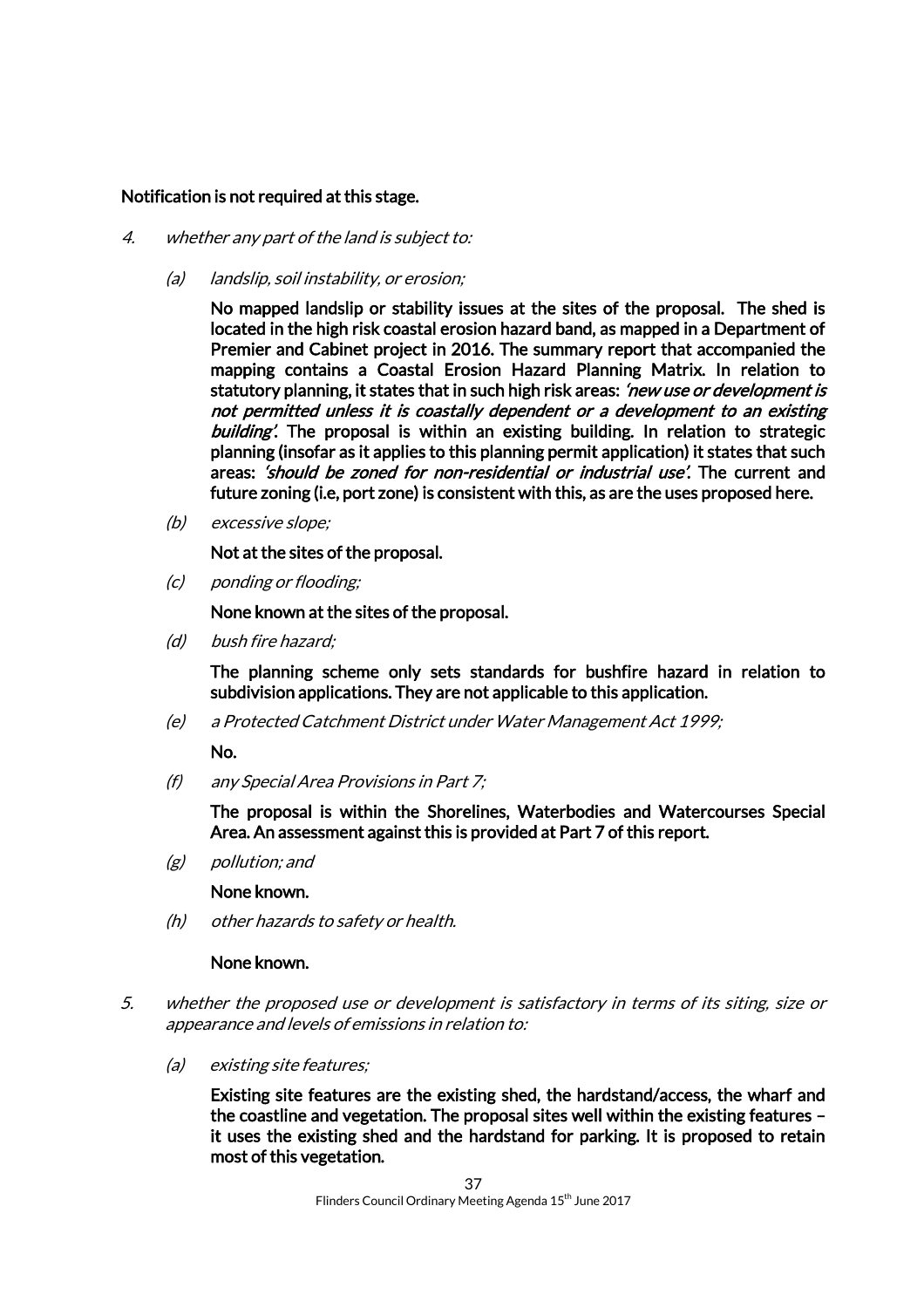#### (b) adjoining land;

The proposal uses an existing building and the hardstand for parking. The appearance of the site will remain mostly unchanged when viewed from adjoining land. Adjacent land to the east is residential. This would have been affected by the port use in the past (ship, truck and forklift movements, loading and unloading of ships, likely at various times of the day). The uses proposed will clearly have a greater impact than the currently vacant building. However, these will be limited to traffic movements (almost entirely light vehicles) and potential noise and lighting emissions. Based on the fact uses will take place inside the building, the distance of the building from these residents (minimum 70m and separated by a road) the impact on adjoining land is not expected to be unreasonable.

(c) the streetscape and/or landscape;

The proposal is within an existing shed. The height of the shed is to be increased by 200mm or 2.8% which is likely to be imperceptible. Other alterations proposed – insertion of windows, re-cladding in zinc coated/galvanised steel and rough sawn timber battens present a building more comfortable in the urban environment.

(d) the natural environment;

Relates to the coast and to the existing vegetation on the site. The visual impact of the proposal will remain mostly unchanged from the existing conditions. The proposal will better control stormwater run-off and the wastewater report submitted with the application details tanks and a stormwater disposal trench on the site. Most of the existing vegetation will be retained.

(e) items of historic, architectural or scientific interest;

There are no known items of historic, architectural or scientific interest on the site.

(f) buffer zones, attenuation areas

#### None applicable.

(g) easements;

#### None applicable.

(h) a water supply for firefighting purposes;

The planning scheme only sets standards for bushfire hazard in relation to subdivision applications. They are not applicable to this application.

(i) any received pollution;

#### None known.

(j) the escape of pollutants into storm drains and watercourses: and

Stormwater is collected and disposed of via a trench. This is an improvement on the existing situation. Wastewater is managed through septic systems whose design and installation will be subject to a special plumbing permit. A number of smaller septic systems serve will the proposal, rather than one or two large ones. This maximises their effectiveness and reduces any impact should there be a failure.

(k) isolation, separation from other lands.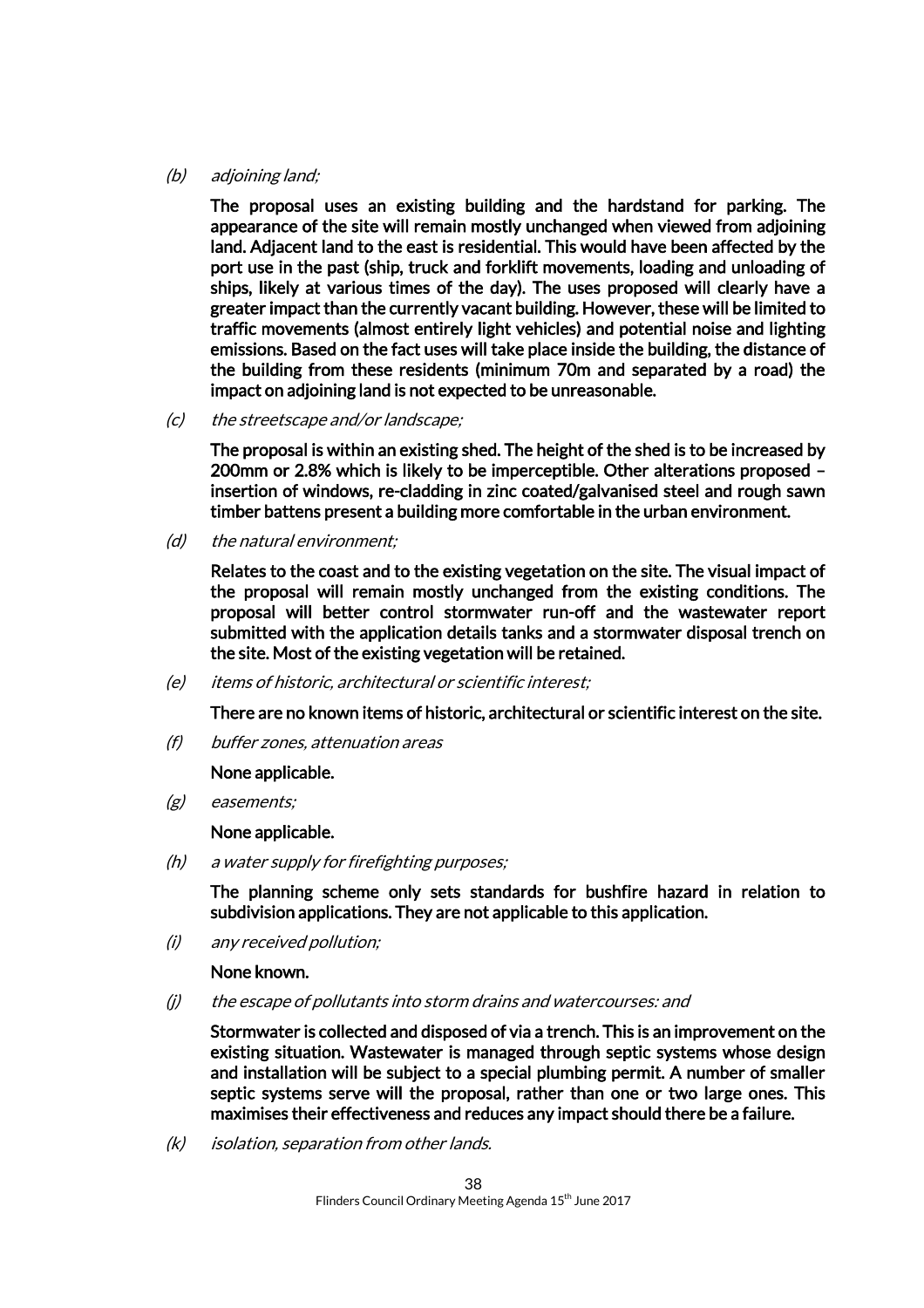# Please refer to (b).

6. whether the proposed use or development will be supplied with an adequate level of infrastructure and services, and if there is any necessity to improve deficient access, roads or road junctions, water, sewerage, electricity or transport services and the like, without detriment to existing users;

No improvement needs to be made to any roads, road junctions or water, sewerage, electricity or transportation services. This part of the island is not supplied with sewerage infrastructure so a septic tank serves the proposal, subject to a separate statutory approval process. The septic design, and the calculations it is based on, form part of the application. It is concluded that the proposal will be supplied with an adequate level of infrastructure and services.

7. whether the proposed use or development would adversely affect the existing and possible future use or development of adjacent land, and vice versa;

The proposal is unlikely to have any offsite impacts that would affect the existing and possible future use or development of adjacent land. In relation to the surrounding port zoned land, were the area to re-emerge as an important port (bear in mind that Lady Barron is now the dominant port for the island) there is no reason why port uses could not operate around the proposal. The proponent is only leasing the building from Tasports and this can be terminated in order to re-instate a port use in the building (it will remain in the port zone). Adjacent land to the east is residential. This would have been affected by the port use in the past (ship, truck and forklift movements, loading and unloading of ships, likely at various times of the day). The uses proposed will clearly have a greater impact than the currently vacant building. However, these will be limited to traffic movements (almost entirely light vehicles) and potential noise and lighting emissions. Based on the fact uses will take place inside the building, the distance of the building from these residents (minimum 70m and separated by a road) the impact on adjoining land is not expected to be unreasonable.

8. the provision of adequate landscaping, amenity facilities and illumination, and the treatment of the site generally;

The site is an existing port facility (although the shed is not used as such), with a corresponding industrial amenity. It will be made safe and attractive in order to be used as a public area, whilst retaining the 'port feel' of the area. There is no formal landscaping, although there is a grassed area with shrubs and trees on three sides of the shed. This is to be retained. No additional landscaping is proposed. External illumination will, via a permit condition, be controlled so as to not cause an off-site amenity impact.

9. the sight distances available to and from proposed point(s) of access, together with an estimate of the speed of passing traffic;

The existing wharf access will be used. The planning scheme does not set sight distances, nor does it require that advice be provided from a traffic engineer. The Esplanade is straight and flat and sight distances are effectively the full length of the street – i.e, 150m to the north and 500m+ to the south. This is considered reasonable.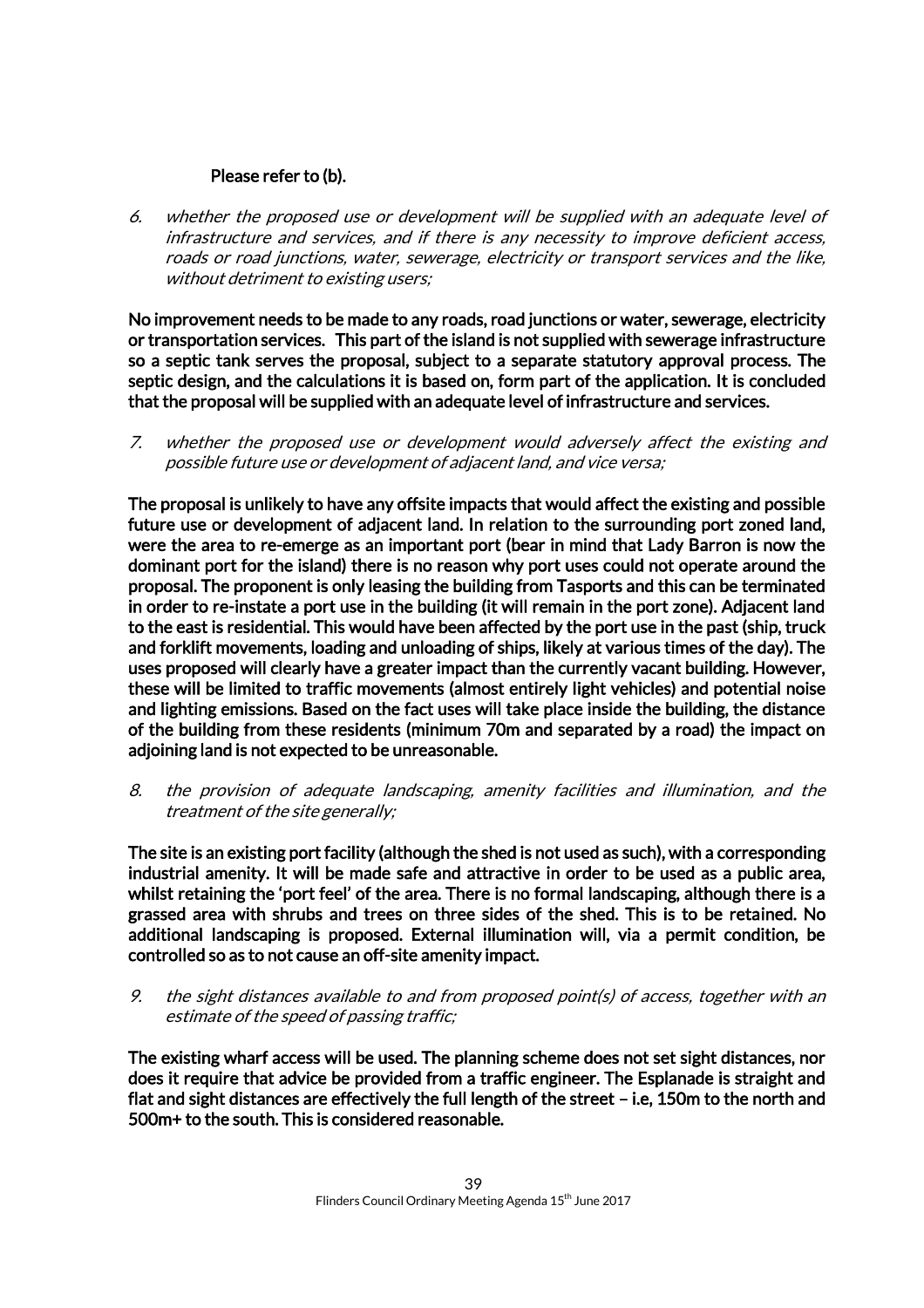10. the design and siting of the proposal to enable reduction in energy consumption through alternative energy use or reduction in demand; and

The proposal re-uses an existing building that is no longer required for its original use. The energy savings gained by not having to construct a new building are considerable. Although solar power is not mentioned in the application, the shed's roof appears well suited to generating solar power. By locating a number of different uses in the same building, the energy demand is less than if the uses were in separate buildings.

#### 11. the safety and well-being of the general public.

Generally this is the role of the National Construction Code and health and safety requirements. The proposal does not pose a risk to the safety or well-being of the public.

12. Any other matter which Council is of the opinion is relevant to the particular application.

# None stated.

In conclusion, the proposal is consistent with the consideration clauses 1-12 under Part 3.10.

# Part 6 – Use and Development Principles

This part of the planning scheme provides general principles that development must be consistent with. Some of them are clearly not relevant to this application (for example those concerned with subdivision or quarrying) so these have been omitted for brevity. Furthermore, most have been addressed in more specific parts of this report. They are included here for completeness, but the comment will often refer to the part of the report where they are assessed in detail.

- 6.0 Use and development shall be consistent with the following principles:
- 6.1 Use
	- (a) Use or development shall not unreasonably impact on any existing or intended use of development of neighbouring land.

# COMMENT: Complies. For more detail refer to Part 3 assessment.

- 6.2 Character
	- (a) Use and development shall adequately respect the character of, and future intentions for the area in which it is to be located.
	- (c) Use or development (including public facilities and services) should adequately respect the surrounding streetscape and neighbouring use or development, particularly in relation to scale, setbacks, form (including roof shape), landscaping, materials, colours and fencing.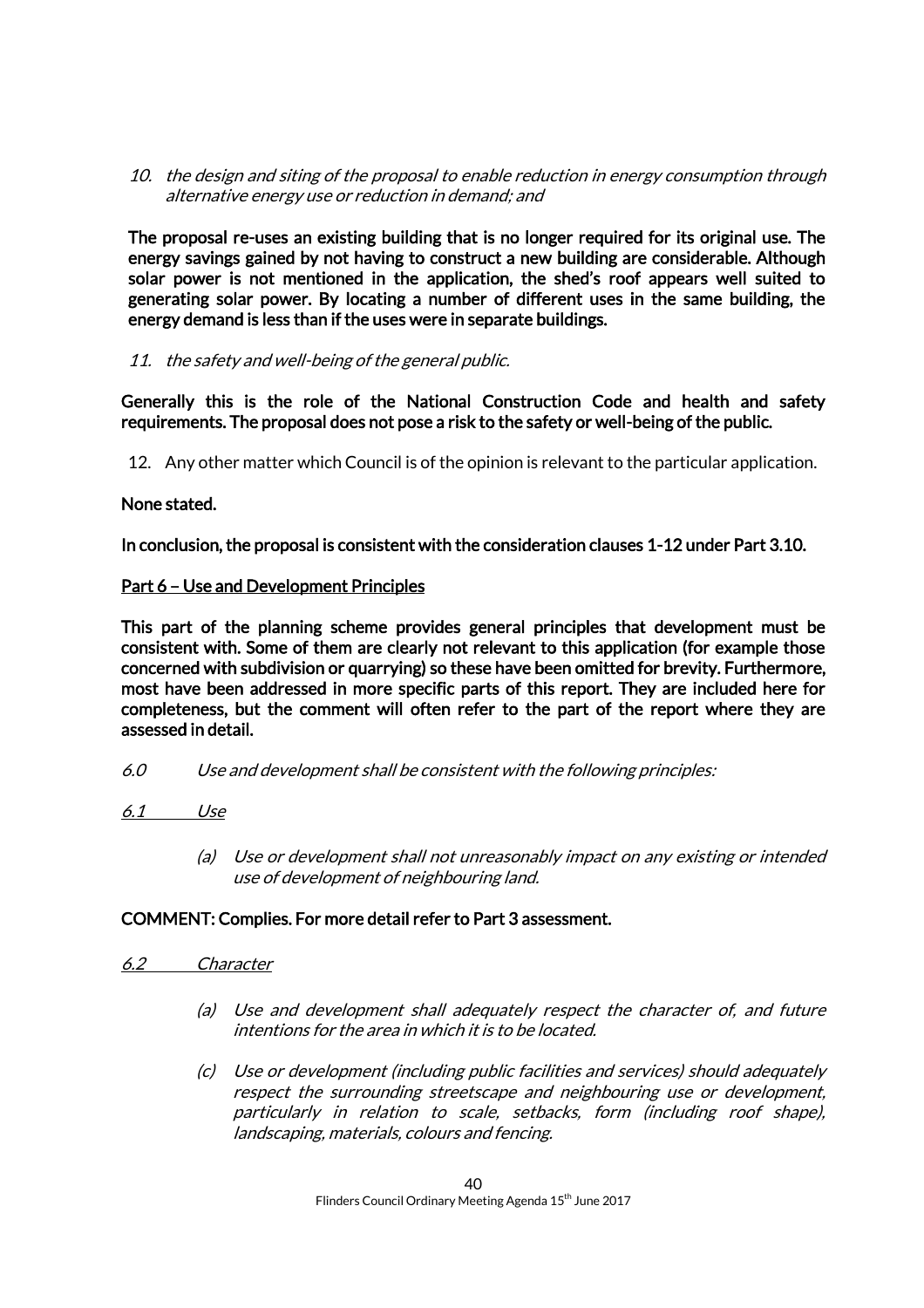(e) Where trees are an important element in the character of an area they should be retained.

# COMMENT: Complies. For more detail refer to Part 3 assessment.

#### 6.4 Environment

- (b) Use or development shall not be allowed to detrimentally affect the environment. All areas, and sensitive ecological and/or visual areas in particular, shall be developed in a manner and to an extent which is consistent with the protection of the values of the area.
- (b) Use or Development and land management practices shall be directed towards achieving environmental sustainability, biodiversity and ecological balance, and avoiding environmental damage such as soil erosion, coastal dune erosion, loss of important animal and plant species and increases in vermin populations.
- (c) Use or Development shall not be located in areas of unacceptable risk (eg. from fire, flood or landslip). In situations where risk may exist, use and development shall be appropriately sited and designed to provide an acceptable level of protection and safety for future users. In particular.
	- i. Lands subject to flood risk are those subject to a greater than one in a 100 year flood interval (1% probability), and land, the natural surface level of which is below 3 metres Australian Height Datum (AHD); and
	- ii. Land which comprises soils of known or suspected instability, has a slope greater than 1 in 4, or is filled or reclaimed land, are deemed to constitute an unstable land hazard; and
	- iii. Use and development in bushfire prone areas will comply with the provisions of Schedule 7 Development in Bushfire Prone Areas or some other provisions acceptable to Council and the Tasmania Fire Service.
- (f) Use or development shall be of a suitable form and siting to avoid any adverse impact on any watercourse and vice versa. Use or development (including the siting of effluent disposal systems) shall be setback a minimum of 40 metres, or such distance as is required, from a watercourse to avoid degradation of water quality.

#### COMMENT: Complies. For more detail refer to Part 3 assessment.

#### 6.6 Access and Parking

(b) All Use or Development shall provide satisfactory pedestrian and vehicular access which is suited to the volume and needs of future users.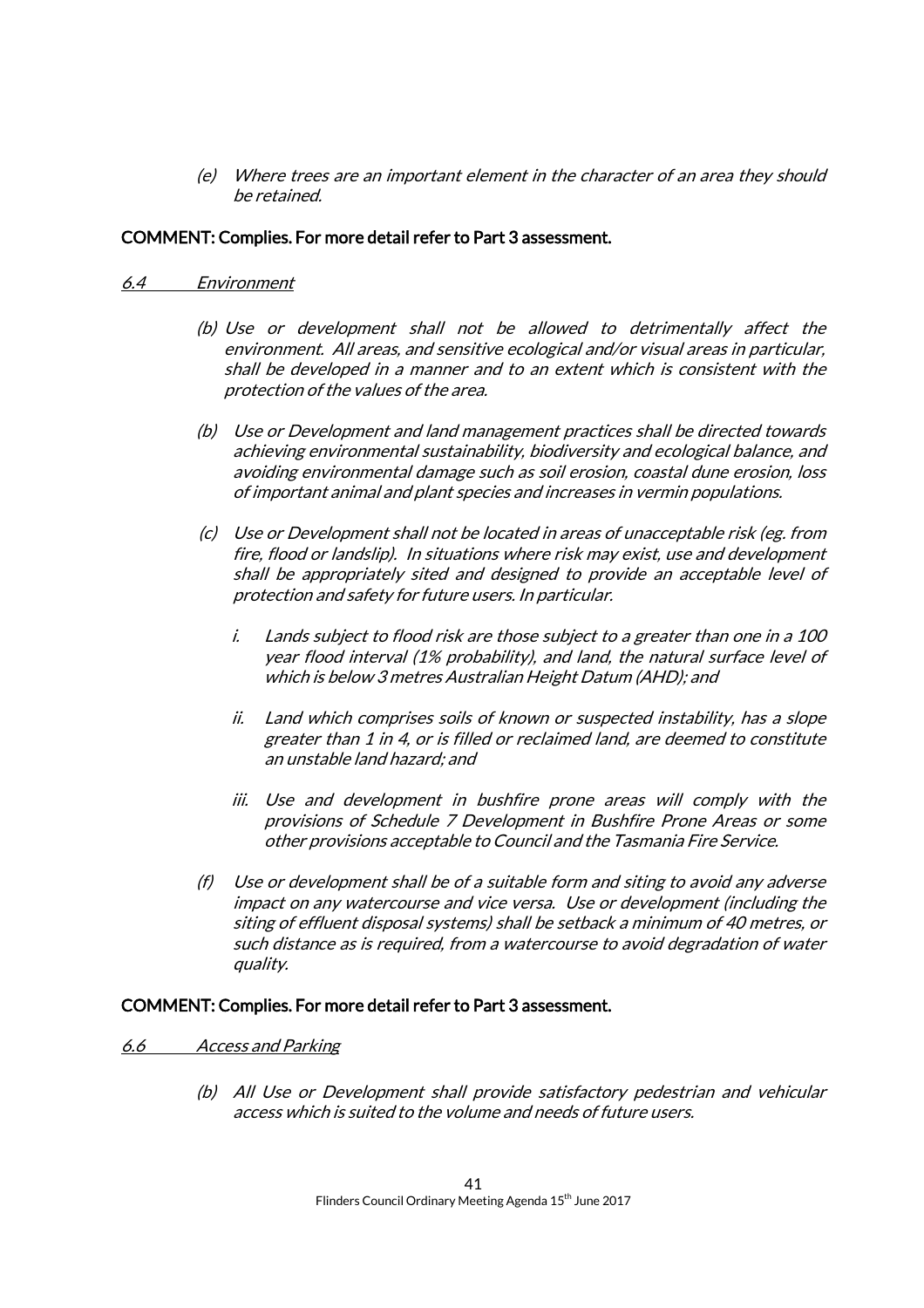- (c) Buildings and spaces intended for public access shall provide for satisfactory use and access by the disabled; the requirements of the Building Regulations in relation to AS1428.1-1988 shall be met.
- (h) New Use or Development shall provide a suitably constructed driveway of a width to provide for the safe ingress and egress of the anticipated volume of traffic associated with the Use or Development
- (i) New Use or Development shall provide adequate car parking to provide for the demand it generates and shall be capable of being safely accessed.

COMMENT: Complies. The proposal uses the existing access for the wharf (access to the wharf itself is maintained). The access was designed at the time for port operations (i.e, large vehicles) and is more than adequate for the proposed use. Part of the existing hardstand will be delineated as car parking for 20 spaces (including one accessible space). The planning scheme lacks car parking requirements. This number is considered appropriate on the basis it is consistent with other Tasmanian planning schemes that do provide parking requirements. Furthermore, there is informal overflow parking available on the site and, if required, in the Esplanade.

#### 6.7 Services

- (a) Use or Development shall be provided with adequate and appropriate services which are suited to the lifestyle requirements of people, the nature of the location, and the ability of the community to provide.
- (b) In areas not serviced with water use or development shall provide adequate water supply and effluent disposal systems. Each dwelling shall provide a potable water storage facility (minimum capacity of 40kl) to provide for the anticipated number of occupants, and a wastewater disposal system approved by the Council's Environmental Health Officer
- (e) Use or Development shall be appropriately sited, designed and constructed to avoid conflict with service mains (including telephone, power, sewer, water and irrigation channels/pipelines). Buildings shall not be erected over any service main or within any easement providing for same whether utilised or not.
- (f) Servicing systems shall use adequate and appropriate design methods and materials to ensure an acceptable life span and allow for adequate maintenance requirements.
- (g) Use or Development shall optimise efficiency in the use of energy and resources. In particular, land should be subdivided on a generally sequential basis (ie. one area is substantially developed before the next is subdivided), common trenching should be used for different services where appropriate, and solar access maximised.

#### COMMENT: Complies. For more detail refer to Part 3 assessment.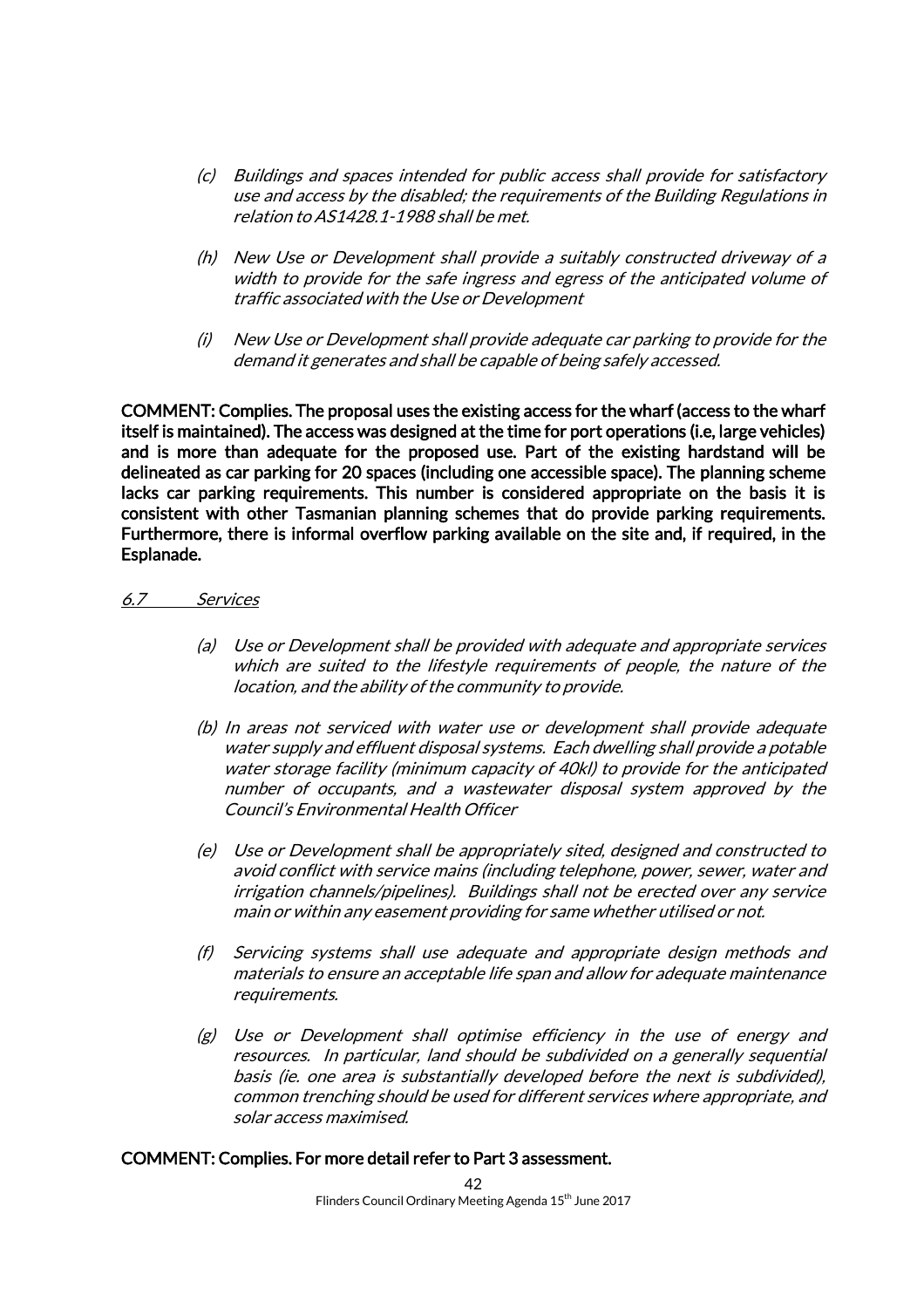#### 6.8 Social Interest

- 1. Use or Development should demonstrate how it suits the community interest.
- 2. Use or Development shall have adequate and appropriate types and levels of access to social facilities and services (eg. shops, government agencies, telecommunication, health services and educational facilities).

COMMENT: In relation to 1), community interest is difficult to define for the purpose of this principle. As a private investment with undoubted (although not quantified) economic and employment flow-on benefits, the proposal is in the community's interest. The proposal is in Whitemark, so 2) is met.

# 6.9 Administration.

- (b) Use or Development proposals should only be approved where the cost to the public of providing and maintaining services is not exceeded by the economic benefit of the use or development to the community.
- (c) In considering any proposal, Council shall obtain the advice and opinion of other relevant group(s), individual(s) or organisation(s) with direct interest in the proposal.

COMMENT: In relation to (b), this is a privately financed undertaking, with no cost to the public, notwithstanding that there is likely to be an economic benefit to the community. In relation to (c), the application is to be notified under the statutory process. Council did not require further advice or opinion.

# Part 7 Special Area Provisions

# 7.5 Shorelines, Water Bodies and Watercourses

In considering an application for Use or Development in Shorelines, Water Bodies and Watercourses and whether to impose conditions Council shall consider the following matters:

- a) The siting, orientation, setback, bulk, form, height, scale, materials and external finishes of buildings and structures
- b) The impact upon water quality, foreshore or streamside vegetation and wildlife habitat of building, clearing, excavation, effluent disposal, access construction, fences, firebreaks or the deposition of fill;
- c) Whether land should be acquired by Council as a condition of subdivision or otherwise, to protect the items listed in Schedule 3;
- d) Whether additional fencing or any other special works or practices are required to protect the items listed in Schedule 3;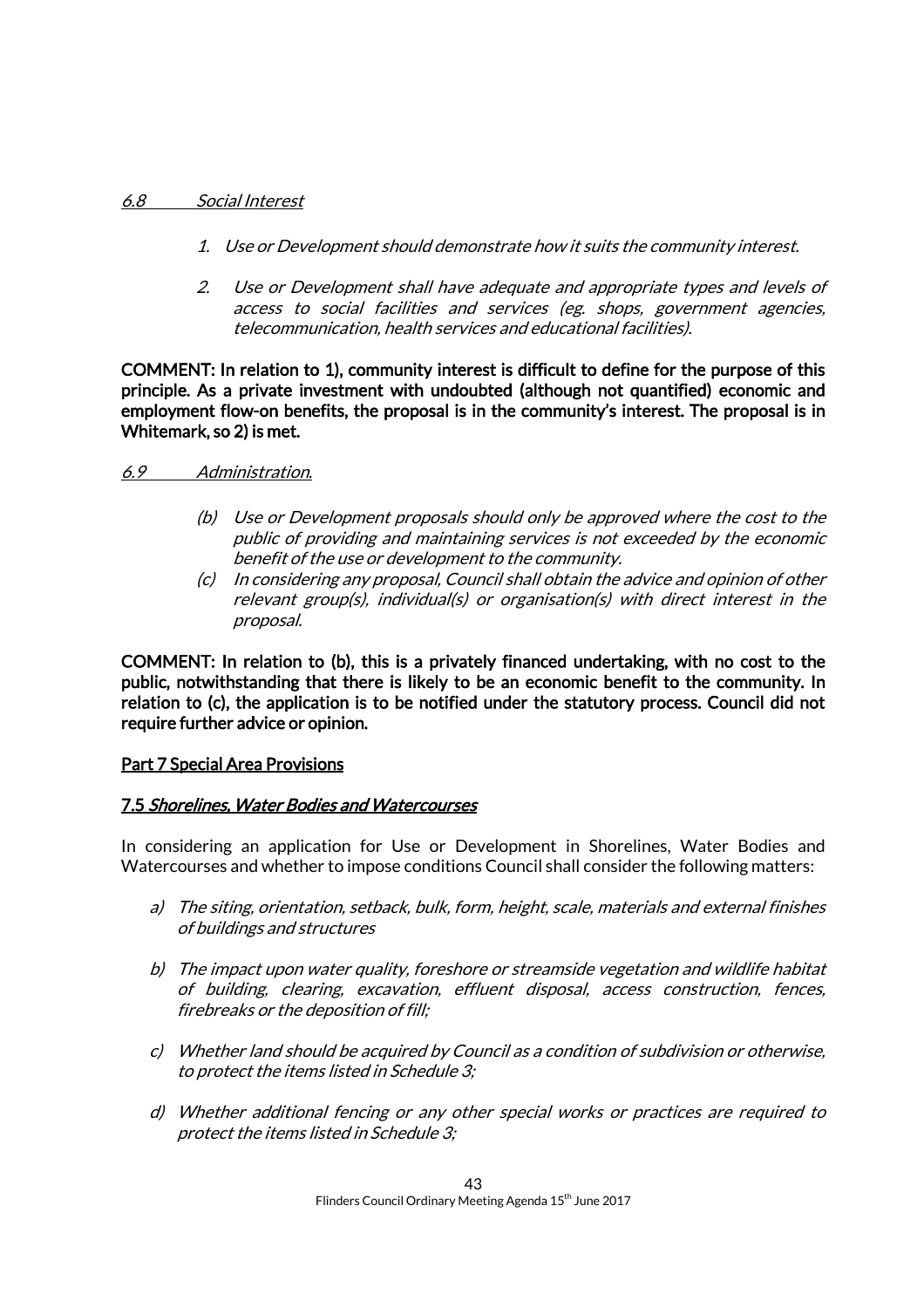e) The design, content and location of signage and interpretative displays.

COMMENTS: In relation to a), the use will take place in an existing building. The 200mm increase in height of the building and the change in external finishes is considered to have minimal impact. In relation to b), effluent disposal is the only applicable consideration. The wastewater report submitted with the application includes a design for effluent disposal and the calculations it is based on. Whilst this is subject to a separate statutory process, Council's environmental health officer supports the proposal. Criteria c) and d) are not applicable. In relation to signage, it is within the wall places, dark coloured and limited to one word on two façades – 'Wharf' on the east façade and 'Shed' on the north façade (i.e. it is to be read around the corner as 'Wharf Shed'.)

#### STATUTORY REQUIREMENT:

Changes made to the Act in December 2015 establish the process to amend an interim planning scheme at Schedule 6, which refers to the former division 2.

The Planning Authority must determine a request to amend a planning scheme within 42 days. If supported, it must also certify the amendment and then commence the 28 day statutory notification period.Any person may make representations during that period, which must then be considered by the Planning Authority before the amendment can be submitted to the Commission for formal assessment and decision. The Commission may hold a hearing to consider any representations and/or any issues that they may have with the amendment. The Commission has 90 days to determine the amendment from when they receive it. A delegation is normally provided for staff to submit the required report where no representations were received during the statutory notification period.

The proposed amendment was determined as compliant with the former provisions of the Act and can be supported.

A planning permit application was lodged with the amendment. The planning application was assessed against the requirements of the planning scheme and also supported for approval.

#### POLICY/STRATEGIC IMPLICATIONS:

In the Flinders Council Strategic Plan 2015, Strategic Focus Area 1: Population Growth is most relevant. It is summarised as: "Focusing on strategies, projects and policy initiatives that support the community, economic development, innovation and investment attraction."

#### COMMENT: The proposal is consistent with this focus area. The proposal is an addition to the tourism infrastructure on the island.

#### BUDGET AND FINANCIAL IMPLICATIONS:

Financial considerations of the amendment are addressed through normal statutory processes.

#### OFFICER'S RECOMMENDATION:

That Council:

1. Pursuant to Schedule 6 (3)(2)(b) of the *Land Use Planning and Approvals Act 1993* and Section 43A of the former provisions, initiate Amendment 01/17 to the *Flinders Planning* Scheme 2000 to to make tourist operation, restaurant, community building and local shop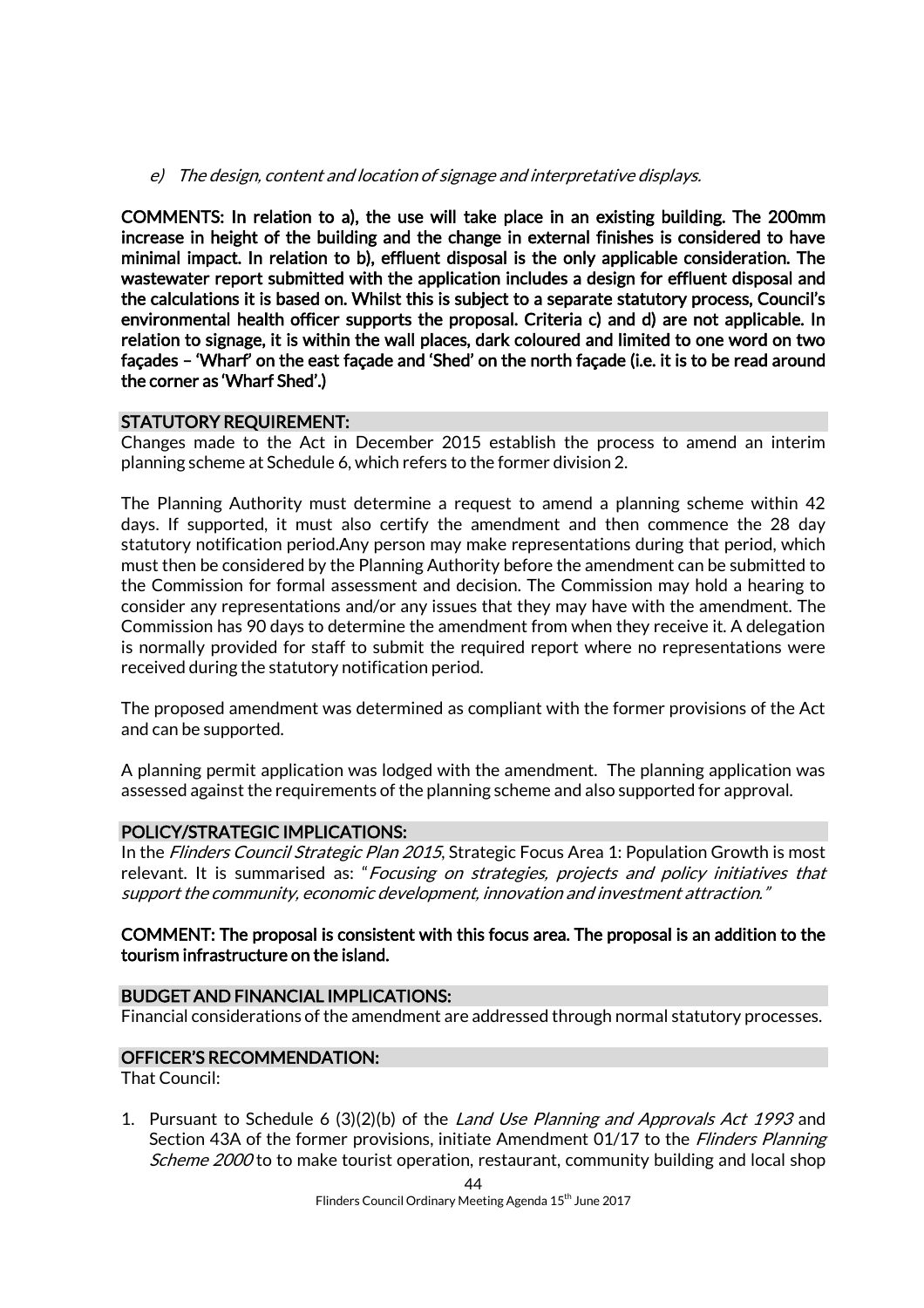discretionary uses in the port zone, only for the subject site 'lease area' (CT 129006/1) and as described in planning application DA2017010,

- 2. certify that the amendment 01/17 meets the requirements of Section 32 of the former provisions of the Land Use Planning and Approvals Act 1993; and
- 3. provides delegation under section 6(3) of the Land Use Planning and Approvals Act 1993 to the General Manager to submit a report to the Tasmanian Planning Commission pursuant to former provision 39 where no representations are received to notification of the amendment, and
- 4. approves planning permit application DA2017/010 subject to the following conditions:

# ENDORSED PLANS

1. The use and/or development must be carried out as described in the planning submission by Commercial Project Delivery dated April to the satisfaction of the Council. Any other proposed development and/or use will require a separate application to and assessment by the Council.

# EXTERIOR AND SECURITY LIGHTING

2. Exterior and security lighting must be designed, baffled and located so that no direct light is emitted outside the property boundaries.

#### Notes:

- 1. This permit is not valid until the associated amendment (Flinders 01/17) is approved by the Tasmanian Planning Commission.
- 2. This permit was issued based on the proposal documents submitted for (DA2017/010). You should contact Council with any other use or developments, as they may require the separate approval of Council.
- 3. Council will undertake periodic reviews of approved developments to ensure compliance with Planning Permit conditions.
- 4. This permit is granted pursuant to the Land Use Planning and Approvals Act 1993 and does not constitute any other approval required under any other Act or Regulation.
- 5. This permit is valid for two (2) years only from the date of approval and will thereafter lapse if the development is not substantially commenced. A once only extension may be granted if a request is received within 6 months after the expiration date.
- 6. Where any other approvals under this Act or any other Act are required for the proposed use or development to which this permit relates, the permit does not take effect until those approvals have been granted.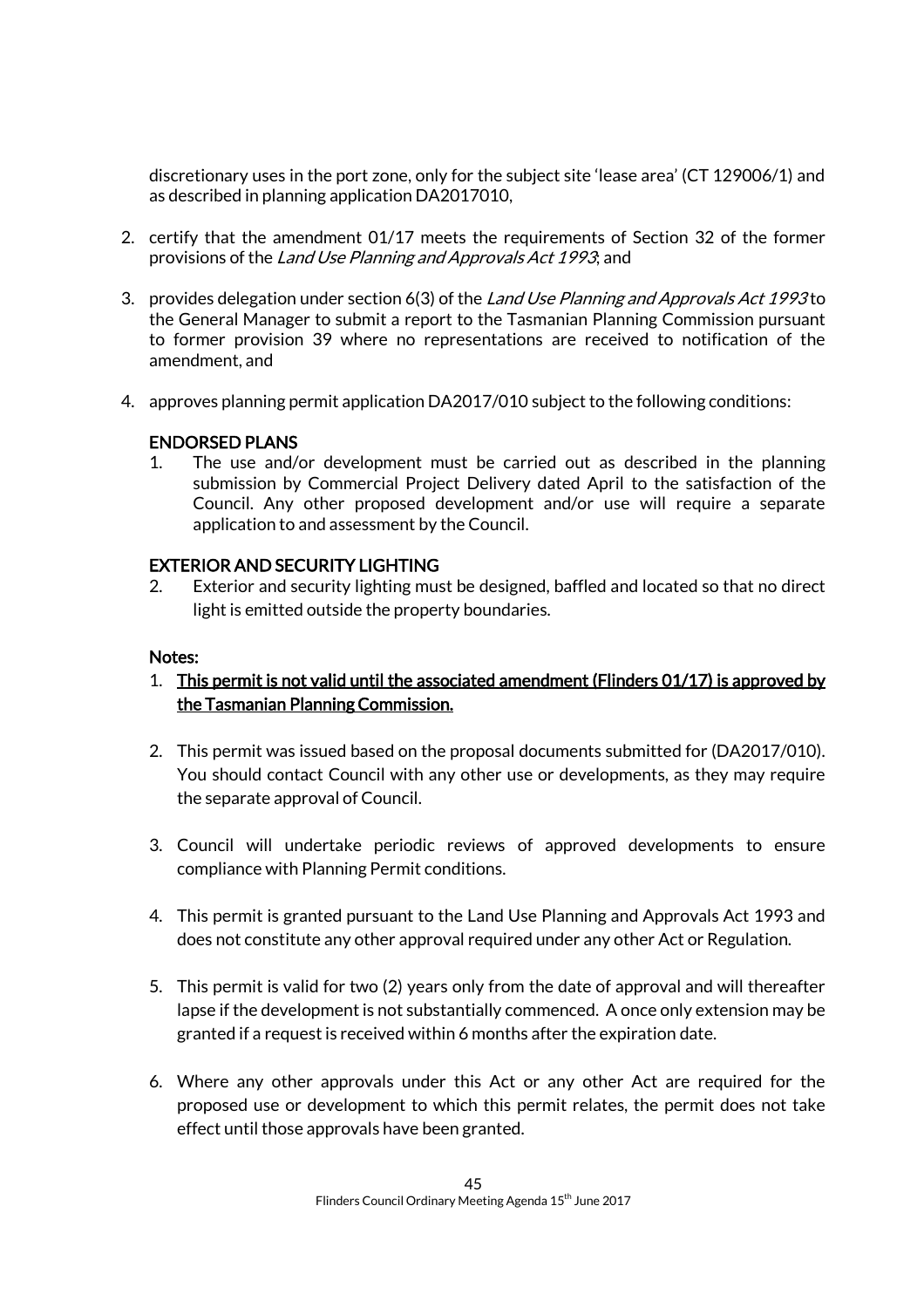DECISION:

The Council will now conclude its meeting as a Planning Authority under Section 25 of the Local Government (Meeting Procedures) Regulations 2015.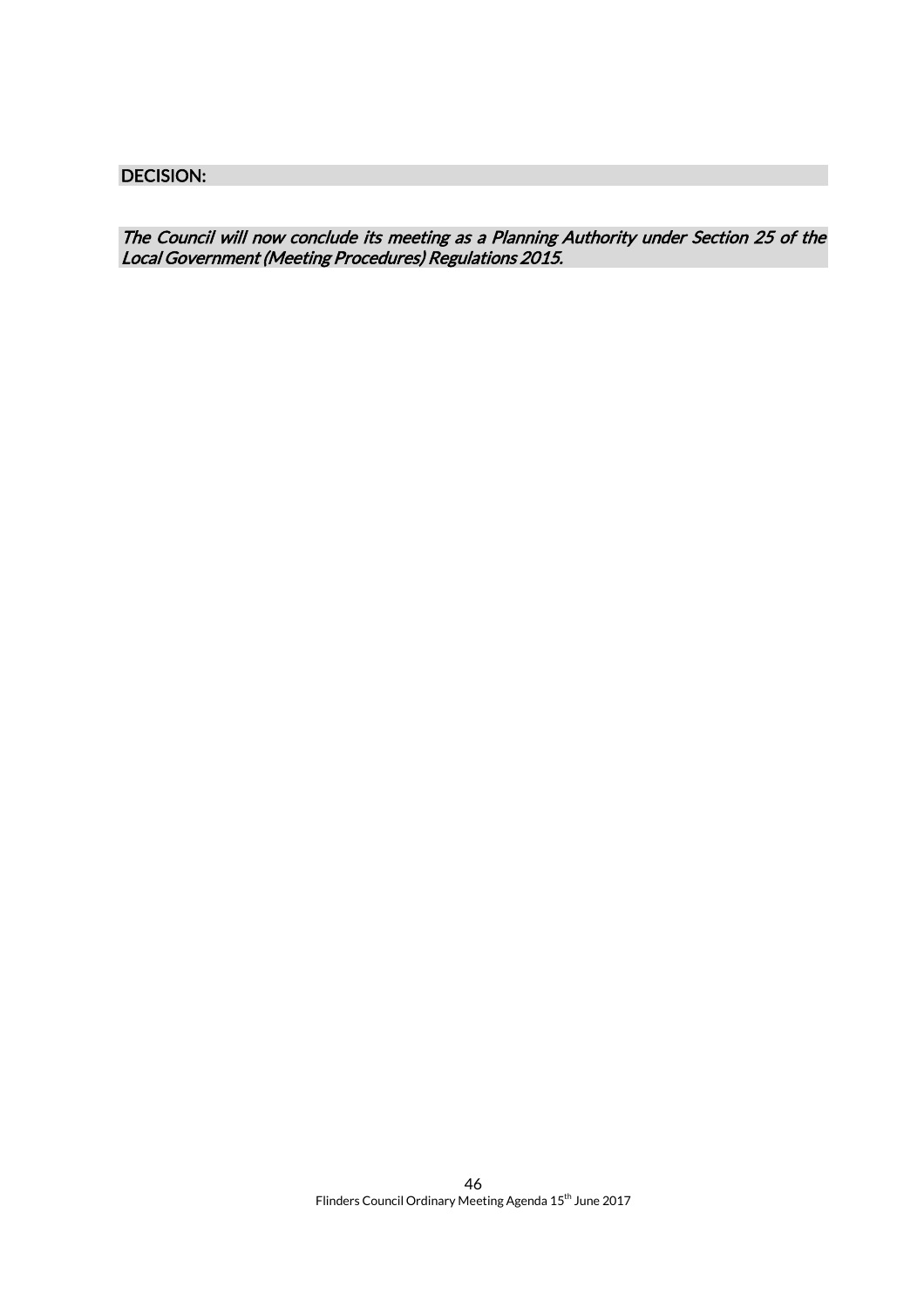#### Item A3: Development Application Report

| <b>ACTION</b>            | Information                                         |
|--------------------------|-----------------------------------------------------|
| <b>PROPONENT</b>         | Council Officer                                     |
| <b>OFFICER</b>           | Jacci Viney, Development Services Coordinator       |
| <b>FILE REFERENCE</b>    | PLN/0105                                            |
| <b>ASSOCIATED PAPERS</b> | Annexure 6: Planner's Information Report - May 2017 |

#### INTRODUCTION:

The purpose of this report is to provide Councillors with an update of the applications which have been dealt with by the Planning Department for the month of October as per the council motion 249.09.2015, passed at the  $24^{th}$  September 2015 Council Meeting.

Council has requested that the planning consultancy service (West Tamar Council) provide this detail to Council on a monthly basis.

Permitted applications are assessed under s58 of the *Land Use Planning and Approvals Act* 1993 and as such are not advertised nor are the applicant's details made public. Applicants retain the right to privacy having met all development and use standards applicable within the current planning scheme. Applications made under this section must be granted a permit, with or without conditions.

The numbering of applications relates to the allocation provided by the 'Regulatory Applications' (RegApps) electronic filing system. Numbers are allocated in order to Planning (DA), Building (BA) and Plumbing (PA) applications. This may mean that planning numbers are not sequential.

#### PREVIOUS COUNCIL CONSIDERATION:

Some items may have been considered at meetings of Council while the remainder have been approved under delegation by the General Manager.

#### OFFICER'S REPORT:

Refer to Annexure 6 Planner's Information Report – May 2017, provided by West Tamar Council.

#### VOTING REQUIREMENTS:

Simple Majority

#### OFFICER'S RECOMMENDATION:

That the Planner's Information Report – May 2017 be received.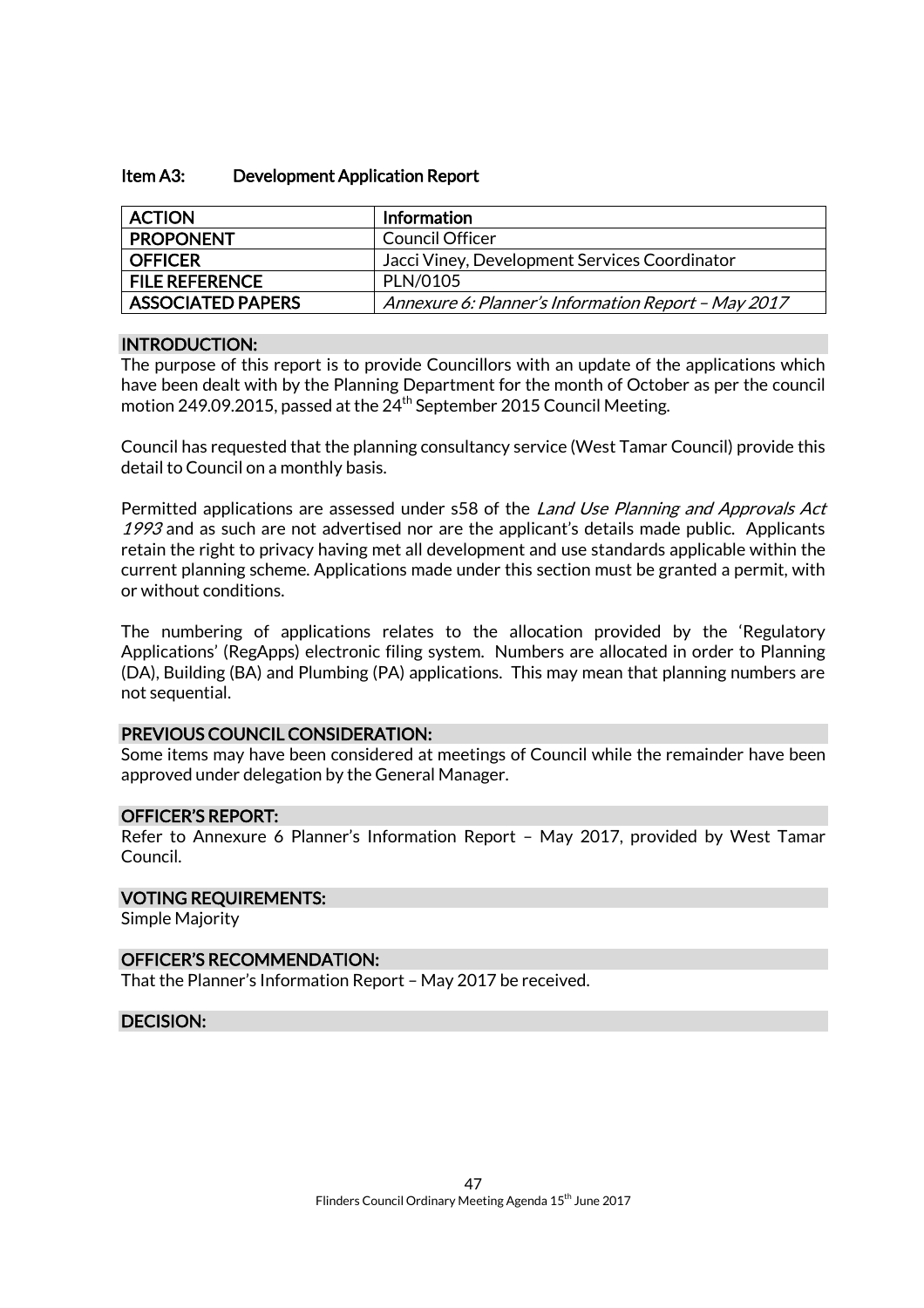# B. NOTICES OF MOTIONS

#### Item B1: Notice of Motion – Appointment of a Community Member to the Furneaux Community Health Special Committee

| <b>ACTION</b>            | Decision                        |
|--------------------------|---------------------------------|
| <b>PROPONENT</b>         | <b>Councillor Gerald Willis</b> |
| <b>OFFICER</b>           | Bill Boehm, General Manager     |
| <b>FILE REFERENCE</b>    | CSV/0912                        |
| <b>ASSOCIATED PAPERS</b> | Nil                             |

#### NOTICE OF MOTION:

That the Council approves the appointment of Judy Clark to the Furneaux Community Health Special Committee as a community member.

#### COUNCILLOR'S REPORT:

The Furneaux Community Health Special Committee is a special committee of Flinders Council which has been set up with the primary purpose of advising the Council of matters related to health in the Community and supporting and lobbying for the broad health and wellbeing needs of the Community.

All members of the special committee are to be appointed by Flinders Council. The special committee is to have a maximum of 2 councillors, a minimum of 6 and a maximum of 12 community representatives from, where possible, major population centres, interest groups and service providers plus ex-officio council staff as required. At the present time there are 9 members who represent the Community.

The motion before the Council is that Judy Clark be appointed to the Furneaux Community Health Special Committee. Judy has over 20 years' experience working with Health and Community organisations and the practical experience that comes with 12 years as CEO of a large rural primary health care service with over 200 staff. More recently she has been working with organisations as a Health Management Advisor to provide: management advice; assistance with risk management and clinical governance; submission writing and subsequent project planning and implementation; facilitation and support for services with their planning and a range of capacity building and continuous quality improvement activities. Judy has been appointed to a number of Commonwealth Government approved panels in the health sector.

Judy would be appointed as one of the community representatives.

The Council has signaled that it intends to review the purpose and role of the special committee in the near future. Besides being well qualified to contribute to the special committee under its purpose, Judy would also provide invaluable insight in analyzing its future makeup.

The motion is recommended.

#### PREVIOUS COUNCIL CONSIDERATION: Nil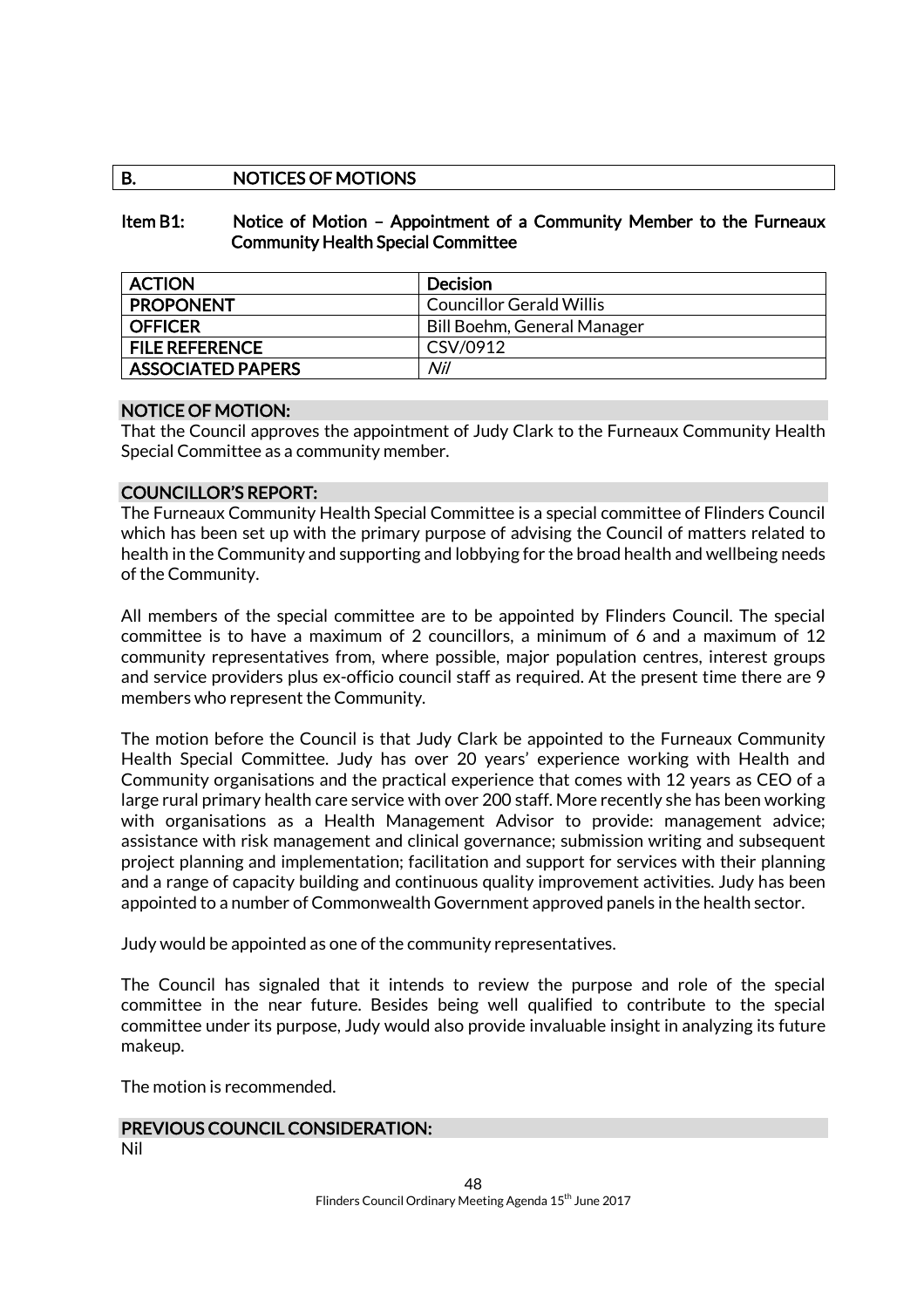#### OFFICER'S REPORT:

The motion is supported.

#### STATUTORY REQUIREMENTS:

Local Government Act 1993

# POLICY/STRATEGIC IMPLICATIONS:

- 5.0 Livability Protect, improve and promote the safety, creativity, health and wellbeing of the Islands' communities.
	- 5.1 Improve the health and wellbeing of the Island communities through leadership and co-ordination.

# BUDGET AND FINANCIAL IMPLICATIONS:

Nil

RISK/LIABILITY:

Nil

#### VOTING REQUIREMENTS:

Simple Majority

# OFFICER'S RECOMMENDATION:

That the Council approve the appointment of Judy Clark to the Furneaux Community Health Special Committee as a community member.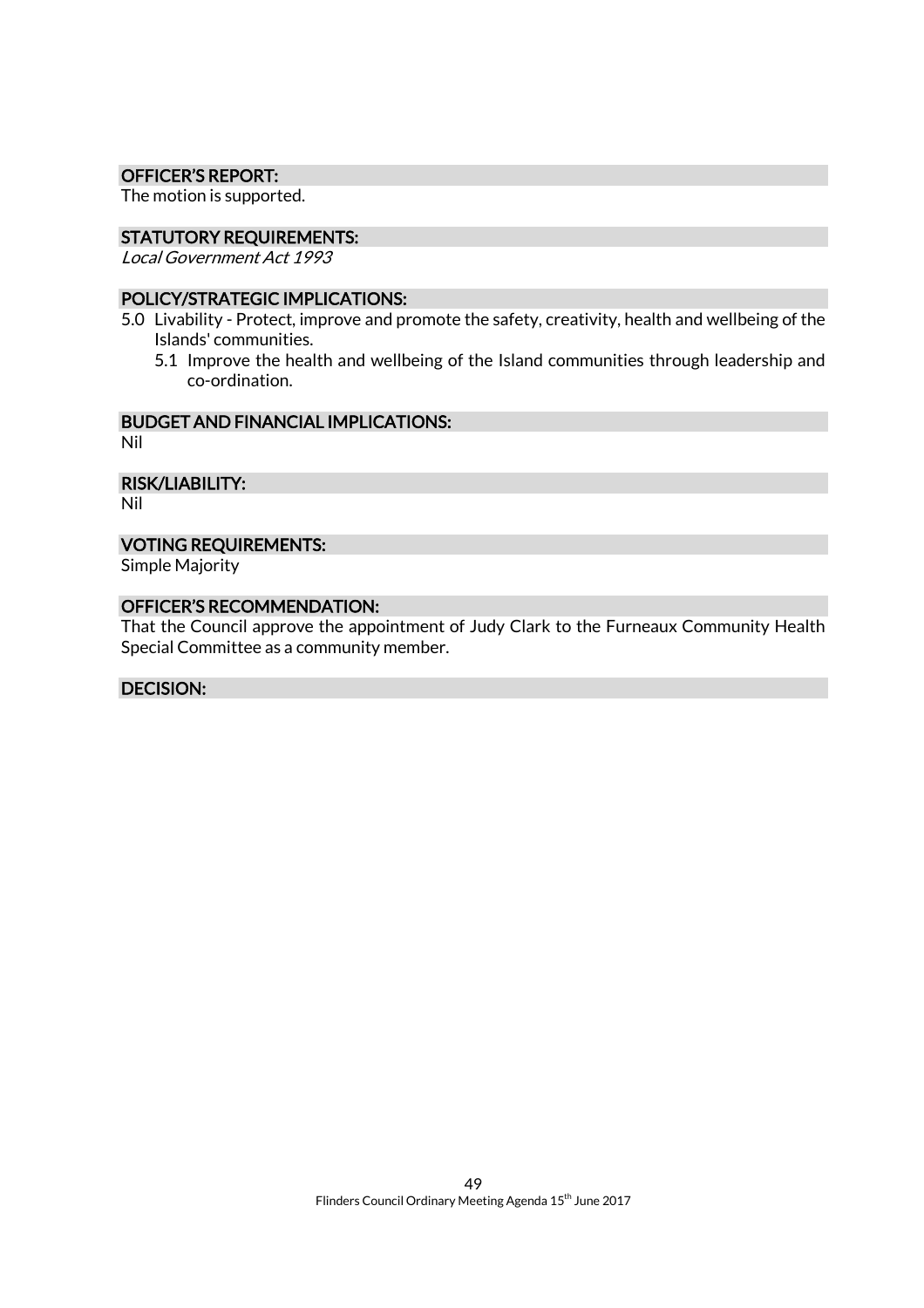# Item B2: Notice of Motion – Local Government Association of Tasmania (LGAT) – 2017 elections

| <b>ACTION</b>            | <b>Decision</b>                                       |
|--------------------------|-------------------------------------------------------|
| <b>PROPONENT</b>         | Acting Mayor, Marc Cobham                             |
| <b>OFFICER</b>           | <b>Bill Boehm, General Manager</b>                    |
| <b>FILE REFERENCE</b>    | COU/0303                                              |
| <b>ASSOCIATED PAPERS</b> | Annexure 7: Ballot Papers                             |
|                          | Annexure 8: Statement for President                   |
|                          | Annexure 9: Statements from nominees for the Northern |
|                          | Councils, population less than 20,000                 |

# NOTICE OF MOTION:

That Council provides Mayor Cox with direction on how to vote in the upcoming Local Government Association of Tasmania election for President and two General Members – one from northern councils with a population of less than 20,000 and one from northern councils with a population greater than 20,000.

# COUNCILLOR'S REPORT:

Every two years elections for the Local Government Association of Tasmania's (LGAT) General Management Committee (GMC) are undertaken. The GMC consists of 6 representatives in total, including the president. The elected GMC takes up office at the end of the Annual General Meeting in July.

The current election is for the position of the President and two General Committee members – one from northern councils with less than a population of 20,000 and one from northern councils with greater than a population of 20,000.

Rule 20(j) of the LGAT Rules provides that each member council is entitled to one vote for both population categories within its electoral district. We have been provided with three ballot papers (Annexure 7): the president ballot and two General Committee member ballots.

LGAT invited the nominees for the General Management Committee elections to submit a statement for distribution to councils. One only statement for the President position was received (Annexure 8), and statements from the nominees for the Northern Councils, with a population less than 20,000 only were received (Annexure 9).

For votes to be eligible they must be lodged with the Tasmanian Electoral Commission by  $12<sup>th</sup>$ July therefore Council needs to provide Mayor Cox with direction on how to vote in this election.

#### PREVIOUS COUNCIL CONSIDERATION:

Every two years.

# OFFICER'S REPORT:

This is a matter for Council to decide.

#### STATUTORY REQUIREMENTS:

Local Government Act 1993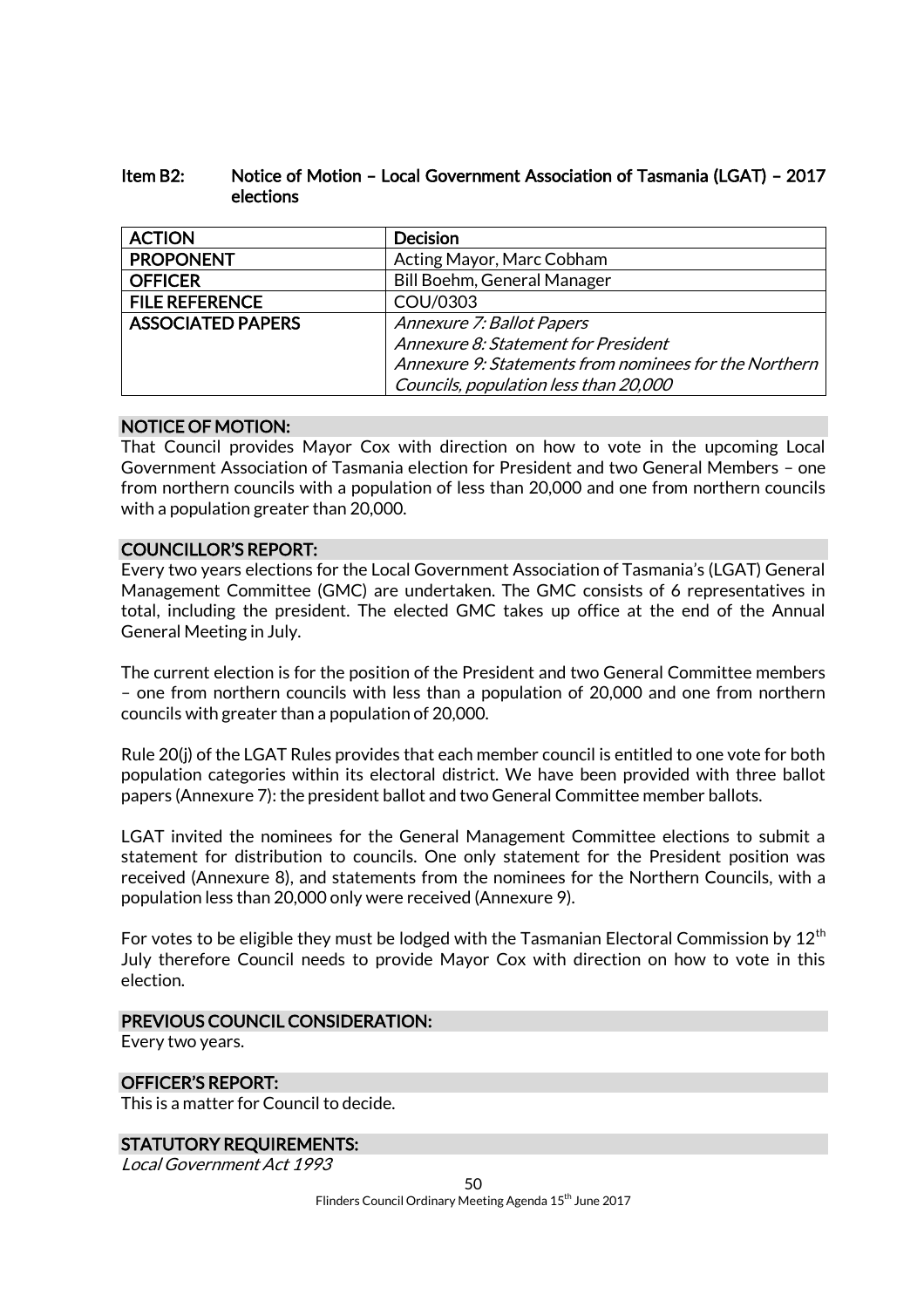#### POLICY/STRATEGIC IMPLICATIONS:

4.0 Strategic, Efficient and Effective Organisation - Responding to risks and opportunities. 4.1 Remain actively engaged with internal and external stakeholders providing regional leadership.

BUDGET AND FINANCIAL IMPLICATIONS:

Nil

#### RISK/LIABILITY:

None known at this time.

#### VOTING REQUIREMENTS:

Simple Majority

#### OFFICER'S RECOMMENDATION:

The motion as written.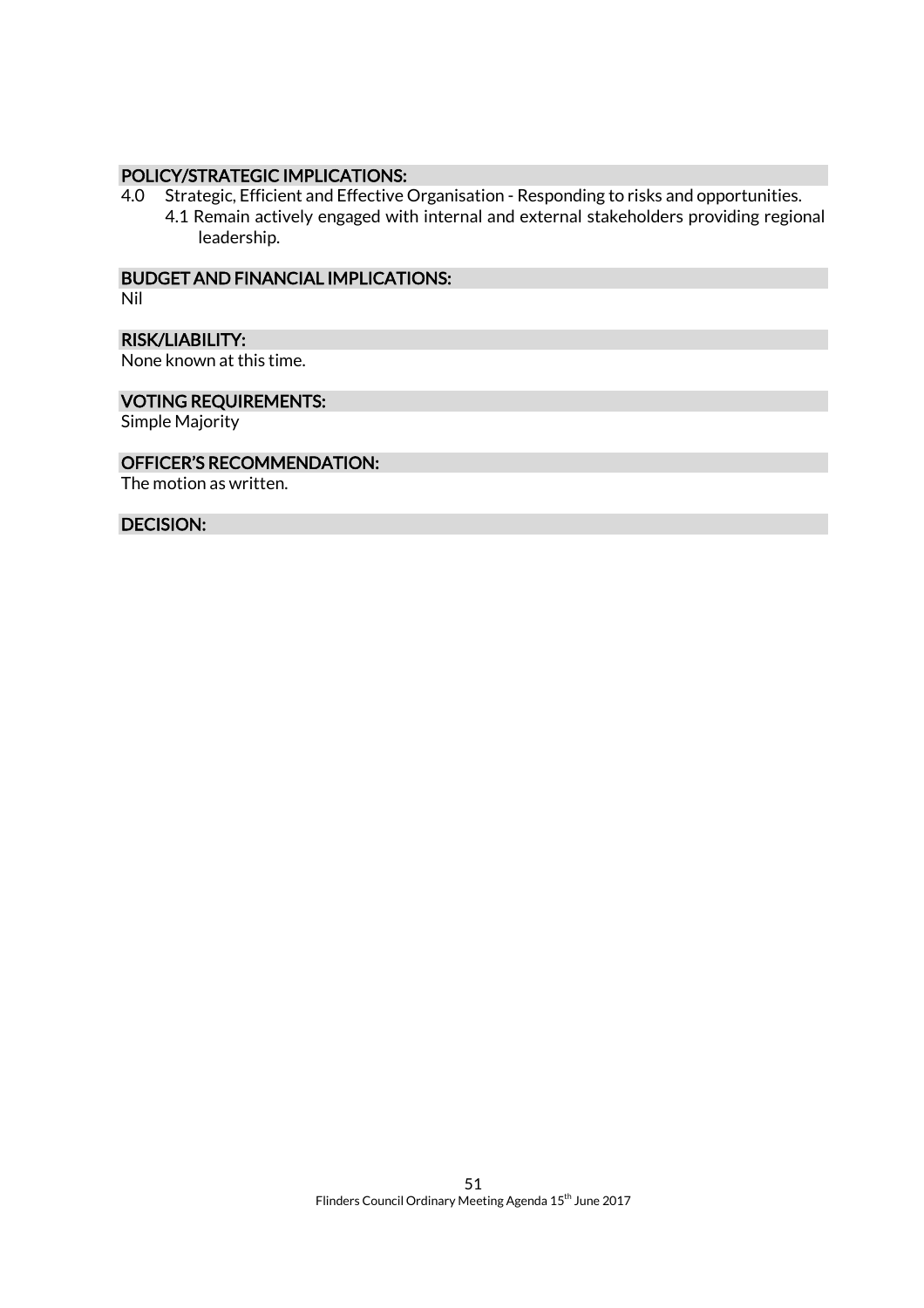# C. GOVERNANCE

# Item C1: Related Party Disclosure Policy

| <b>ACTION</b>            | <b>Decision</b>                                       |
|--------------------------|-------------------------------------------------------|
| <b>PROPONENT</b>         | <b>Council Officer</b>                                |
| <b>OFFICER</b>           | Sophie Pitchford, Corporate Services Manager          |
| <b>FILE REFERENCE</b>    | ADM/0900, GOV/1000                                    |
| <b>ASSOCIATED PAPERS</b> | Annexure 10: DRAFT Related Party Disclosure Policy    |
|                          | Annexure 11: DRAFT Related Party Disclosure Procedure |

#### INTRODUCTION:

Council's Policy Manual is an important document of Council as it provides direction to Staff, Management and Councillors. Many of the policies are required by, or relate to, legislation and in most instances help manage Council's exposure to risk.

#### PREVIOUS COUNCIL CONSIDERATION:

| $9th$ March 2017 | <b>Council Workshop</b> |
|------------------|-------------------------|
| $1st$ June 2017  | <b>Council Workshop</b> |

#### OFFICER'S REPORT:

As per the Australian Accounting Standards AASB 124 Related Party Disclosures (AASB 124), from  $1<sup>st</sup>$  July 2016, local government must disclose related party relationships, transactions and outstanding balances, including commitments, in their financial statements.

AASB 124 requires that Council develops a Related Party Disclosures Policy that details Council's intention to fulfill the requirements of the accounting standards. To assist with the implementation of the policy, a procedure which outlines what is expected of elected members and staff of Council in relation to AASB 124 accompanies the policy.

#### STATUTORY REQUIREMENT:

Local Government Act 1993

#### POLICY/STRATEGIC IMPLICATIONS:

- 4.0 Strategic, Efficient and Effective Organisation Responding to risks and opportunities.
	- 4.3 Ensure Council meets its statutory obligations and manages corporate and community risk.

4.3.9 Maintain Council's Policy Manual and Instrument of Delegation.

#### RISK/LIABILITY:

Adoption of this policy and ensuring that Management, Staff and Councillors are aware of and follow this policy will help to reduce Council's exposure to risk in this area and achieve compliance.

#### VOTING REQUIREMENTS:

Simple Majority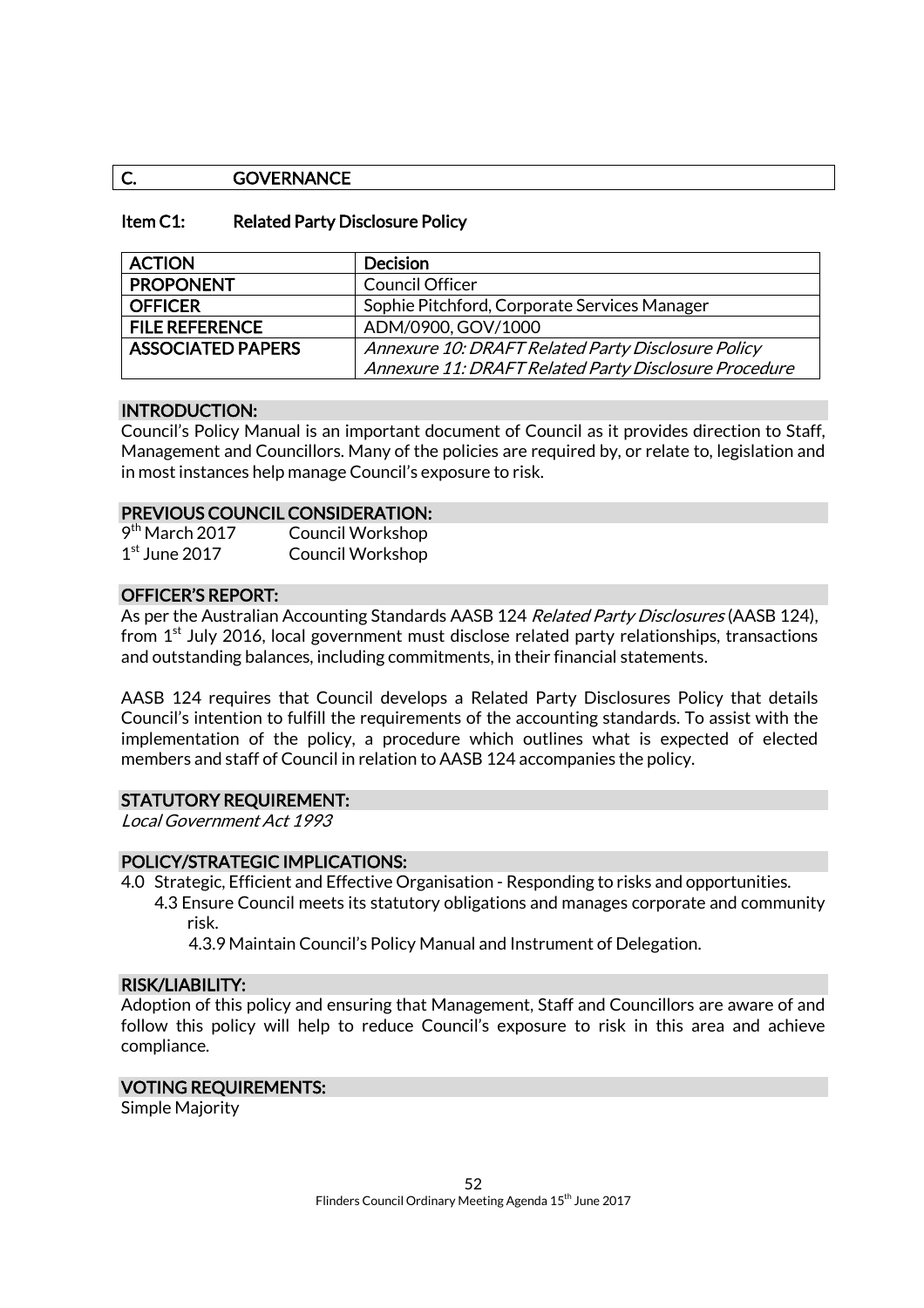# OFFICER'S RECOMMENDATION:

That Council adopts the Related Party Disclosure Policy and allows it to lay on the table for 28 days for public comment.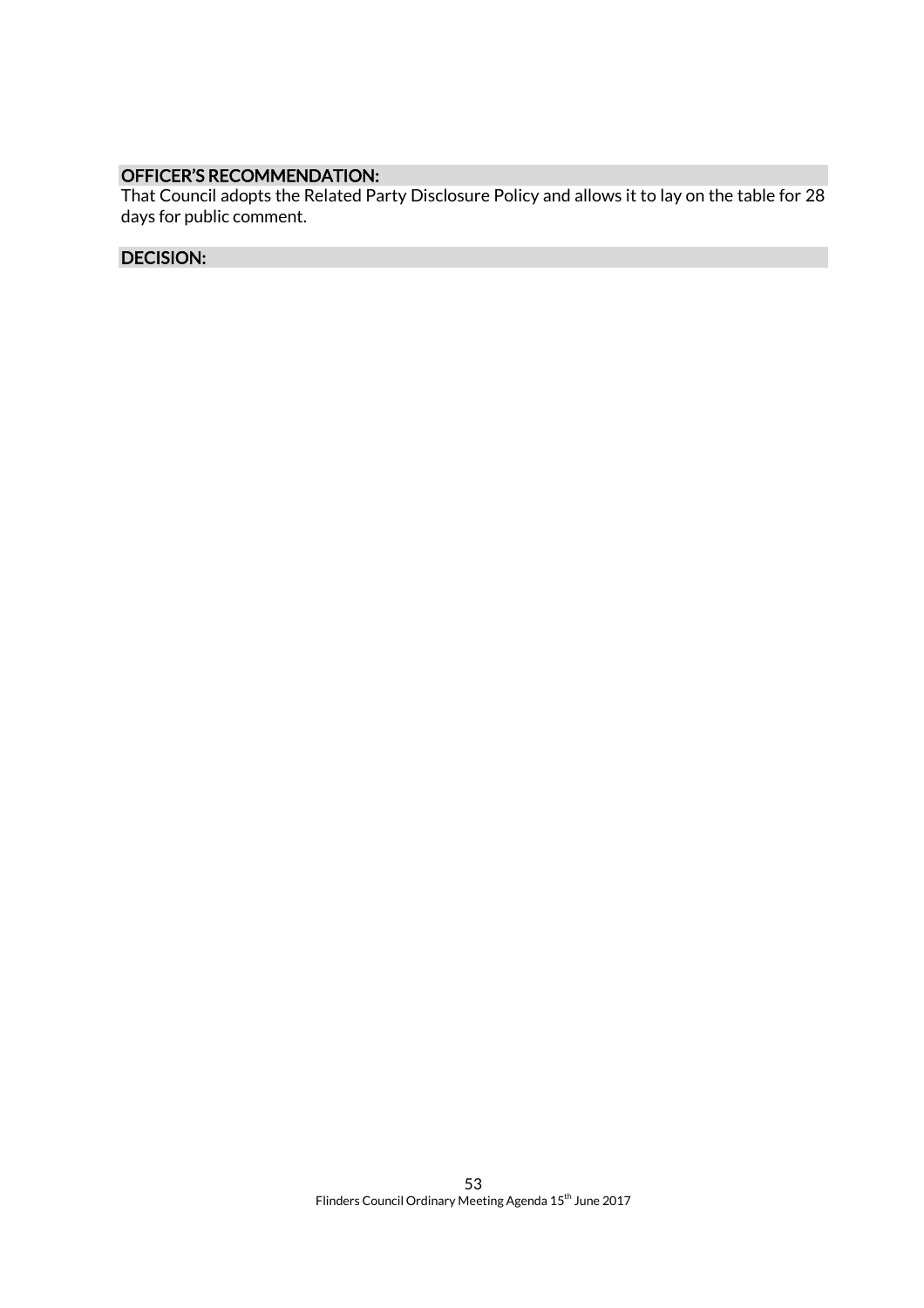# Item C2: Waste Management - Early Contractor Involvement (ECI)

| <b>ACTION</b>            | <b>Decision</b>                                     |
|--------------------------|-----------------------------------------------------|
| <b>PROPONENT</b>         | Council Officer                                     |
| <b>OFFICER</b>           | Bill Boehm, General Manager                         |
| <b>FILE REFERENCE</b>    | WAS/0400                                            |
| <b>ASSOCIATED PAPERS</b> | Annexure 12: Request for Tenders ECI - Waste        |
|                          | Management                                          |
|                          | Annexure 13: Tender Evaluation Report (For Elected) |
|                          | Members only)                                       |

# INTRODUCTION:

Council has been pursuing through a range of actions potential long-term options to manage its waste management facilities and services that are financially sustainable, user-friendly and environmentally appropriate for our remote situation. This has included, through a publicly advertised process, an Early Contractor Involvement (ECI) contracting method which has identified a preferred contractor that is considered worthy of proceeding with to the next stage of the process. This will enable direct negotiations with the successful ECI respondent in order to deliver Flinders Council's waste management strategic objectives.

This report consolidates previous reports to Council and recommends potentially entering into such an arrangement.

#### PREVIOUS COUNCIL CONSIDERATION:

| <b>Council Workshop</b> | $6th$ October 2016            |
|-------------------------|-------------------------------|
| <b>Council Workshop</b> | 12 <sup>th</sup> January 2017 |
| 246.10.2016             | 20 <sup>th</sup> October 2016 |
| 247.10.2016             | 20 <sup>th</sup> October 2016 |

#### OFFICER'S REPORT:

At previous workshops Council was provided with an update of progress of identifying suitable waste management options. Progress thus far has been previously outlined as follows:

- (a) An open tender using the 'Early Contractor Involvement' (ECI) contracting method was adopted and implemented by Flinders Council.
- (b) The ECI contracting methodology is a two-stage process with an open tender stage for scope and specification development (Stage one), with options to open tender or sole source delivery of the approved scope and specification requirements (Stage two).
- (c) A formal tender evaluation process was undertaken and a tender evaluation report completed.
- (d) There were five (5) respondents to the open tender process and due diligence was undertaken in shortlisting one respondent to prepare the scope and specification for Flinders Council waste management.
- (e) The ECI selected respondent was unanimously assessed as the only respondent most likely to be able to achieve Flinders Council's waste management objectives and expectations.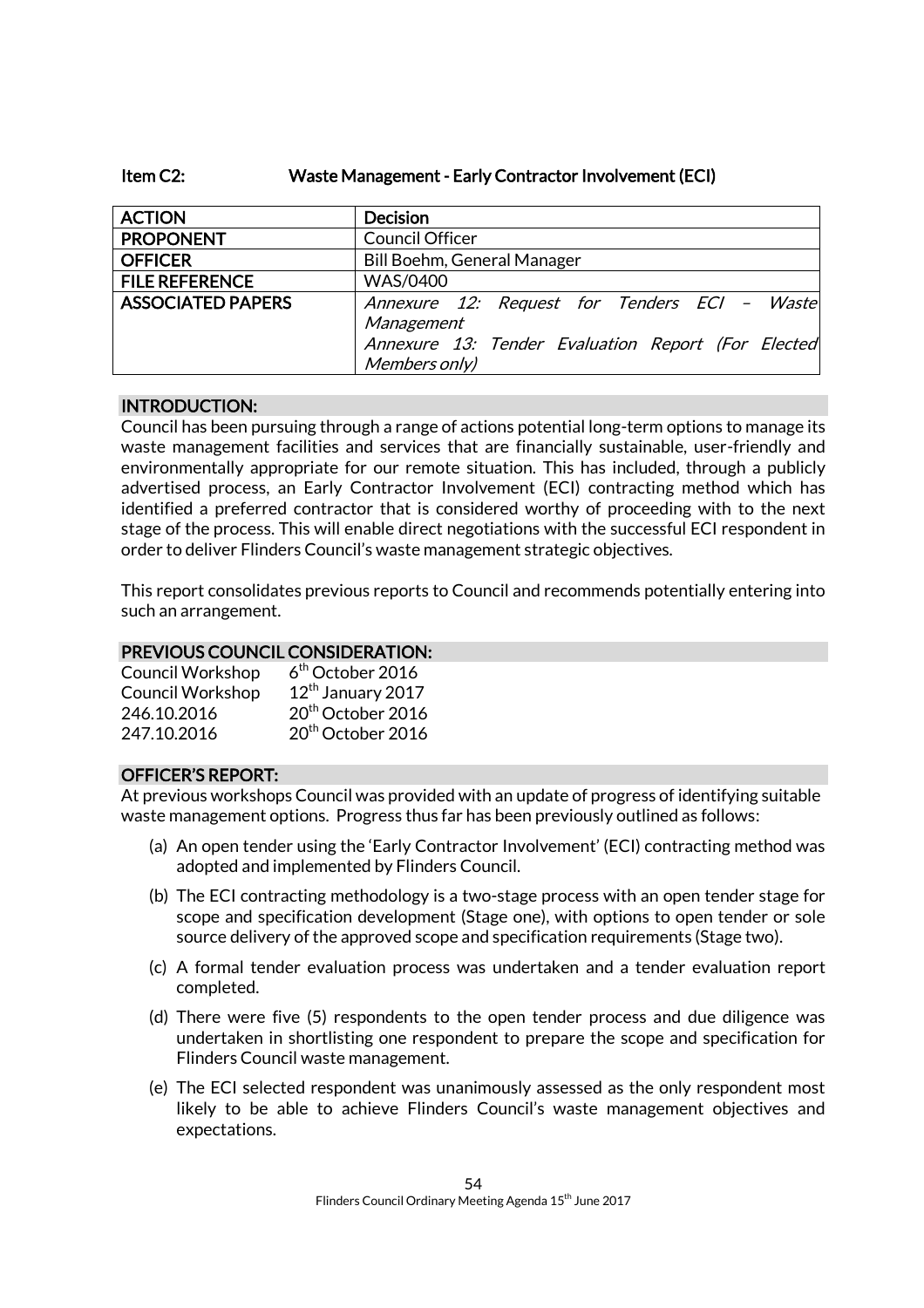- (f) Flinders Council has worked closely with the ECI selected respondent and a scope and specification has been developed that meets or exceeds Council's expectations in achieving its waste management strategy objectives.
- (g) Flinders Council and the ECI selected respondent have developed a cost model and pricing strategy that meets or exceeds the Flinders Council's budget expectations.
- (h) The ECI scope and specification process has enabled community engagement in participating with the delivery of the Flinders Council waste management strategy objectives.
- (i) Positive outcomes derived from the scope and specification process include the ability to deliver 100% recyclable waste management and kerbside waste collection across Flinders Island.

The ECI process has allowed Council to potentially go to full open tender at the front end, primarily to work with an industry expert to develop the scope. In this instance ToxFree (now JJ Richards) has been overwhelmingly identified as the preferred and committed operator. The range of options that can be developed potentially meet all of Council's strategic objectives with particular emphasis on our unique island-centric issues.

Under an ECI process the only reasons you would generally re-tender more broadly at this stage would be if:

- The price developed through the ECI process exceeds budget;
- It is determined through the ECI process that a working relationship could not be established with the potential successful tenderer; or
- There was more than one potential contractor with the required capability.

Based on the costs of scope development to date the above reasons are not satisfied.

It could also be argued that we could have directly engaged with ToxFree to develop the scope prior to issuing an open tender as this was the intention. The process taken thus far meets the relevant code of tendering requirements under legislation as intended but is not without some risk as outlined below.

As outlined, if we are to proceed with a 'sole source' tendering process, such an action will need to be formally agreed to by Council. If agreed this will enable direct negotiations with the successful ECI respondent to enter a contractually binding agreement to deliver the Flinders Council waste management strategy objectives.

It is important to note that if Council proceeds with a sole source arrangement any final costed proposal, including cost comparisons with existing arrangements, and detailed discussions with the preferred ECI respondent, will come before Council for final decision. This may include various options that Council may also include to take up.

In other words, Council, can still not proceed if it is not satisfied with the final costed proposal.

#### STATUTORY REQUIREMENT:

Local Government Act 1993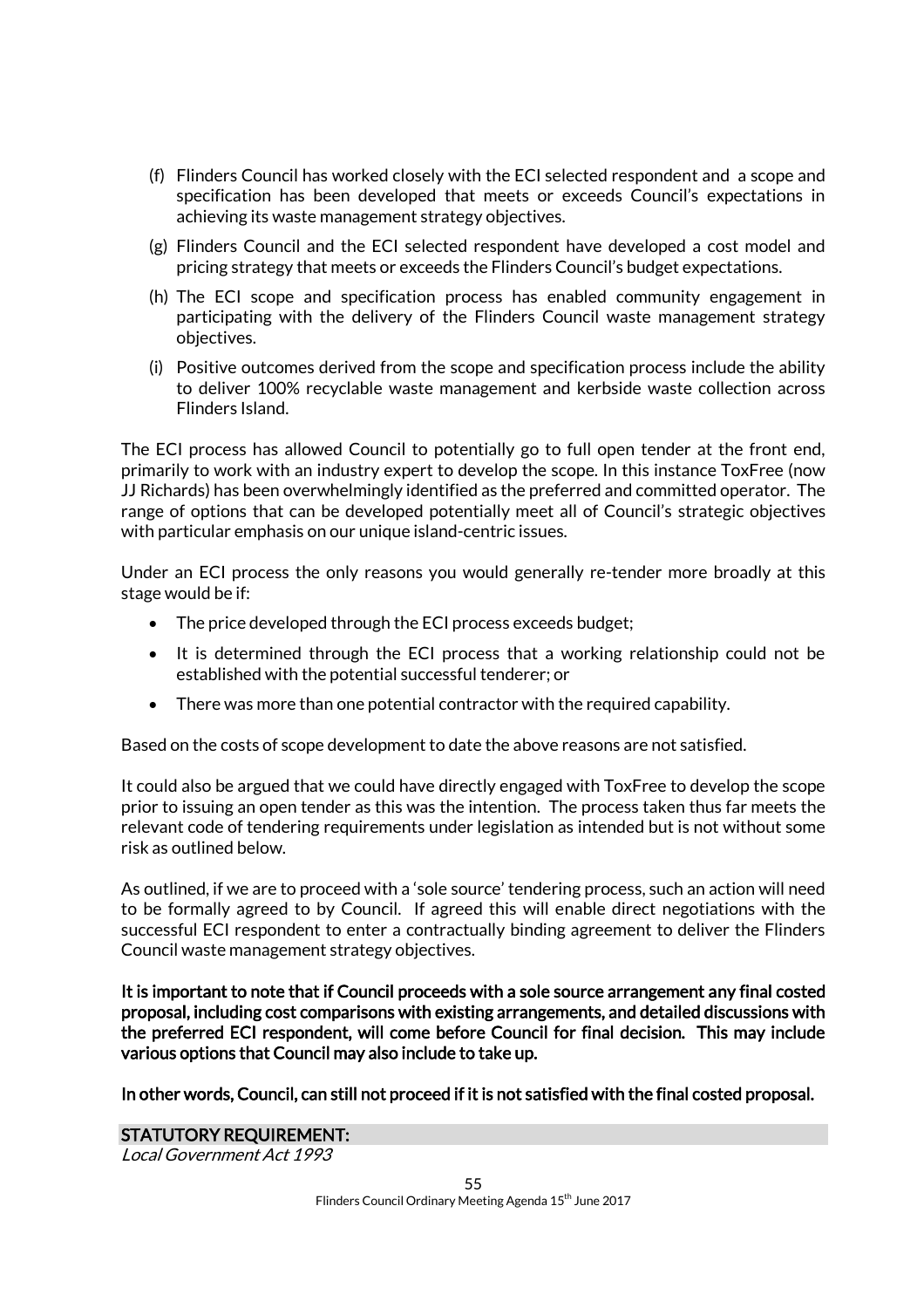Local Government (General) Regulations 2015

# POLICY/STRATEGIC IMPLICATIONS:

- 2.3 Minimise environmental and health risks from waste collection and disposal and maximise opportunities to reduce, reuse or recycle resources.
	- 2.3.1 Waste Management Strategy Implemented.
		- 2.3.1.1 Continual improvement to Whitemark Landfill site, with a goal of achieving environmental and safety compliance.
		- 2.3.1.2 Maintain and improve efficiency of Waste Transfer Stations.
		- 2.3.1.3 Undertake a tender process to assess opportunities and the viability of outsourcing waste management operations to a private sector operator.
		- 2.3.1.4 Initiate island-centric recycling programs that are financially sustainable, user-friendly and environmentally appropriate for our remote situation.

# BUDGET AND FINANCIAL IMPLICATIONS:

At this stage, indicative costs indicate that the likely outcome would fall within Council's normally allocated budget with the likelihood of a reduction in future capital costs.

#### RISK/LIABILITY:

Whilst there is nothing stopping us from going to open tender again there are cost implications and risks as detailed below including, but not limited to:

- No one tenders (prescriptive scope);
- ToxFree (now JJ Richards) declines to tender;
- The price increases (at the moment we have confidence that we can achieve budget expectations);
- A tender is received that undercuts the preferred supplier but without the confidence generated already that they can deliver; a relevant factor given our unique circumstances; and
- The inherent costs and delays in retendering with a more defined specification.

As would be expected, legal advice has been obtained which confirms that the sole source arrangement contemplated whereby Council would be able to directly appoint one of the successful ECI contractors to deliver the Services (once they were developed) and thereby avoiding the need for Council to conduct a second public tender process, would not be in breach of s.333A of the Local Government Act 1993 because Council has invited tenders for the work (i.e. implementation formed part of the scope of works under the Request for Tender (RFT)).

The RFT grants Council the flexibility to, if it wished to do so, use a party other than the successful ECI contractors to deliver the Services. To this end, the RFT makes it clear that the successful ECI contractor shouldn't have any expectation of being appointed to carry out 'stage 2' of the waste management project, etc.

However, the Council's ability to, if appropriate, directly appoint one of the ECI contractors to deliver/supply the services was originally predicated on Council having an expectation of appointing *at least 2 ECI contractors* and then choosing between those two contractors to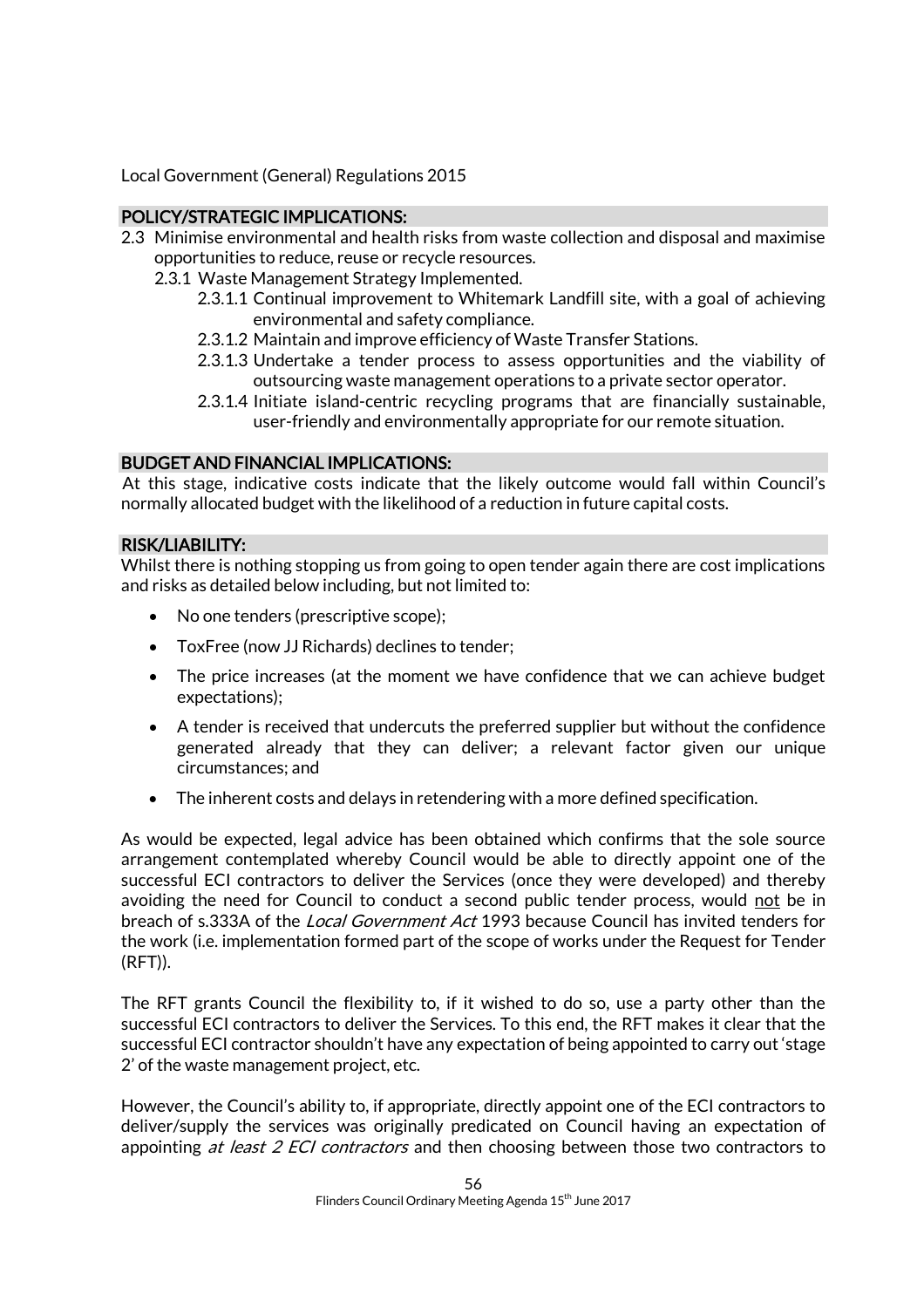enhance value for money and competition. As indicated, this has not occurred with only one expression being identified as worthy of further development; thus far generating notable confidence with indicative affordable costs being identified.

Against that background, it is open to Council to proceed with a direct appointment of Toxfree (now JJ Richards) to deliver/supply the Services as this position is supported by the RFT and is consistent with how ECI tender processes normally operate.

If Council proceeds with a direct appointment it risks criticism that the second part of the project should have been the subject of its own public tender process in part as only one ECI contractor was appointed; although it should be acknowledged that this was because only one superior submission was actually received.

If Council wishes to avoid the risk of criticism, then Council could choose to run a public tender for the delivery/supply of the Services based on the scope developed by Toxfree.

However, the risks as outlined above; especially the risk of Toxfree walking away from the table, are significant realising a poor outcome for Council.

#### VOTING REQUIREMENTS:

Simple Majority

#### OFFICER'S RECOMMENDATION:

That Council appoints the successful Early Contractor Involvement respondent (ToxFree now JJ Richards) to carry out 'stage 2' of the waste management project and through direct negotiations authorise the General Manager to present to Council for consideration a final tender that meets Council's long term waste management objectives.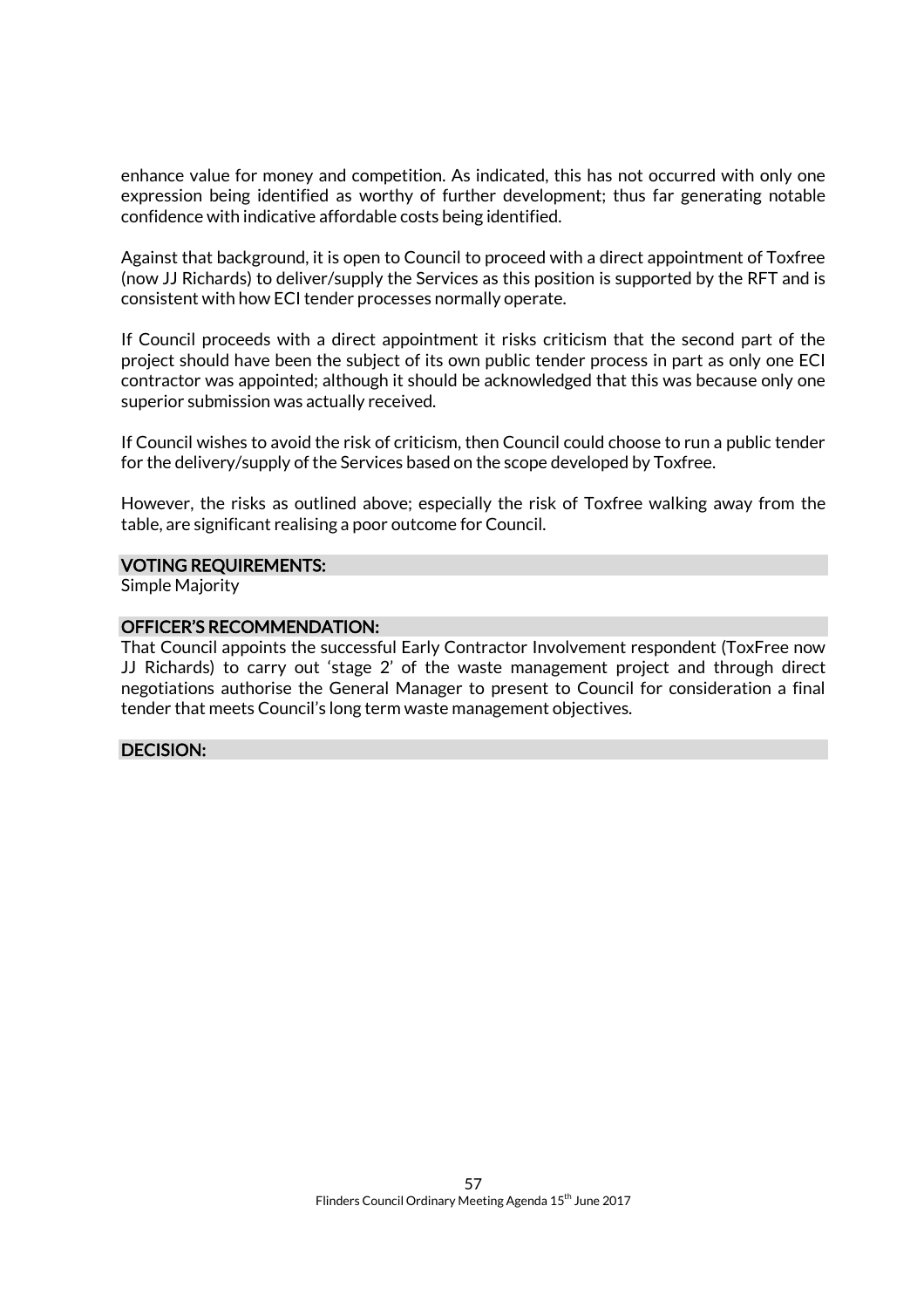#### Item D3: Councillor Resolution Report

| <b>ACTION</b>            | <b>Information</b>                                  |
|--------------------------|-----------------------------------------------------|
| <b>PROPONENT</b>         | Council Officer                                     |
| <b>OFFICER</b>           | Bill Boehm, General Manager                         |
| <b>FILE REFERENCE</b>    | COU/0600                                            |
| <b>ASSOCIATED PAPERS</b> | Annexure 14: Councillor Resolution Report June 2017 |

#### INTRODUCTION:

This report identifies the actions taken and actual costs associated with implementing resolutions passed by elected members up to June 2017.

#### PREVIOUS COUNCIL CONSIDERATION:

The report is presented on a monthly basis.

#### OFFICER'S REPORT:

Please read Annexure 14 – Councillor Resolution Report June 2017.

#### VOTING REQUIREMENTS:

Simple Majority

# OFFICER'S RECOMMENDATION:

That the Councillor Resolution Report June 2017 be noted.